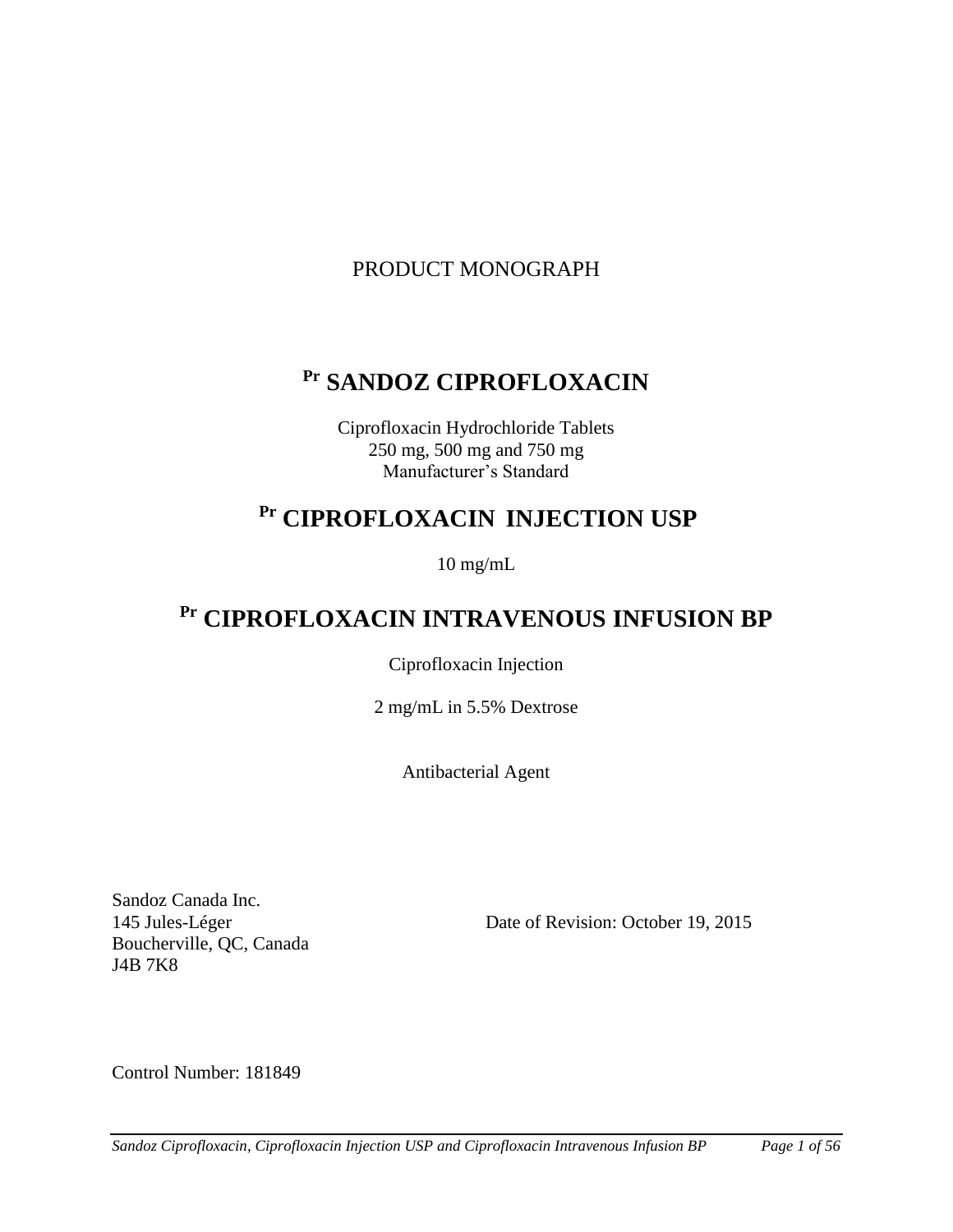# **Table of Contents**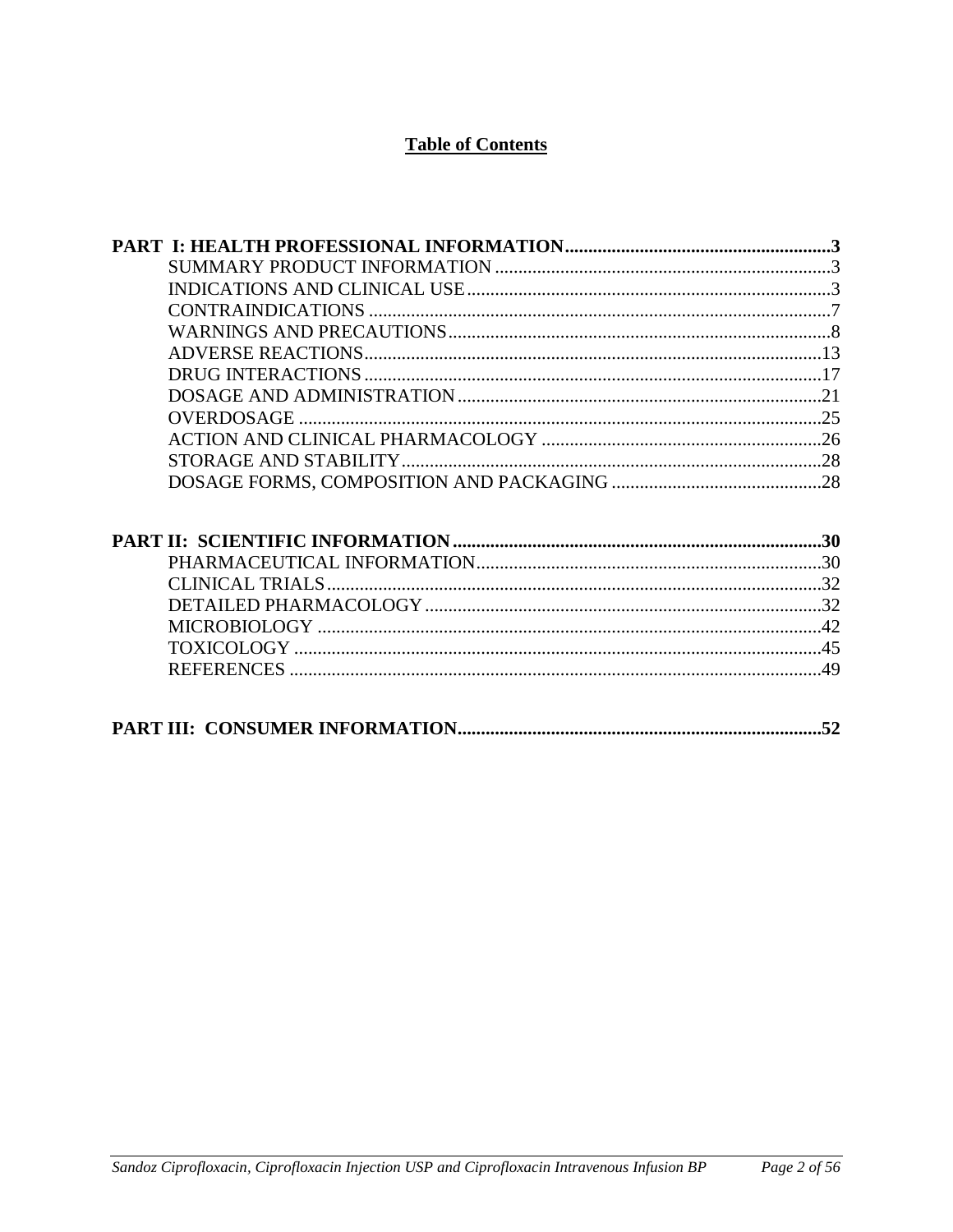### **Pr SANDOZ CIPROFLOXACIN**

<span id="page-2-0"></span>Ciprofloxacin Hydrochloride Tablets

# **Pr CIPROFLOXACIN INJECTION USP**

# Pr**CIPROFLOXACIN INTRAVENOUS INFUSION BP** Ciprofloxacin injection

# <span id="page-2-1"></span>**PART I: HEALTH PROFESSIONAL INFORMATION**

# **SUMMARY PRODUCT INFORMATION**

| <b>Route of</b> | <b>Dosage Form / Strength</b>                                                                        | <b>Clinically Relevant Nonmedicinal</b>                     |
|-----------------|------------------------------------------------------------------------------------------------------|-------------------------------------------------------------|
| Administration  |                                                                                                      | <b>Ingredients</b>                                          |
| Oral            | Tablet: 250 mg, 500 mg, 750 mg                                                                       | For a complete listing see DOSAGE<br>FORMS, COMPOSITION AND |
| Intravenous     | Injection (vial): $10 \text{ mg/mL}$<br>Injection (mini-bags): $2 \text{ mg/mL}$ in<br>5.5% Dextrose | PACKAGING section.                                          |

# <span id="page-2-2"></span>**INDICATIONS AND CLINICAL USE**

# **A) Oral Administration**

Sandoz Ciprofloxacin (ciprofloxacin hydrochloride tablets) may be indicated for the treatment of patients with the following infections caused by susceptible strains of the indicated microorganisms:

# **Respiratory Tract Infections**

Acute exacerbation of chronic bronchitis caused by: *Haemophilus influenzae Moraxella catarrhalis* 

Acute pneumonia caused by: *Enterobacter cloacae Escherichia coli Haemophilus influenzae Klebsiella pneumoniae Proteus mirabilis Pseudomonas aeruginosa Staphylococcus aureus*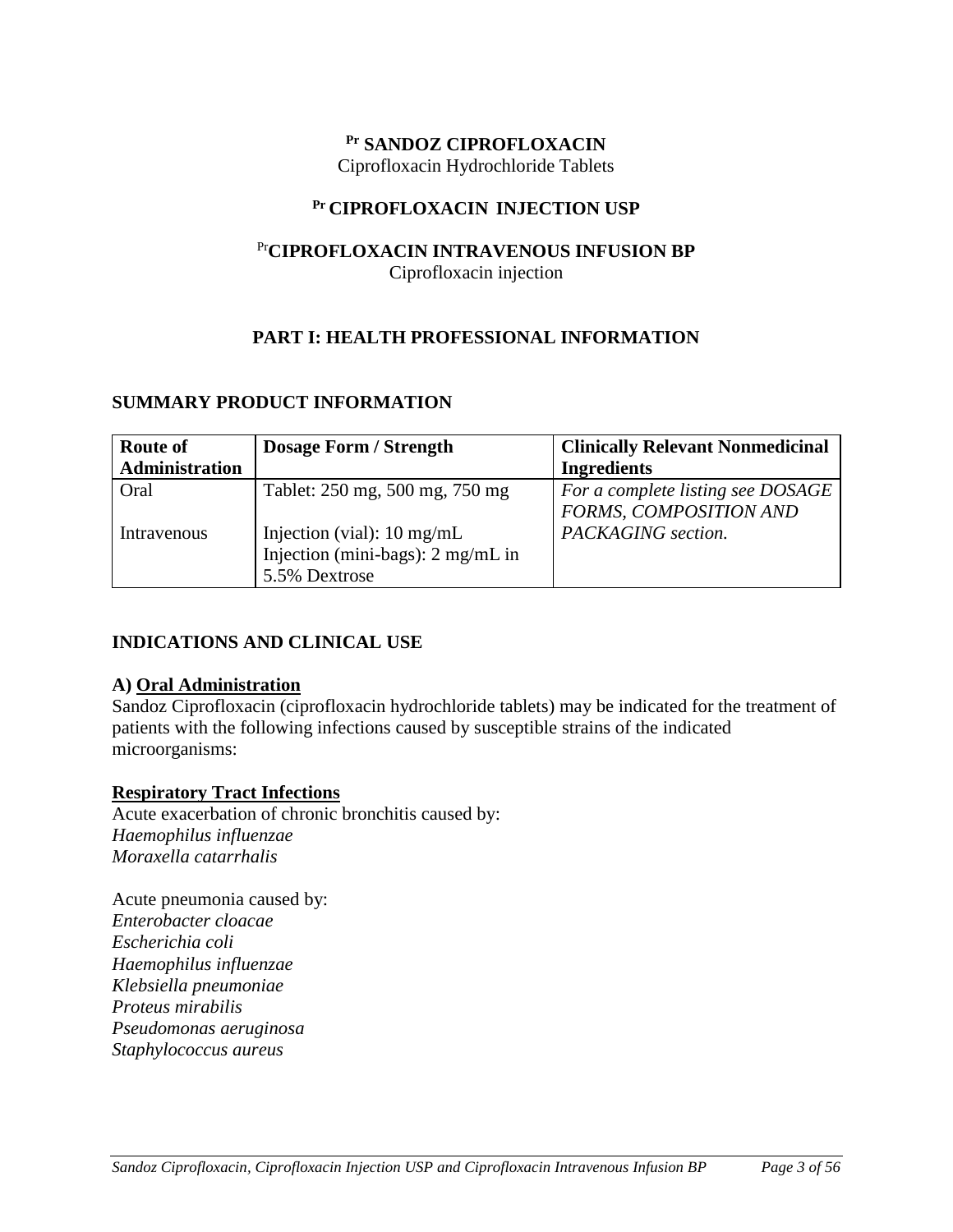Acute sinusitis caused by: *Haemophilus influenzae Moraxella catarrhalis* 

Due to the nature of the underlying conditions which usually predispose patients to pseudomonas infections of the respiratory tract, bacterial eradications may not be achieved in patients who display clinical improvement despite evidence of *in vitro* sensitivity. In patients requiring subsequent courses of therapy, Sandoz Ciprofloxacin should be used alternately with other antipseudomonal agents. Some strains of *Pseudomonas aeruginosa* may develop resistance during treatment. Therefore, susceptibility testing should be performed periodically during therapy to detect the emergence of bacterial resistance.

# **Urinary Tract Infections**

Upper and lower urinary tract infections, such as complicated and uncomplicated cystitis, pyelonephritis, and pyelitis caused by: *Citrobacter diversus Citrobacter freundii Enterobacter cloacae Escherichia coli Klebsiella pneumoniae Klebsiella oxytoca Morganella morganii Proteus mirabilis Pseudomonas aeruginosa Serratia marcescens Staphylococcus aureus Staphylococcus epidermidis Staphylococcus saprophyticus Streptococcus faecalis* 

Acute uncomplicated cystitis: in females caused by *Eschericia coli* 

# **Chronic Bacterial Prostatitis**

Caused by: *Escherichia coli* 

# **Skin and Soft Tissue Infections**

Caused by: *Enterobacter cloacae Escherichia coli Klebsiella pneumoniae Proteus mirabilis Proteus vulgaris Pseudomonas aeruginosa Staphylococcus aureus*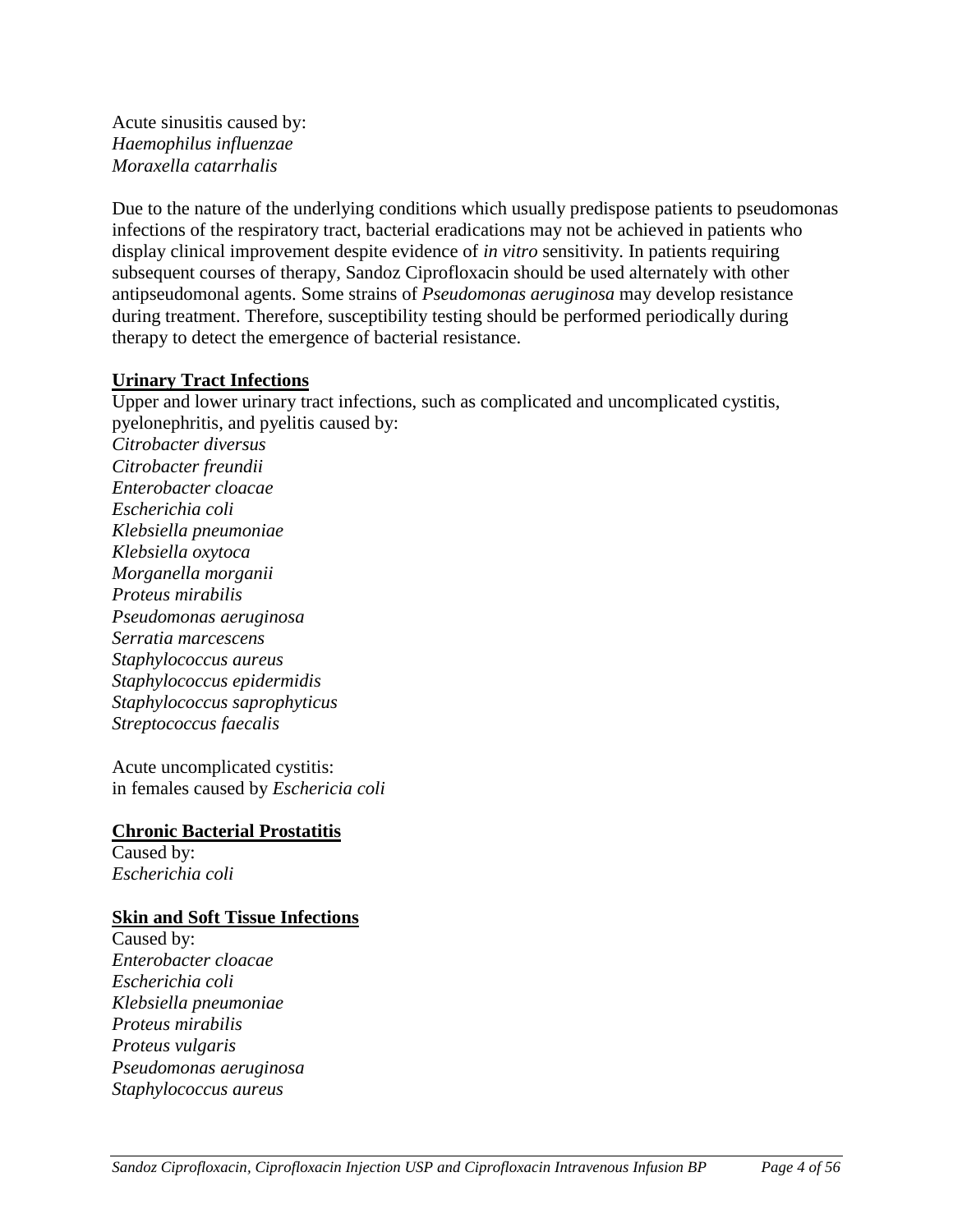*Staphylococcus epidermidis Streptococcus pyogenes* 

# **Bone and Joint Infections**

Caused by: *Enterobacter cloacae Pseudomonas aeruginosa Serratia marcescens Staphylococcus aureus* 

# **Infectious Diarrhea** (**when antibacterial therapy is indicated**)

Caused by: *Campylobacter jejuni Escherichia coli (enterotoxigenic strains) Shigella dysenteriae Shigella flexneri Shigella sonnei* 

# **Meningococcal Carriers**

Treatment of asymptomatic carriers of *Neisseria meningitidis* to eliminate meningococci from the nasopharynx. A minimal inhibitory concentration (MIC) determination on the isolate from the index case should be performed as soon as possible. **Ciprofloxacin is not indicated for the treatment of meningococcal meningitis.** 

# **Typhoid Fever** (enteric fever)

Caused by: *Salmonella paratyphi Salmonella typhi* 

#### **Uncomplicated Gonorrhea**

Cervical/urethral/rectal/pharyngeal infections caused by *Neisseria gonorrhoea*. Because coinfection with *Chlamydia trachomatis* is common, consideration should be given to treating presumptively with an additional regimen that is effective against *C. trachomatis*.

# **B) Intravenous Administration**

Ciprofloxacin Injection USP (ciprofloxacin injection) and Ciprofloxacin Intravenous Infusion BP (ciprofloxacin injection) may be indicated for the treatment of patients with the following infections caused by susceptible strains of the indicated microorganisms:

#### **Respiratory Tract Infections**

Acute pneumonia caused by: *Enterobacter cloacae Escherichia coli Haemophilus influenzae Haemophilus parainfluenzae Klebsiella pneumoniae*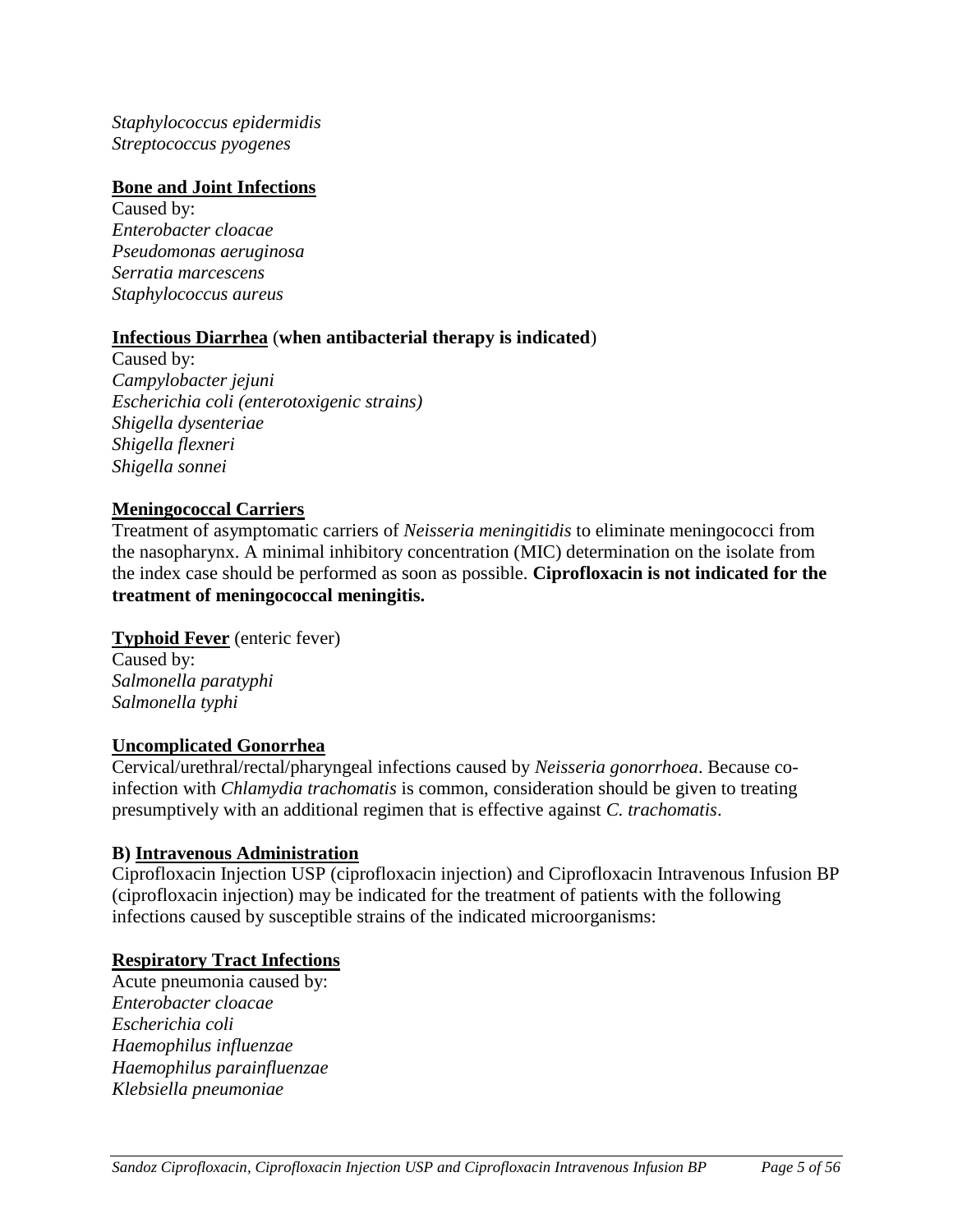*Proteus mirabilis Pseudomonas aeruginosa Staphylococcus aureus* 

Due to the nature of the underlying conditions which usually predispose patients to pseudomonas infections of the respiratory tract, bacterial eradications may not be achieved in patients who display clinical improvement despite evidence of *in vitro* sensitivity. In patients requiring subsequent courses of therapy, Ciprofloxacin Injection USP and Ciprofloxacin Intravenous Infusion BP (ciprofloxacin injection) should be used alternately with other antipseudomonal agents. Some strains of *Pseudomonas aeruginosa* may develop resistance during treatment. Therefore, susceptibility testing should be performed periodically during therapy to detect the emergence of bacterial resistance.

#### **Urinary Tract Infections**

Upper and lower complicated urinary tract infections including pyelonephritis caused by: *Citrobacter diversus Escherichia coli Klebsiella pneumoniae Proteus mirabilis Pseudomonas aeruginosa* 

#### **Skin or Skin Structure Infections**

Caused by: *Enterobacter cloacae Escherichia coli Klebsiella pneumoniae Morganella morganii Proteus mirabilis Proteus vulgaris Pseudomonas aeruginosa Staphylococcus aureus Streptococcus pyogenes* 

# **Septicemia**

Caused by: *Escherichia coli Salmonella typhi* 

# **Bone**

Caused by: *Enterobacter cloacae Pseudomonas aeruginosa*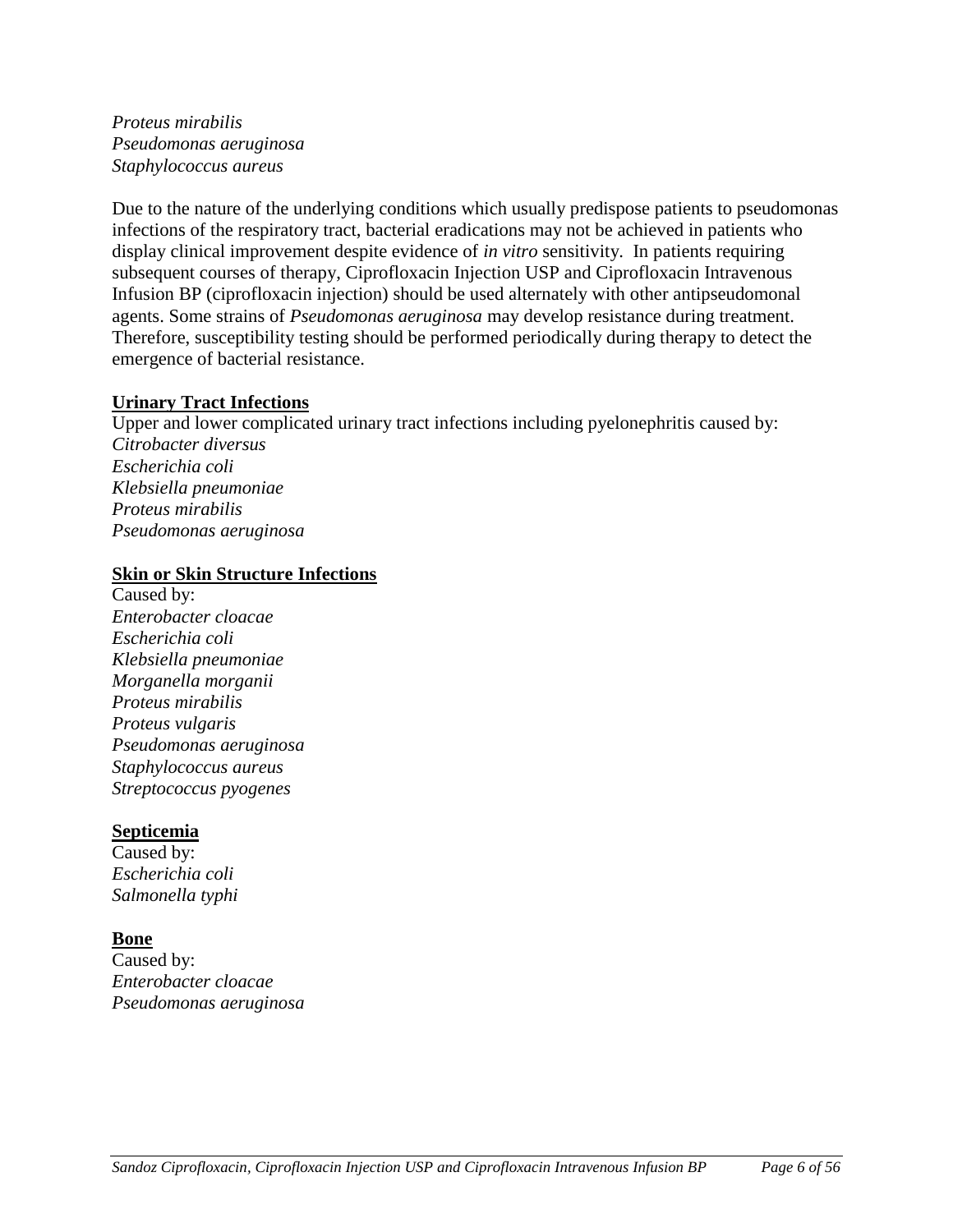# **Complicated Intra-abdominal Infections only when used in Combination with**

**Metronidazole** (see DOSAGE AND ADMINISTRATION.) Caused by: *Escherichia coli Pseudomonas aeruginosa Klebsiella pneumoniae Bacteroides fragilis* 

Note: Most anaerobic bacteria, including *Bacteroides fragilis*, are resistant to ciprofloxacin. Therefore, ciprofloxacin should not be used as single agent therapy for complicated intraabdominal infections. Efficacy against *Enterococcus* sp. in clinical trials has been shown to be only 75%.

# **Empiric Therapy in Febrile Neutropenic Patients (in Combination with Piperacillin Sodium)** (see DOSAGE AND ADMINISTRATION.)

Appropriate culture and susceptibility tests should be performed prior to initiating treatment in order to isolate and identify organisms causing the infection and to determine their susceptibilities to ciprofloxacin. Therapy with Sandoz Ciprofloxacin, Ciprofloxacin Injection USP and Ciprofloxacin Intravenous Infusion BP (ciprofloxacin injection) may be initiated before results of these tests are known. However, modification of this treatment may be required once results become available or if there is no clinical improvement. Culture and susceptibility testing performed periodically during therapy will provide information on the possible emergence of bacterial resistance. If anaerobic organisms are suspected to be contributing to the infection, appropriate therapy should be administered.

# **Geriatrics:**

Elderly patients should receive a dose dependent on the severity of their illness and their creatinine clearance (see DOSAGE AND ADMINISTRATION: Special Populations: Impaired Renal Function for dose modification based on creatinine clearance or serum creatinine).

# **Pediatrics (<18 years of age):**

The safety and efficacy of ciprofloxacin in individuals less than 18 years of age has not been established. Sandoz Ciprofloxacin, Ciprofloxacin Injection USP and Ciprofloxacin Intravenous Infusion BP are not recommended for children under the age of 18 years (see WARNINGS AND PRECAUTIONS: Special Populations: Pediatrics (< 18 years of age)).

# **CONTRAINDICATIONS**

<span id="page-6-0"></span> Sandoz Ciprofloxacin (ciprofloxacin hydrochloride tablets), Ciprofloxacin Injection USP (ciprofloxacin injection) and Ciprofloxacin Intravenous Infusion BP (ciprofloxacin injection) are contraindicated in patients who have shown hypersensitivity to ciprofloxacin, or other quinolone antibacterial agents or any of the excipients. For a complete listing, see the DOSAGE FORMS, COMPOSITION AND PACKAGING section.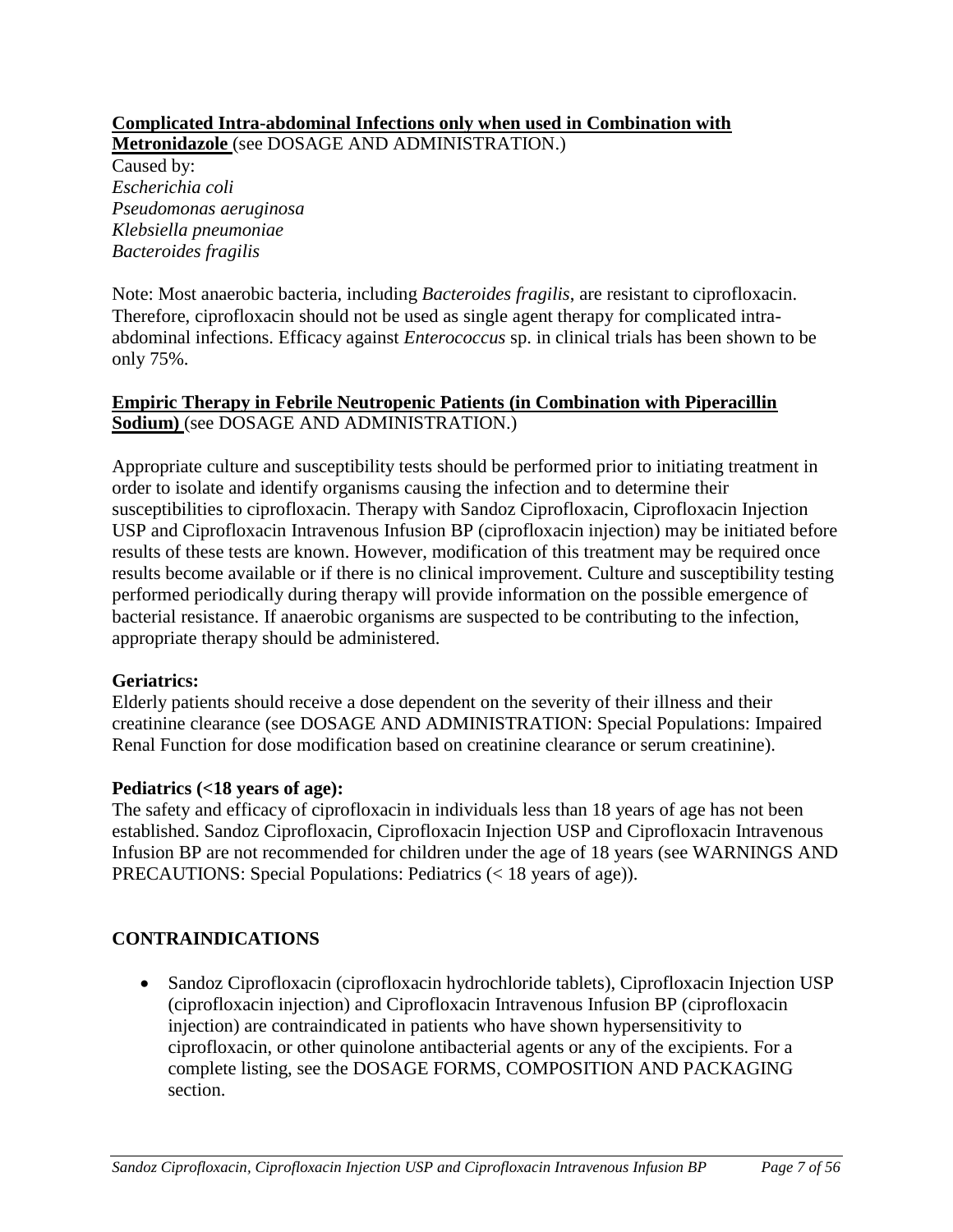Concurrent administration of ciprofloxacin and tizanidine is contraindicated since it may result in an undesirable increase in serum tizanidine concentrations. This can be associated with clinically relevant tizanidine-induced side effects (hypotension, somnolence, drowsiness) (see DRUG INTERACTIONS).

# **WARNINGS AND PRECAUTIONS**

# <span id="page-7-0"></span>**Serious Warning and Precautions**

- Ciprofloxacin has been shown to prolong the QT interval of the electrocardiogram in some patients (see WARNINGS AND PRECAUTIONS: Cardiovascular).
- Serious hypersensitivity and/or anaphylactic reactions have been reported in patients receiving quinolone therapy, including ciprofloxacin (see WARNINGS AND PRECAUTIONS: Immune).
- Fluoroquinolones including ciprofloxacin are associated with an increased risk of tendinitis and tendon rupture in all ages. The risk is further increased in older patients usually over 60 years of age, in patients taking corticosteroid drugs, and in patients with kidney, heart or lung transplants (see WARNINGS AND PRECAUTIONS: Musculoskeletal).
- Fluroquinolones including ciprofloxacin may exacerbate muscle weakness in persons with myasthenia gravis. Avoid using ciprofloxacin in patients with a known history of myasthenia gravis (see WARNINGS AND PRECAUTIONS: Musculoskeletal).
- Seizures and toxic psychoses may occur with quinolone therapy. Convulsions, increased intracranial pressure (including pseudotumor cerebri) and toxic psychoses have been reported in patients receiving quinolones, including ciprofloxacin. Ciprofloxacin should be used with caution in patients with known or suspected CNS disorders which may predispose them to seizures or lower the seizure threshold (see WARNINGS AND PRECAUTIONS: Neurologic).
- Cases of hepatic necrosis and life-threatening hepatic failure have been reported with ciprofloxacin (see WARNINGS AND PRECAUTIONS: Hepatic/Biliary/Pancreatic).

# **General**

Prolonged use of ciprofloxacin may result in the overgrowth of nonsusceptible organisms. Careful observation of the patient is therefore essential, and if superinfection should occur during therapy, appropriate measures should be taken.

Ciprofloxacin is not recommended for treatment of pneumococcal infections due to inadequate efficacy against *Streptococcus pneumoniae.*

As Ciprofloxacin Intravenous Infusion BP (bags) contains dextrose (glucose), it is unsuitable for patients with rare hereditary problems of fructose intolerance, glucose-galactose malabsorption or sucrase-isomaltase insufficiency (see PHARMACEUTICAL INFORMATION). This should be taken into account in patients with diabetes mellitus. Glucose content is 5.5 g for the 100 mL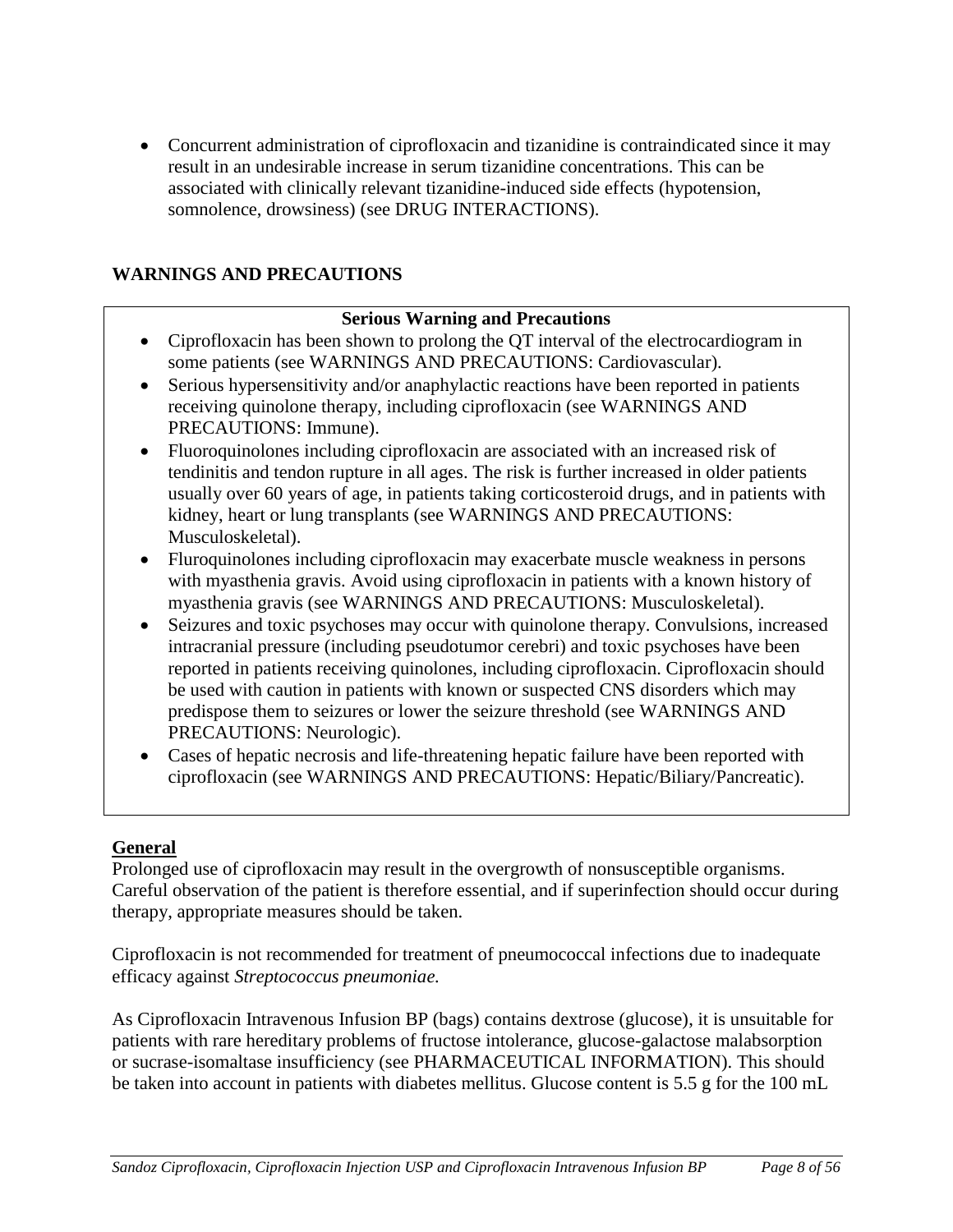bag and 11 g for the 200 mL bag. See DOSAGE FORMS, COMPOSITION AND PACKAGING.

# **Cardiovascular**

Ciprofloxacin has been shown to prolong the QT interval of the electrocardiogram in some patients. In general, elderly patients may be more susceptible to drug-associated effects on the QT interval. Precaution should be taken when using ciprofloxacin with concomitant drugs that can result in prolongation of the QT interval (e.g., class IA or III antiarrhythmics) or in patients with risk factors for torsade de pointes (e.g., known QT prolongation, uncorrected hypokalemia) (see DRUG INTERACTIONS and ADVERSE REACTIONS).

# **Endocrine and Metabolism**

# **Disturbances of Blood Glucose**

Disturbances of blood glucose, including symptomatic hyper-and hypoglycemia, have been reported with the use of quinolones, including ciprofloxacin (see ADVERSE REACTIONS).

# **Gastrointestinal**

# *Clostridium difficile***-associated disease**

Clostridium difficile-associated disease (CDAD) has been reported with the use of many antibacterial agents, including ciprofloxacin. CDAD may range in severity from mild diarrhea to fatal colitis. It is important to consider this diagnosis in patients who present with diarrhea or symptoms of colitis, pseudomembranous colitis, toxic megacolon, or perforation of the colon subsequent to the administration of any antibacterial agent. CDAD has been reported to occur over 2 months after the administration of antibacterial agents.

Treatment with antibacterial agents may alter the normal flora of the colon and many permit overgrowth of *Clostridium difficile*. *C*. *difficile* produces toxins A and B, which contribute to the development of CDAD. CDAD may cause significant morbidity and mortality. CDAD can be refractory to antimicrobial therapy.

If the diagnosis of CDAD is suspected or confirmed, appropriate therapeutic measures should be initiated. Mild cases of CDAD usually respond to discontinuation of antibacterial agents not directed against *C. difficile*. In moderate to severe cases, consideration should be given to management with fluids and electrolytes, protein supplementation, and treatment with an antibacterial agent clinically effective against *C. difficile*. Drugs that inhibit peristalsis may delay clearance of *C. difficile* and its toxins, and therefore should not be used in the treatment of CDAD. Surgical evaluation should be instituted as clinically indicated since surgical intervention may be required in certain severe cases (see ADVERSE REACTIONS).

# **Hepatic/Biliary/Pancreatic**

Cases of hepatic necrosis and life-threatening hepatic failure have been reported with ciprofloxacin. In the event of any signs and symptoms of hepatic disease (such as anorexia, jaundice, dark urine, pruritus, or tender abdomen), treatment should be discontinued (see ADVERSE REACTIONS).

There can be an increase in transaminases, alkaline phosphatase, or cholestatic jaundice,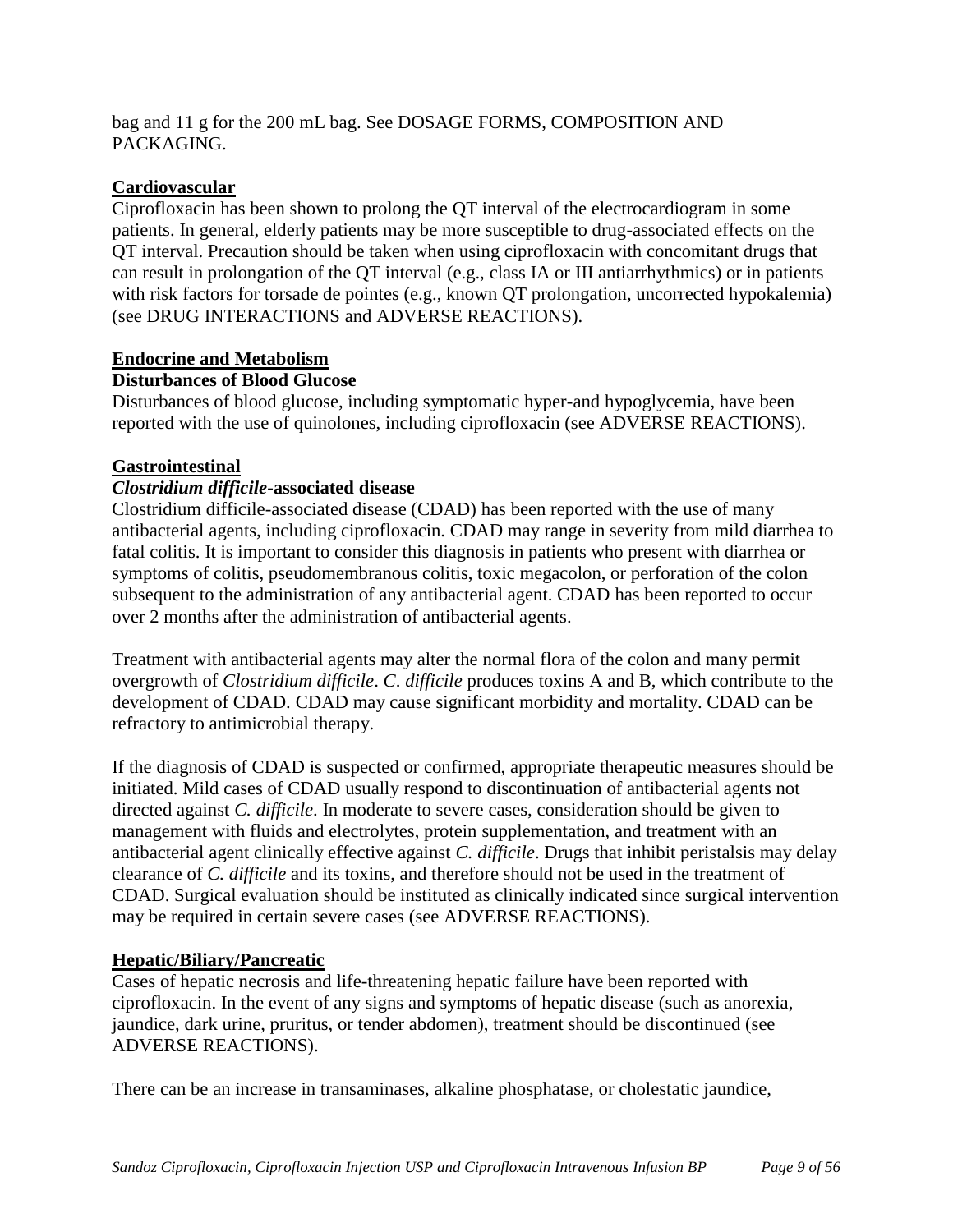especially in patients with previous liver damage, who are treated with ciprofloxacin (see ADVERSE REACTIONS).

# **Immune**

Serious hypersensitivity and/or anaphylactic reactions have been reported in patients receiving quinolone therapy, including ciprofloxacin (see ADVERSE REACTIONS). These reactions may occur within the first 30 minutes following the first dose and may require epinephrine and other emergency measures. Some reactions have been accompanied by cardiovascular collapse, hypotension/shock, seizure, loss of consciousness, tingling, angioedema (including tongue, laryngeal, throat or facial edema/swelling), airway obstruction (including bronchospasm, shortness of breath and acute respiratory distress), dyspnea, urticaria, itching and other serious skin reactions.

Sandoz Ciprofloxacin (ciprofloxacin hydrochloride tablets), Ciprofloxacin Injection USP (ciprofloxacin injection) and Ciprofloxacin Intravenous Infusion BP (ciprofloxacin injection) should be discontinued at the first appearance of a skin rash or any other sign of hypersensitivity. Serious acute hypersensitivity reactions may require treatment with epinephrine and other resuscitative measures, including oxygen, intravenous fluids, antihistamines, corticosteroids, pressor amines and airway management, as clinically indicated.

Serious and sometimes fatal events, some due to hypersensitivity and some due to uncertain etiology, have been reported in patients receiving therapy with all antibiotics. These events may be severe and generally occur following the administration of multiple doses. Clinical manifestations may include one or more of the following: fever, rash or severe dermatologic reactions (e.g., toxic epidermal necrolysis, Stevens-Johnson Syndrome), vasculitis, arthralgia, myalgia, serum sickness, allergic pneumonitis, interstitial nephritis, acute renal insufficiency or failure, hepatitis, jaundice, acute hepatic necrosis or failure, hepatic necrosis with fatal outcome, anemia including hemolytic and aplastic, thrombocytopenia including thrombotic thrombocytopenic purpura, leukopenia, agranulocytosis, pancytopenia, and/or other hematologic abnormalities.

#### **Musculoskeletal**

# **Myasthenia Gravis**

Fluoroquinolones, including ciprofloxacin, have neuromuscular blocking activity and may exacerbate muscle weakness in persons with myasthenia gravis. Postmarketing serious adverse events, including deaths and requirement for ventilatory support, have been associated with fluoroquinolone use in persons with myasthenia gravis. Avoid Sandoz Ciprofloxacin (ciprofloxacin hydrochloride tablets), Ciprofloxacin Injection USP (ciprofloxacin injection) and Ciprofloxacin Intravenous Infusion BP (ciprofloxacin injection) in patients with a known history of myasthenia gravis (see ADVERSE REACTIONS).

# **Tendinitis**

Rupture of the shoulder, hand and Achilles tendons that required surgical repair or resulted in prolonged disability have been reported in patients receiving quinolones, including ciprofloxacin (see ADVERSE REACTIONS). Sandoz Ciprofloxacin (ciprofloxacin hydrochloride tablets), Ciprofloxacin Injection USP (ciprofloxacin injection) and Ciprofloxacin Intravenous Infusion BP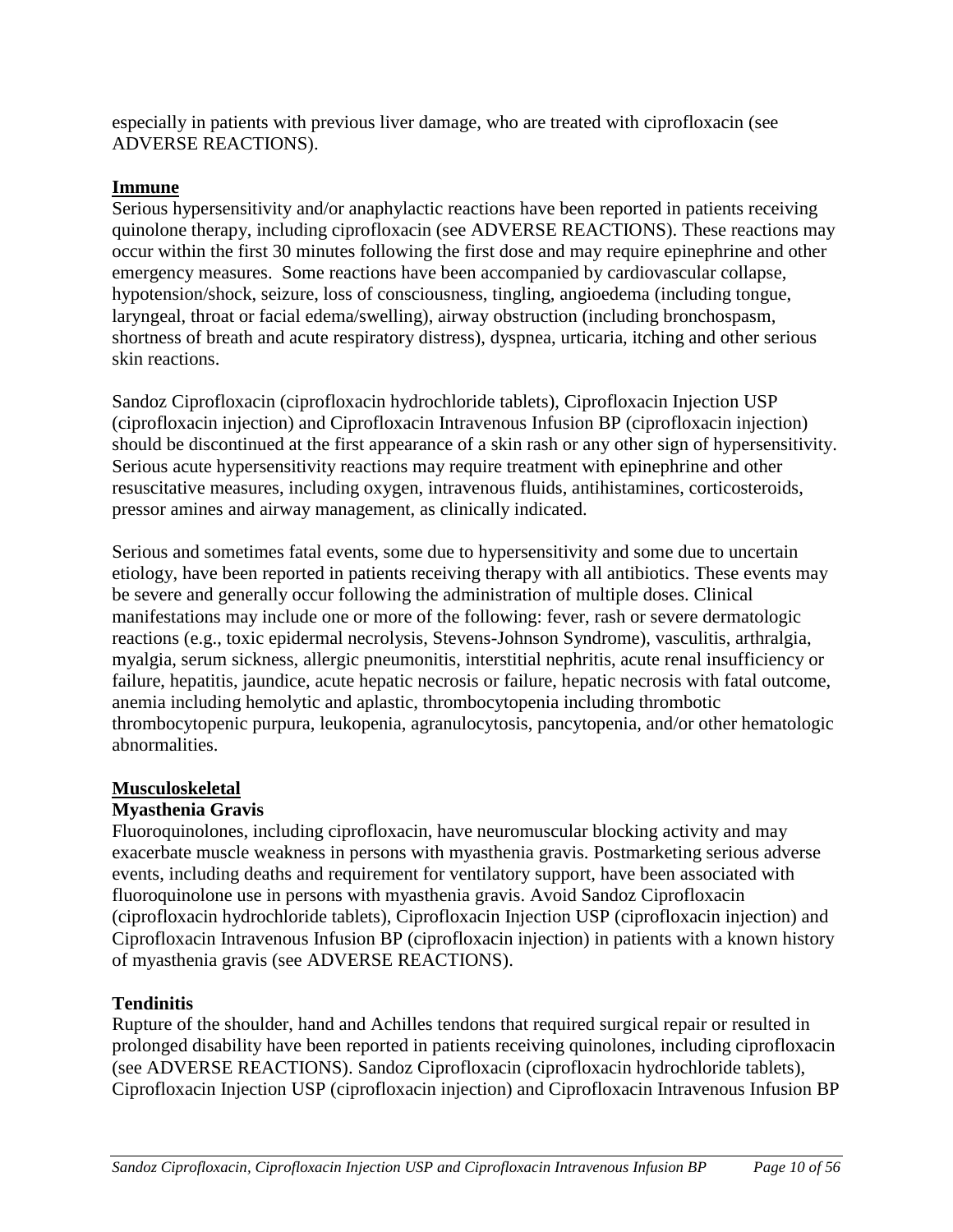(ciprofloxacin injection) should be discontinued if the patient experiences pain, inflammation, or rupture of a tendon. Patients should rest and refrain from exercise until the diagnosis of tendinitis or tendon rupture has been confidently excluded. The risk of developing fluoroquinoloneassociated tendinitis and tendon rupture is further increased in older patients usually over 60 years of age, in patients taking corticosteroid drugs, and in patients with kidney, heart, or lung transplants. Factors, in addition to age and corticosteroid use, that may independently increase the risk of tendon rupture include strenuous physical activity, renal failure, and previous tendon disorders such as rheumatoid arthritis. Tendinitis and tendon rupture have also occurred in patients taking fluoroquinolones who do not have the above risk factors. Tendon rupture can occur during or after completion of therapy; cases occurring up to several months after completion of therapy have been reported. Sandoz Ciprofloxacin (ciprofloxacin hydrochloride tablets), Ciprofloxacin Injection USP (ciprofloxacin injection) and Ciprofloxacin Intravenous Infusion BP (ciprofloxacin injection) should be discontinued if the patient experiences pain swelling, inflammation, or rupture of a tendon. Patients should be advised to rest at the first sign of tendinitis or tendon rupture and to contact their healthcare provider regarding changing to a non-quinolone antimicrobial drug.

Sandoz Ciprofloxacin (ciprofloxacin hydrochloride tablets), Ciprofloxacin Injection USP (ciprofloxacin injection) and Ciprofloxacin Intravenous Infusion BP (ciprofloxacin injection) should not be used in patients with a history of tendon disease/disorder related to previous quinolone treatment.

#### **Neurologic**

Seizures and toxic psychoses may occur with quinolone therapy. Convulsions, increased intracranial pressure (including pseudotumor cerebri), and toxic psychoses have been reported in patients receiving quinolones, including ciprofloxacin. Cases of status epilepticus have also been reported. Ciprofloxacin may also cause central nervous system (CNS) stimulation which may lead to dizziness, tremors, restlessness, lightheadedness, confusion, hallucinations, depression, nervousness, agitation, insomnia, anxiety, paranoia, nightmares and, rarely, suicidal thoughts or acts. In some cases, depression or psychotic reactions can progress to suicidal ideations/thoughts and self-injurious behavior, such as attempted suicide or completed suicide. These reactions may occur even following the first dose of ciprofloxacin. If any of these reactions occur in patients receiving Sandoz Ciprofloxacin (ciprofloxacin hydrochloride tablets), Ciprofloxacin Injection USP (ciprofloxacin injection) and Ciprofloxacin Intravenous Infusion BP (ciprofloxacin injection), the drug should be discontinued and appropriate measures instituted. Sandoz Ciprofloxacin (ciprofloxacin hydrochloride tablets), Ciprofloxacin Injection USP (ciprofloxacin injection) and Ciprofloxacin Intravenous Infusion BP (ciprofloxacin injection) should be used with caution in patients with known or suspected CNS disorders which may predispose to seizures or lower the seizure threshold (e.g., severe cerebral arteriosclerosis, epilepsy), or in the presence of other risk factors that may predispose to seizures or lower the seizure threshold (e.g., certain drug therapy, renal dysfunction) (see ADVERSE REACTIONS).

# **Peripheral Neuropathy**

Cases of sensory or sensorimotor axonal polyneuropathy affecting small and/or large axons resulting in paresthesias, hypoesthesias, dysesthesias and/or weakness have been reported in patients receiving quinolones, including ciprofloxacin.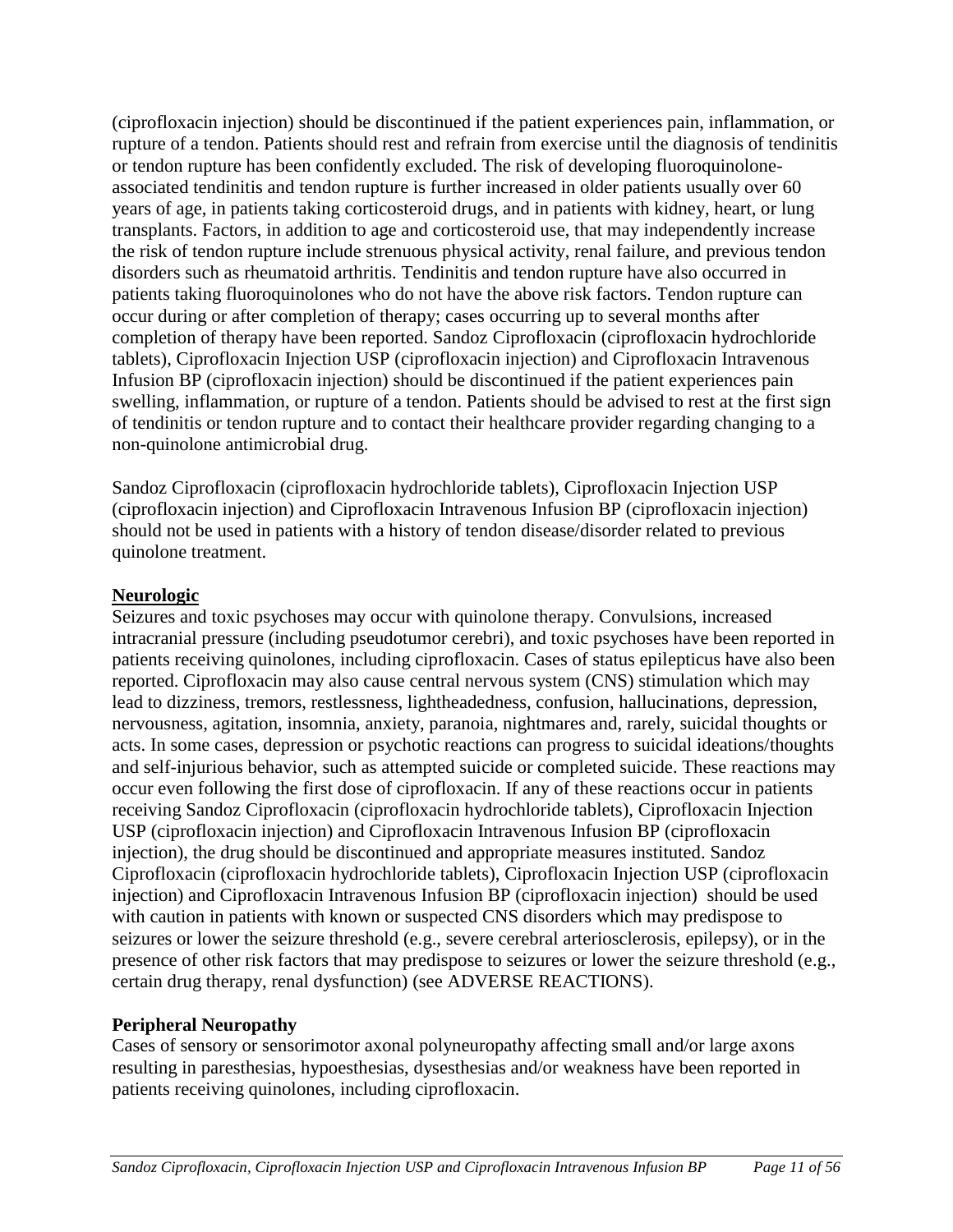Ciprofloxacin should be discontinued if the patient experiences symptoms of neuropathy including pain, burning, tingling, numbness, and/or weakness, or is found to have deficits in light touch, pain, temperature, position sense, vibratory sensation, and/or motor strength in order to prevent the development of an irreversible condition (see ADVERSE REACTIONS).

# **Renal**

Crystalluria related to ciprofloxacin has been reported only rarely in man because human urine is usually acidic. Crystals have been observed in the urine of laboratory animals, usually from alkaline urine. Patients receiving ciprofloxacin should be well hydrated and alkalinity of the urine should be avoided. The recommended daily dose should not be exceeded.

Since ciprofloxacin is eliminated primarily by the kidney, ciprofloxacin should be used with caution and at a reduced dosage in patients with impaired renal function (see DOSAGE AND ADMINISTRATION, DETAILED PHARMACOLOGY, Human Pharmacology).

# **Skin**

# **Phototoxicity**

Ciprofloxacin has been shown to produce photosensitivity reactions. Moderate to severe phototoxicity reactions have been observed in patients exposed to direct sunlight or ultraviolet light while receiving drugs in this class. Excessive exposure to sunlight or ultraviolet light should be avoided. Therapy should be discontinued if phototoxicity occurs (e.g., sunburn-like skin reactions).

# **Vision Disorders**

If vision disorder occurs in association with the use of ciprofloxacin, consult an eye specialist immediately.

# **Special Populations**

**Pregnant Women:** The safety of ciprofloxacin in pregnancy has not yet been established. Sandoz Ciprofloxacin (ciprofloxacin hydrochloride tablets), Ciprofloxacin Injection USP (ciprofloxacin injection) and Ciprofloxacin Intravenous Infusion BP (ciprofloxacin injection) should not be used in pregnant women unless the likely benefits outweigh the possible risk to the fetus. Ciprofloxacin has been shown to be non-embryotoxic and non-teratogenic in animal studies.

**Nursing Women:** The safety of ciprofloxacin in nursing women has not been established. Ciprofloxacin is excreted in human milk. Because of the potential for serious adverse reactions in infants nursing from women taking ciprofloxacin, a decision should be made to discontinue nursing or to discontinue the administration of Sandoz Ciprofloxacin (ciprofloxacin hydrochloride tablets), Ciprofloxacin Injection USP (ciprofloxacin injection) or Ciprofloxacin Intravenous Infusion BP (ciprofloxacin injection), taking into account the importance of the drug to the mother and the possible risk to the infant.

**Pediatrics (< 18 years of age):** The safety and efficacy of ciprofloxacin in the pediatric population less than 18 years of age have not been established. Quinolones, including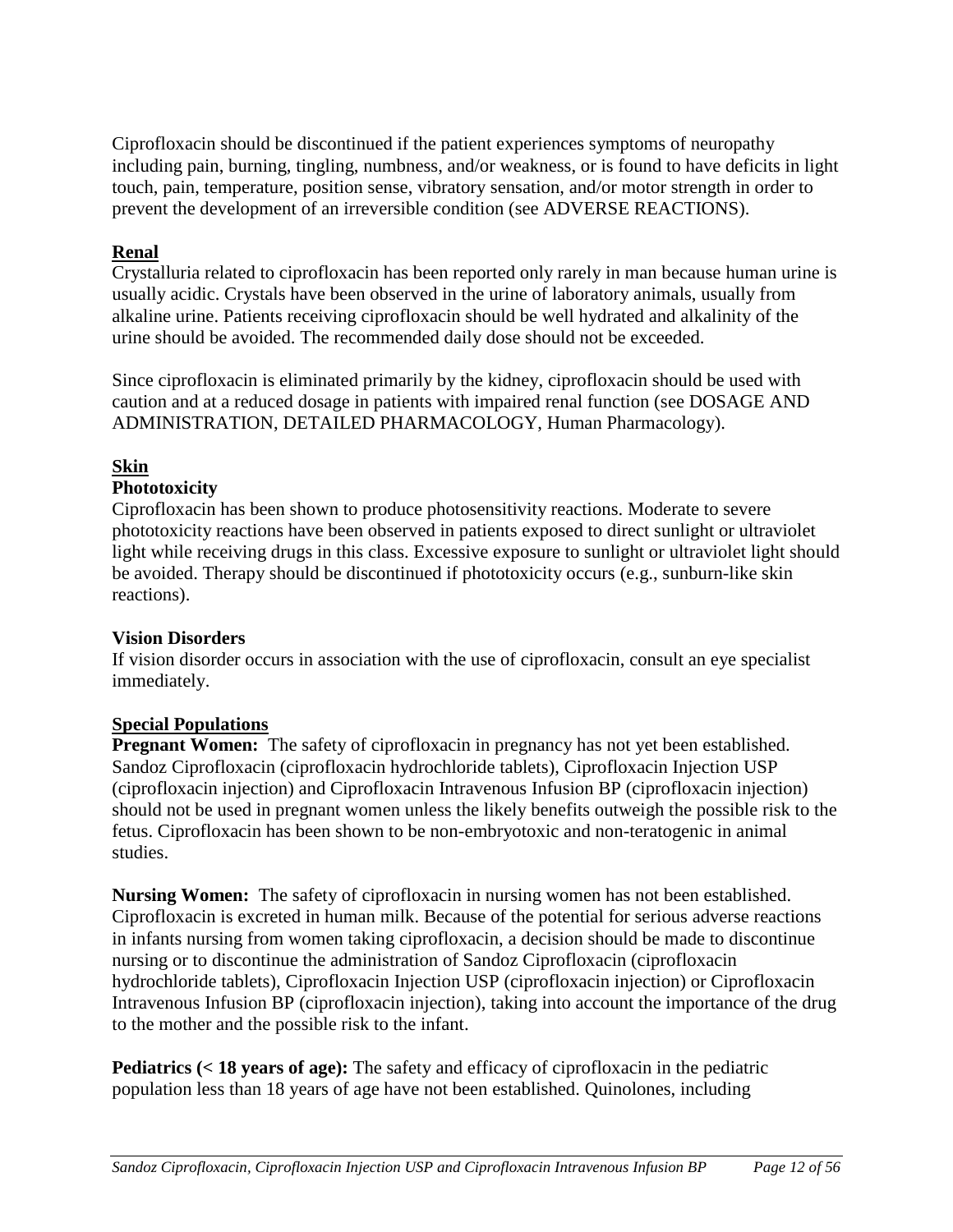ciprofloxacin, cause arthropathy and osteochondrosis in juvenile animals of several species. Damage to juvenile weight-bearing joints and lameness were observed both in rat and dog studies but not in weaned piglets (see TOXICOLOGY). Histopathological examination of the weight-bearing joints in immature dogs revealed permanent lesions of the cartilage. Ciprofloxacin is not recommended for use in pediatric patients and adolescents.

Geriatrics: Ciprofloxacin is substantially excreted by the kidney, and the risk of adverse reactions may be greater in elderly patients with impaired renal function (see DETAILED PHARMACOLOGY, Human Pharmacology).

# **Monitoring and Laboratory Tests**

Ciprofloxacin *in vitro* potency may interfere with the *Mycobacterium spp.* culture test by suppression of mycobacterial growth, causing false negative results in specimens from patients currently taking ciprofloxacin.

# <span id="page-12-0"></span>**ADVERSE REACTIONS**

# **Adverse Drug Reaction Overview**

The following sections summarize the safety information derived from clinical trials and postmarket use of ciprofloxacin.

# **Clinical Trial Adverse Drug Reactions**

*Because clinical trials are conducted under very specific conditions the adverse reaction rates observed in the clinical trials may not reflect the rates observed in practice and should not be compared to the rates in the clinical trials of another drug. Adverse drug reaction information from clinical trials is useful for identifying drug-related adverse events and for approximating rates.*

Ciprofloxacin hydrochloride tablets and ciprofloxacin injection are generally well tolerated. During worldwide clinical investigation (1991), 16,580 courses of ciprofloxacin treatment were evaluated for drug safety.

The incidence of adverse reactions was 8.0% for the group treated orally, 17% for the group treated with ciprofloxacin injection and 15.3% for the group treated sequentially. The difference between the oral and IV group relates to adverse vascular reactions which are known to be associated with IV administration.

Most of the adverse events reported were described as only mild or moderate in severity.

In orally treated patients enrolled in clinical trials, the most frequently reported events, possibly, probably drug-related were: nausea (1.3%), and diarrhea (1.0%).

In patients treated with IV ciprofloxacin the most frequently reported events, possibly, probably drug-related were: rash (1.8%), diarrhea (1.0%), and injection site pain (l.0%).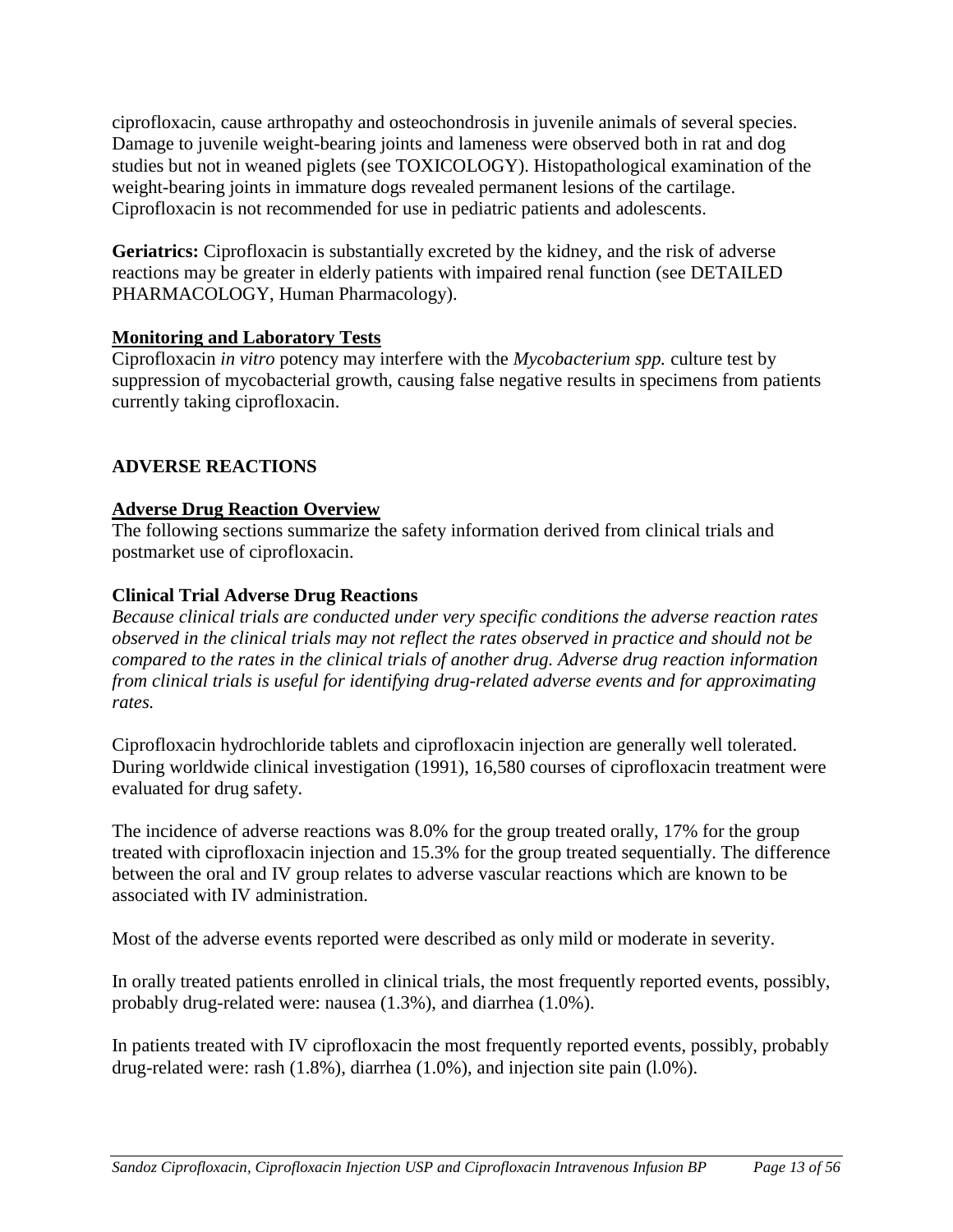Local IV site reactions have been reported. These reactions are more frequent if the infusion time is 30 minutes or less. These may appear as local skin reactions which resolve rapidly upon completion of the infusion. Subsequent IV administration is not contraindicated unless the reactions recur or worsen.

# **Events possibly or probably drug-related occurring at a frequency of less than 1% with ciprofloxacin oral and IV treatment during clinical trials and subsequent post-marketing surveillance are as follows:**

**Body as a Whole:** back pain, chest pain, pain, pain in extremities, moniliasis.

**Cardiovascular System:** palpitation, phlebitis, tachycardia, thrombophlebitis (at infusion site). The following has been reported rarely  $( \geq 0.01\% \leq 0.1\%)$ : hypotension. The following have been reported very rarely (<0.01%): angina pectoris, atrial fibrillation, cardiac arrest, cerebrovascular disorder, electrocardiogram abnormality, hot flashes, hypertension, kidney vasculitis, myocardial infarct, pericarditis, pulmonary embolus, substernal chest pain, syncope (fainting), vasodilation (hot flashes).

**Digestive:** abdominal pain, decreased appetite and food intake, dry mouth, dyspepsia, dysphagia, enlarged abdomen, flatulence, gastrointestinal moniliasis, jaundice, stomatitis, vomiting, abnormal liver function test. The following have been reported rarely: moniliasis (oral), cholestatic jaundice, and pseudomembranous colitis. The following have been reported very rarely: constipation, esophagitis, gastrointestinal hemorrhage, glossitis, hepatomegaly, ileus, increased appetite, intestinal perforation, life-threatening pseudomembranous colitis with possible fatal outcome, liver damage, melena, pancreatitis, tenesmus, tooth discoloration, toxic megacolon, ulcerative stomatitis.

**Hemic and Lymphatic:** agranulocytosis, anaemia, eosinophilia, granulocytopenia, leukocytopenia, leukocytosis, pancytopenia. The following have been reported rarely: abnormal prothrombin level, thrombocytopenia, thrombocytosis. The following have been reported very rarely: haemolytic anaemia, bone marrow depression (life-threatening), pancytopenia (lifethreatening).

**Hypersensitivity:** rash. The following have been reported rarely: allergic reaction, anaphylactic/anaphylactoid reactions including facial, vascular and laryngeal edema, drug fever, haemorrhagic bullae and small nodules (papules) with crust formation showing vascular involvement (vasculitis), hepatitis, interstitial nephritis, petechiae (punctuate skin hemorrhages), pruritus, serum sickness-like reaction, Stevens-Johnson syndrome (potentially life-threatening) (see WARNINGS AND PRECAUTIONS, Immune). The following have been reported very rarely: shock (anaphylactic; life-threatening), pruritic rash, erythema multiforme (minor), erythema nodosum, major liver disorders including hepatic necrosis, (very rarely progressing to life threatening hepatic failures), toxic epidermal necrolysis (Lyell Syndrome, potentially lifethreatening).

**IV Infusion Site:** thrombophlebitis, injection site reaction (e.g. edema / hypersensitivity / inflammation / pain). The following have been reported very rarely: burning, erythema, pain,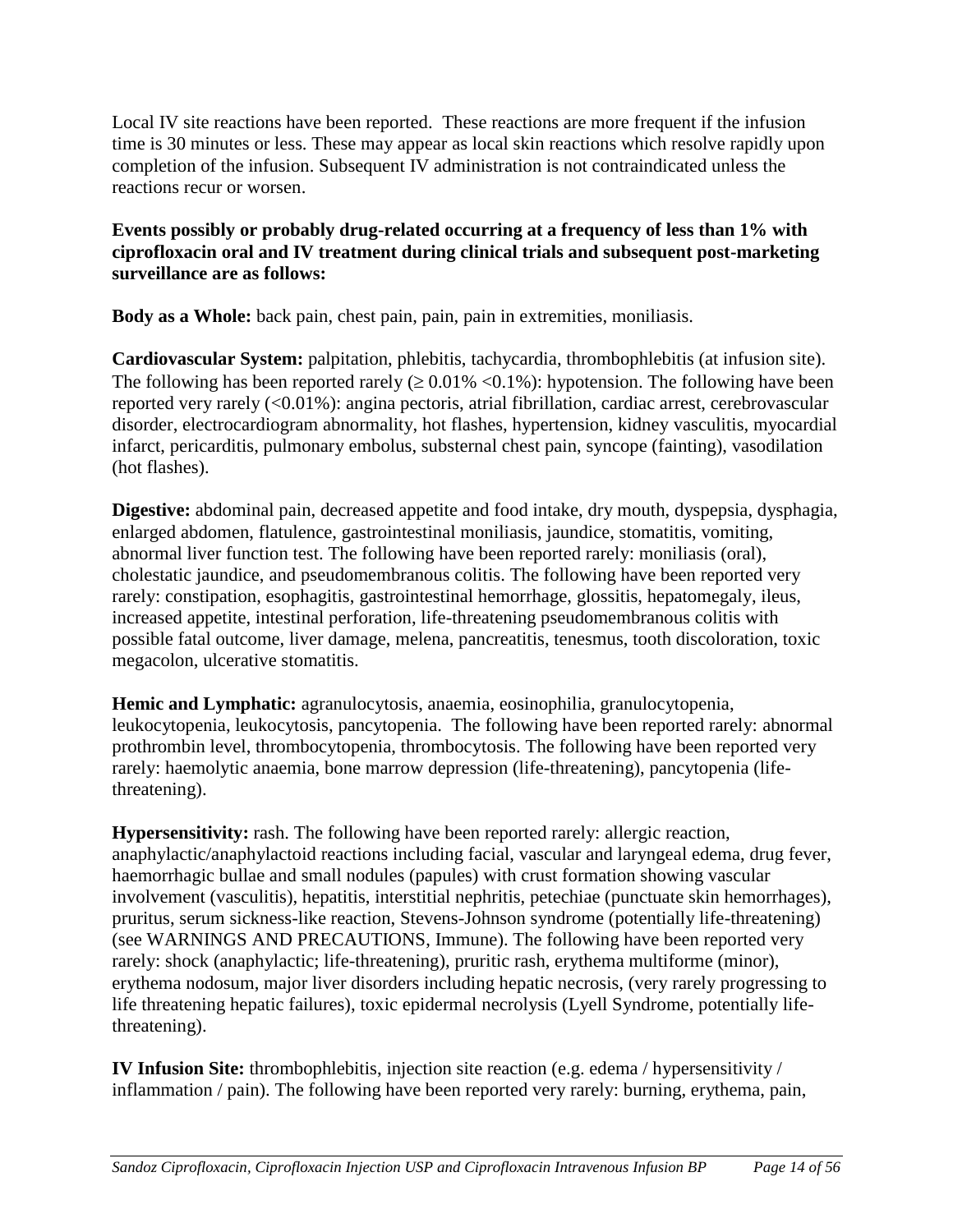paresthesia, and swelling.

**Metabolic and Nutritional Disorder**: creatinine increased. The following have been reported rarely: edema (face), hyperglycemia, hypoglycemia.

**Musculoskeletal:** The following have been reported rarely in patients of all ages: achiness, arthralgia (joint pain), joint disorder (joint swelling), pain in the extremities, partial or completed tendon rupture (shoulder, hand or Achilles tendon), tendinitis (predominantly achillotendinitis), myalgia (muscular pain). The following have been reported very rarely: myasthenia (exacerbation of symptoms of myasthenia gravis) (see WARNINGS AND PRECAUTIONS, Musculoskeletal).

**Nervous System:** agitation, confusion, convulsion, dizziness, hallucinations, headache, hypesthesia, increased sweating, insomnia, somnolence, tremor (trembling). The following has been reported rarely: paresthesia (peripheral paralgesia), abnormal dreams (nightmares), anxiety, seizures (including status epilepticus), depression (potentially culminating in self-injurious behavior, such as suicidal ideations/thoughts and attempted or completed suicide) (see WARNINGS AND PRECAUTIONS, Neurologic). The following have been reported very rarely: apathy, ataxia, depersonalization, diplopia, hemiplegia, hyperesthesia, hypertonia, increase of intracranial pressure, meningism, migraine, nervousness, neuritis, paresthesia, polyneuritis, sleep disorder, twitching, grand mal convulsions, abnormal (unsteady) gait, psychotic reactions (potentially culminating in self-injurious behavior, such as suicidal ideations / thoughts and attempted or completed suicide), intracranial hypertension (including pseudotumor cerebri). In some instances these reactions occurred after the first administration of ciprofloxacin. In these instances, ciprofloxacinhas to be discontinued and the doctor should be informed immediately.

**Other:** The following have been reported rarely: asthenia (general feeling of weakness, tiredness), death.

**Respiratory System:** dyspnea. The following have been reported very rarely: hiccup, hyperventilation, increased cough, larynx edema, lung edema, lung hemorrhage, pharyngitis, stridor, voice alteration.

**Skin/Appendages:** pruritus, urticaria, rash, maculopapular rash. The following has been reported rarely: photosensitivity reaction, blistering. The following have been reported very rarely: alopecia, angioedema, fixed eruption, photosensitive dermatitis, petechia.

**Special Senses:** abnormal vision (visual disturbances), taste perversion, tinnitus. The following have been reported rarely: transitory deafness (especially at higher frequencies), taste loss (impaired taste). The following have been reported very rarely: chromatopsia, colour blindness, conjunctivitis, corneal opacity, diplopia, ear pain, eye pain, parosmia (impaired smell), anosmia (usually reversible on discontinuation).

**Urogenital System:** albuminuria, hematuria. The following have been reported rarely: abnormal kidney function, acute kidney failure, dysuria, leukorrhea, nephritis interstitial, urinary retention,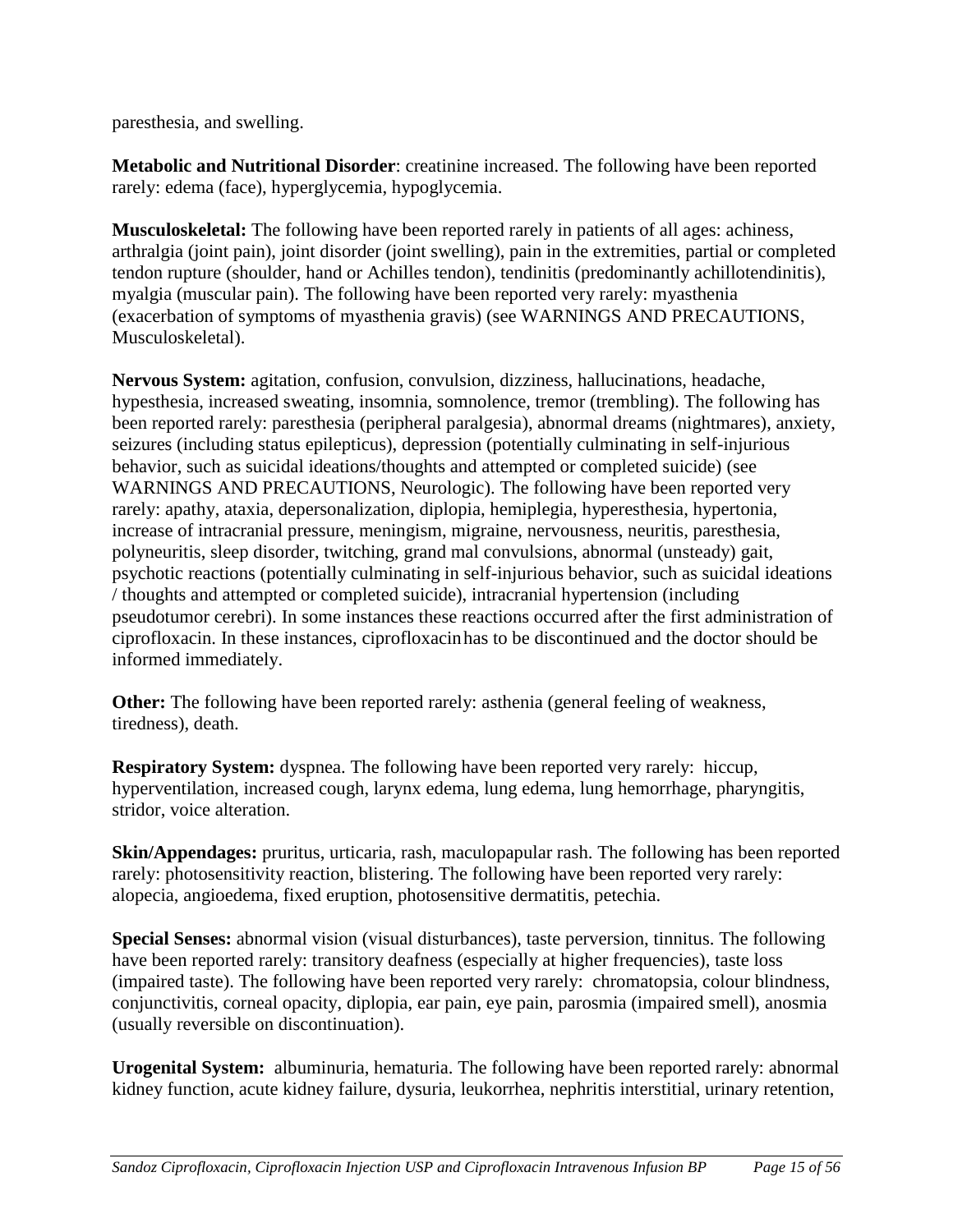vaginitis, vaginal moniliasis.

# **Abnormal Hematologic and Clinical Chemistry Findings**

**Laboratory Values:** increased alkaline phosphatase, ALT increased, AST increased, BUN (urea) increased, cholestatic parameters increased, Gamma - GT increased, lactic dehydrogenase increased, NPN increased, transaminases increased, decreased albuminuria, bilirubinemia, creatinine clearance decreased, hypercholesteremia, hyperuricemia, increased sedimentation rate. The following have been reported rarely: acidosis, increased amylase, crystalluria, electrolyte abnormality, haematuria, hypercalcemia, hypocalcemia and lipase increased.

Adverse reactions noted during therapy with ciprofloxacin and metronidazole in clinical trials were similar to those already noted during therapy with ciprofloxacin alone with the following additions:

**Cardiovascular:** peripheral edema.

**Digestive:** colitis, gastritis, tongue discolouration.

**Hemic and Lymphatic:** coagulation disorder, thrombocythemia.

**Skin:** fungal dermatitis, pustular rash, sweating.

**Metabolic:** healing abnormal, hypernatremia.

**Nervous:** dementia.

**Urinary:** kidney tumour necrosis, urinary incontinence.

# **Post-Market Adverse Drug Reactions**

The following additional adverse events, in alphabetical order, regardless of incidence or relationship to drug, have been reported during clinical trials and/or from worldwide postmarketing experience in patients given ciprofloxacin (includes all formulations, all dosages, all drug-therapy durations, and in all indications): acute generalized exanthematous pustulosis (AGEP), arrhythmia, atrial flutter, bleeding diathesis, bronchospasm, *C. difficile* associated diarrhea, candiduria, cardiac murmur, cardiopulmonary arrest, cardiovascular collapse, cerebral thrombosis, chills, delirium, drowsiness, dysphasia, edema (conjunctivae, hands, lips, lower extremities, neck), epistaxis, exfoliative dermatitis, fever, gastrointestinal bleeding, gout (flare up), gynecomastia, hearing loss, hemoptysis, hemorrhagic cystitis, hyperpigmentation, joint stiffness, lightheadedness, lymphadenopathy, manic reaction, myoclonus, nystagmus, pain (arm, breast, epigastric, foot, jaw, neck, oral mucosa), paranoia, peripheral neuropathy, phobia, pleural effusion, polyneuropathy, polyuria, postural hypotension, pulmonary embolism, purpura, QT prolongation, renal calculi, respiratory arrest, respiratory distress, restlessness, rhabdomyolysis, torsades de pointes, toxic psychosis, unresponsiveness, urethral bleeding, urination (frequent), ventricular ectopy, ventricular fibrillation, ventricular tachycardia, vesicles, visual acuity (decreased) and visual disturbances (flashing lights, change in colour perception, overbrightness of lights).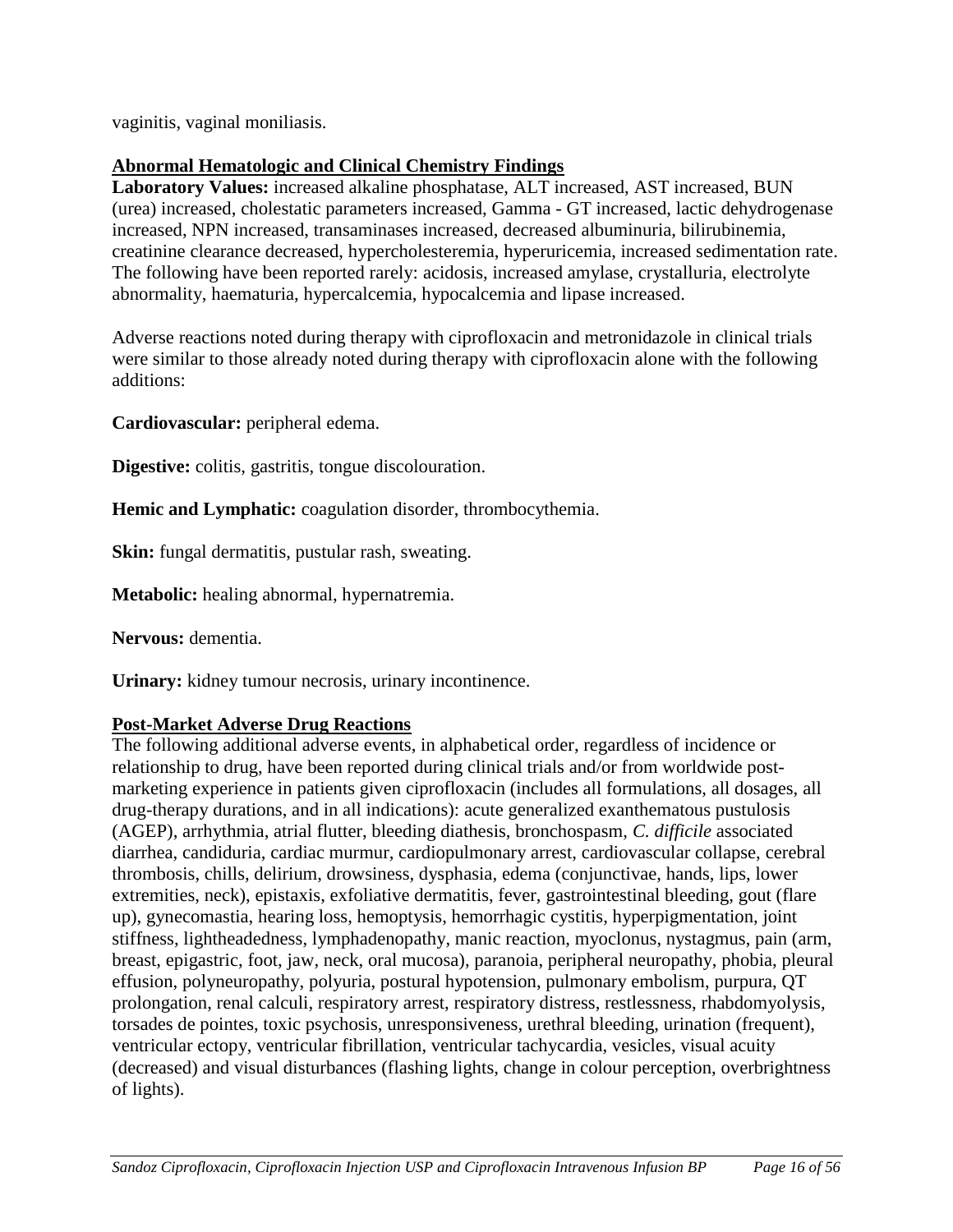The following has been reported at an unknown frequency: international normalized ratio (INR) increased (in patients treated with Vitamin K antagonists).

# <span id="page-16-0"></span>**DRUG INTERACTIONS**

#### **Overview**

**SERIOUS AND FATAL REACTIONS HAVE BEEN REPORTED IN PATIENTS RECEIVING CONCURRENT ADMINISTRATION OF CIPROFLOXACIN AND THEOPHYLLINE.** These reactions include cardiac arrest, seizure, status epilepticus and respiratory failure. Similar serious adverse events have been reported in patients receiving theophylline alone; the possibility that ciprofloxacin may potentiate these reactions cannot be eliminated. If concomitant use cannot be avoided, serum levels of theophylline should be monitored and dosage adjustments should be made as appropriate.

**Cytochrome P450:** Ciprofloxacin is known to be a moderate inhibitor of the CYP450 1A2 enzymes. Care should be taken when other drugs are administered concomitantly which are metabolized via the same enzymatic pathway (e.g., theophylline, methylxanthines, caffeine, duloxetine, clozapine). Increased plasma concentrations associated with drug specific side effects may be observed due to inhibition of their metabolic clearance by ciprofloxacin.

# **Drug Interactions**

*The drugs listed in this table are based on either drug interaction case reports or studies, or potential interactions due to the expected magnitude and seriousness of the interaction (i.e., those identified as contraindicated).*

| <b>Proper Name</b>   | Ref           | <b>Effect</b>                                    | <b>Clinical Comment</b>           |
|----------------------|---------------|--------------------------------------------------|-----------------------------------|
| Antidiabetic Agents  | $\mathcal{C}$ | Disturbances of blood glucose, including         | In diabetic patients, careful     |
|                      |               | symptomatic hyperglycemia and hypoglycemia,      | monitoring of blood glucose is    |
|                      |               | have been reported with quinolones, including    | recommended. If a hypoglycemic    |
|                      |               | ciprofloxacin, usually in diabetic patients      | reaction occurs in a patient      |
|                      |               | receiving concomitant treatment with an oral     | receiving ciprofloxacin,          |
|                      |               | antidiabetic agent (mainly sulfonylureas such as | discontinue the drug immediately  |
|                      |               | glyburide/glibenclamide, glimepiride) or with    | and an appropriate therapy should |
|                      |               | insulin.                                         | be instituted (see ADVERSE        |
|                      |               |                                                  | REACTIONS).                       |
| Caffeine and Other   | <b>CT</b>     | Caffeine has been shown to interfere with the    | Caution and careful monitoring    |
| Xanthine Derivatives |               | metabolism and pharmacokinetics of               | of patients on concomitant        |
|                      |               | ciprofloxacin. Excessive caffeine intake should  | therapy of ciprofloxacin and      |
|                      |               | be avoided. Ciprofloxacin decreases caffeine     | caffeine or pentoxifylline        |
|                      |               | clearance and inhibits the formation of          | (oxpentifylline) containing       |
|                      |               | paraxanthine after caffeine administration.      | products is recommended.          |
|                      |               |                                                  |                                   |
|                      |               | Upon concurrent administration of                |                                   |
|                      |               | ciprofloxacin and pentoxifylline                 |                                   |
|                      |               | (oxpentifylline)-containing products, raised     |                                   |
|                      |               | serum concentrations of this xanthine derivative |                                   |

**Table 1 - Established or Potential Drug-drug Interactions**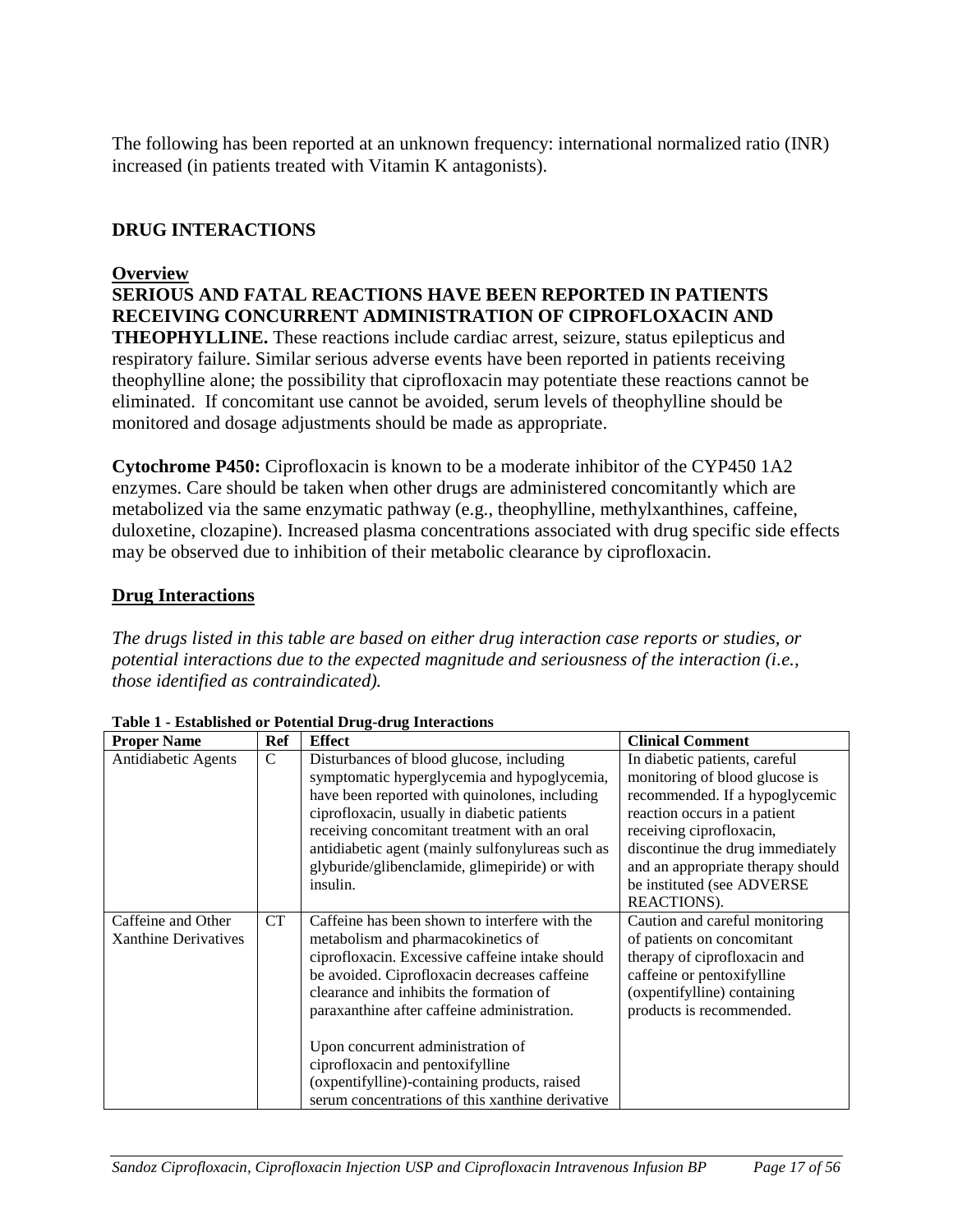| <b>Proper Name</b>                                                     | <b>Ref</b>    | <b>Effect</b>                                                                                                                                                                                                                                                                                                                                                                                     | <b>Clinical Comment</b>                                                                                                                                                                                       |
|------------------------------------------------------------------------|---------------|---------------------------------------------------------------------------------------------------------------------------------------------------------------------------------------------------------------------------------------------------------------------------------------------------------------------------------------------------------------------------------------------------|---------------------------------------------------------------------------------------------------------------------------------------------------------------------------------------------------------------|
|                                                                        |               | were reported.                                                                                                                                                                                                                                                                                                                                                                                    |                                                                                                                                                                                                               |
| Class IA or III<br>Antiarrhythmics                                     | $\mathbf C$   | Ciprofloxacin may have an additive effect on<br>the QT interval (see WARNINGS AND<br>PRECAUTIONS).                                                                                                                                                                                                                                                                                                | Like other fluoroquinolones,<br>precaution should be taken when<br>using ciprofloxacin together with<br>class IA (e.g., quinidine,<br>procainamide) or III (e.g.,<br>amiodarone, sotalol)<br>antiarrhythmics. |
| Clozapine                                                              | $\mathcal{C}$ | Following concomitant administration of<br>250 mg ciprofloxacin for 7 days, serum<br>concentrations of clozapine and n-<br>desmethylclozapine were increased by 29% and<br>31%, respectively (see WARNINGS AND<br>PRECAUTIONS).                                                                                                                                                                   | Clinical surveillance and<br>appropriate adjustment of<br>clozapine dosage during and<br>shortly after co-administration<br>with ciprofloxacin is advised.                                                    |
| Cyclosporine                                                           | <b>CT</b>     | Some quinolones, including ciprofloxacin, have<br>been associated with transient increases in<br>serum creatinine levels in patients who are<br>concomitantly receiving cyclosporine.                                                                                                                                                                                                             | It is necessary to monitor the<br>serum creatinine concentrations<br>in these patients (twice a week).                                                                                                        |
| Duloxetine                                                             | $\mathcal{C}$ | In clinical studies it was demonstrated that<br>concomitant use of duloxetine with strong<br>inhibitors of the CYP450 1A2 isozyme such as<br>fluvoxamine, may result in an increase of AUC<br>and C <sub>max</sub> of duloxetine. Although no clinical<br>data are available on a possible interaction with<br>ciprofloxacin, similar effects can be expected<br>upon concomitant administration. | Caution and careful monitoring<br>of patients on concomitant<br>therapy is recommended.                                                                                                                       |
| <b>Ferrous Sulfate</b>                                                 | CT            | Oral ferrous sulfate at therapeutic doses<br>decreases the bioavailability of oral<br>ciprofloxacin.                                                                                                                                                                                                                                                                                              | Ciprofloxacin should be<br>administered at least 2 hours<br>before or 6 hours after this<br>preparation.                                                                                                      |
| Calcium-Fortified<br>Products (including<br>Food and Dairy<br>Products | CT            | Although, ciprofloxacin may be taken with<br>meals that include milk, simultaneous<br>administration with dairy products alone, or<br>with calcium-fortified products should be<br>avoided, since decreased absorption is possible.                                                                                                                                                               | It is recommended that<br>ciprofloxacin be administered at<br>least 2 hours before or 6 hours<br>after substantial calcium intake<br>(>800 mg) (see DOSAGE AND<br>ADMINISTRATION).                            |
| Histamine $H_2$ -<br>receptor Antagonists                              | CT            | Histamine H <sub>2</sub> -receptor antagonists appear to<br>have no significant effect on the bioavailability<br>of ciprofloxacin.                                                                                                                                                                                                                                                                | No dosage adjustment is required.                                                                                                                                                                             |
| Lidocaine                                                              | CT            | It was demonstrated in healthy subjects that<br>concomitant use of lidocaine with<br>ciprofloxacin, a moderate inhibitor of CYP450<br>1A2 isozyme, reduces clearance of intravenous<br>lidocaine by 22%. Ciprofloxacin may increase<br>the systemic toxicity of lidocaine.                                                                                                                        | Caution and careful monitoring<br>of patients on concomitant<br>therapy is recommended.                                                                                                                       |
| Methotrexate                                                           | $\mathbf C$   | Renal tubular transport of methotrexate may be<br>inhibited by concomitant administration of<br>ciprofloxacin, potentially leading to increased<br>plasma levels of methotrexate. This might<br>increase the risk of methotrexate associated<br>toxic reactions.                                                                                                                                  | Patients under methotrexate<br>therapy should be carefully<br>monitored when concomitant<br>ciprofloxacin therapy is<br>indicated.                                                                            |
| Metoclopramide                                                         | CT            | Metoclopramide accelerates the absorption of<br>ciprofloxacin (oral), resulting in a shorter time<br>to reach maximum plasma concentrations. No                                                                                                                                                                                                                                                   | No dosage adjustment is required.                                                                                                                                                                             |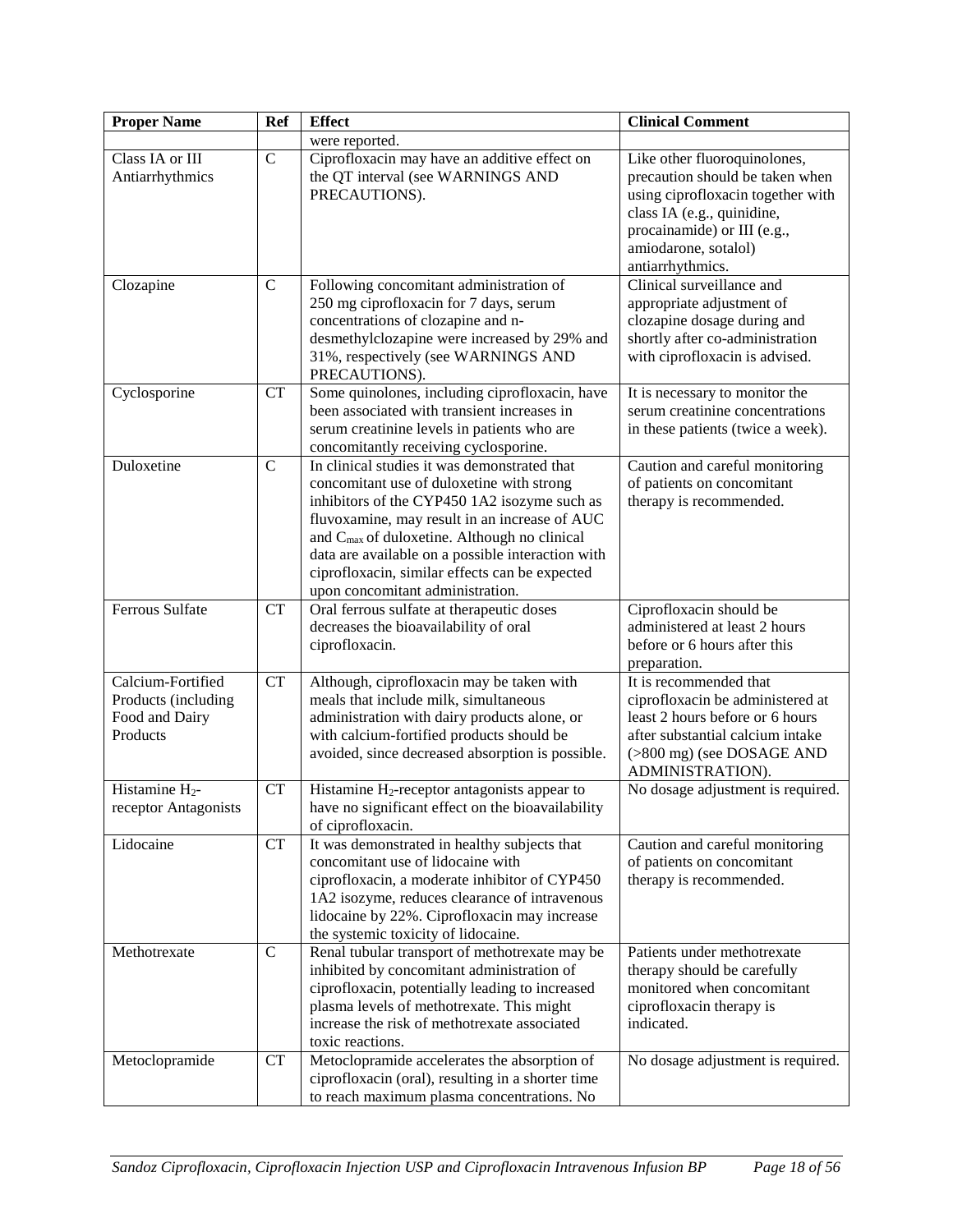| <b>Proper Name</b>         | <b>Ref</b> | <b>Effect</b>                                                                                   | <b>Clinical Comment</b>           |
|----------------------------|------------|-------------------------------------------------------------------------------------------------|-----------------------------------|
|                            |            | effect was seen on the bioavailability of                                                       |                                   |
|                            |            | ciprofloxacin.                                                                                  |                                   |
| <b>Multivalent Cations</b> | CT         | Concurrent administration of a quinolone,                                                       | Ciprofloxacin should be           |
|                            |            | including ciprofloxacin, with multivalent                                                       | administered at least 2 hours     |
|                            |            | cation-containing products such as                                                              | before or 6 hours after these     |
|                            |            | magnesium/aluminum antacids, polymeric                                                          | preparations.                     |
|                            |            | phosphate binders such as sevelamer,                                                            |                                   |
|                            |            | lanthanum carbonate, sucralfate, didanosine                                                     |                                   |
|                            |            | chewable/buffered tablets or pediatric powder,                                                  |                                   |
|                            |            | mineral supplements or products containing                                                      |                                   |
|                            |            | calcium, iron, or zinc may substantially                                                        |                                   |
|                            |            | interfere with the absorption of the quinolone,                                                 |                                   |
|                            |            | resulting in serum and urine levels considerably<br>lower than desired.                         |                                   |
|                            |            |                                                                                                 |                                   |
|                            |            | Absorption of ciprofloxacin is significantly<br>reduced by concomitant administration of        |                                   |
|                            |            | multivalent cation-containing products.                                                         |                                   |
| Nonsteroidal Anti-         | <b>CT</b>  | Concomitant administration of a nonsteroidal                                                    | Caution and careful monitoring    |
| <b>Inflammatory Drugs</b>  |            | anti-inflammatory drug (fenbufen) with a                                                        | of patients on concomitant        |
| (NSAIDs)                   |            | quinolone (enoxacin) has been reported to                                                       | therapy is recommended.           |
|                            |            | increase the risk of CNS stimulation and                                                        |                                   |
|                            |            | convulsive seizures.                                                                            |                                   |
| Omeprazole                 | CT         | Concomitant administration of ciprofloxacin                                                     | No dosage adjustment is needed.   |
|                            |            | and omeprazole containing medicinal products                                                    |                                   |
|                            |            | results in a slight reduction of C <sub>max</sub> and AUC of                                    |                                   |
|                            |            | ciprofloxacin.                                                                                  |                                   |
| <b>Oral Anticoagulants</b> | CT         | Simultaneous administration of ciprofloxacin                                                    | INR and/or prothrombin time       |
|                            |            | with an oral anticoagulant (e.g., vitamin K                                                     | should be monitored frequently    |
|                            |            | antagonist) may augment its anticoagulant                                                       | during and shortly after co-      |
|                            |            | effects. There have been many reports of                                                        | administration of ciprofloxacin   |
|                            |            | increases in oral anticoagulant activity in                                                     | with an oral anticoagulant (e.g., |
|                            |            | patients receiving antibacterial agents, including                                              | warfarin, acenocoumarol).         |
|                            |            | quinolones. The risk may vary with the                                                          |                                   |
|                            |            | underlying infection, age, and general status of                                                |                                   |
|                            |            | the patient so that the contribution of<br>ciprofloxacin to the increase in INR                 |                                   |
|                            |            | (international normalized ratio) is difficult to                                                |                                   |
|                            |            | assess.                                                                                         |                                   |
| Phenytoin                  | CT         | Altered (decreased or increased) serum levels of                                                | Monitoring of phenytoin therapy   |
|                            |            | phenytoin were observed in patients receiving                                                   | is recommended, including         |
|                            |            | ciprofloxacin and phenytoin simultaneously.                                                     | phenytoin serum concentration     |
|                            |            |                                                                                                 | measurements, during and shortly  |
|                            |            |                                                                                                 | after co-administration of        |
|                            |            |                                                                                                 | ciprofloxacin with phenytoin to   |
|                            |            |                                                                                                 | avoid the loss of seizure control |
|                            |            |                                                                                                 | associated with decreased         |
|                            |            |                                                                                                 | phenytoin levels and to prevent   |
|                            |            |                                                                                                 | phenytoin overdose-related        |
|                            |            |                                                                                                 | undesirable effects.              |
| Probenecid                 | CT         | Probenecid blocks renal tubular secretion of                                                    | Caution and careful monitoring    |
|                            |            | ciprofloxacin and has been shown to produce an<br>increase in the level of ciprofloxacin in the | of patients on concomitant        |
|                            |            | serum.                                                                                          | therapy is recommended.           |
|                            |            |                                                                                                 |                                   |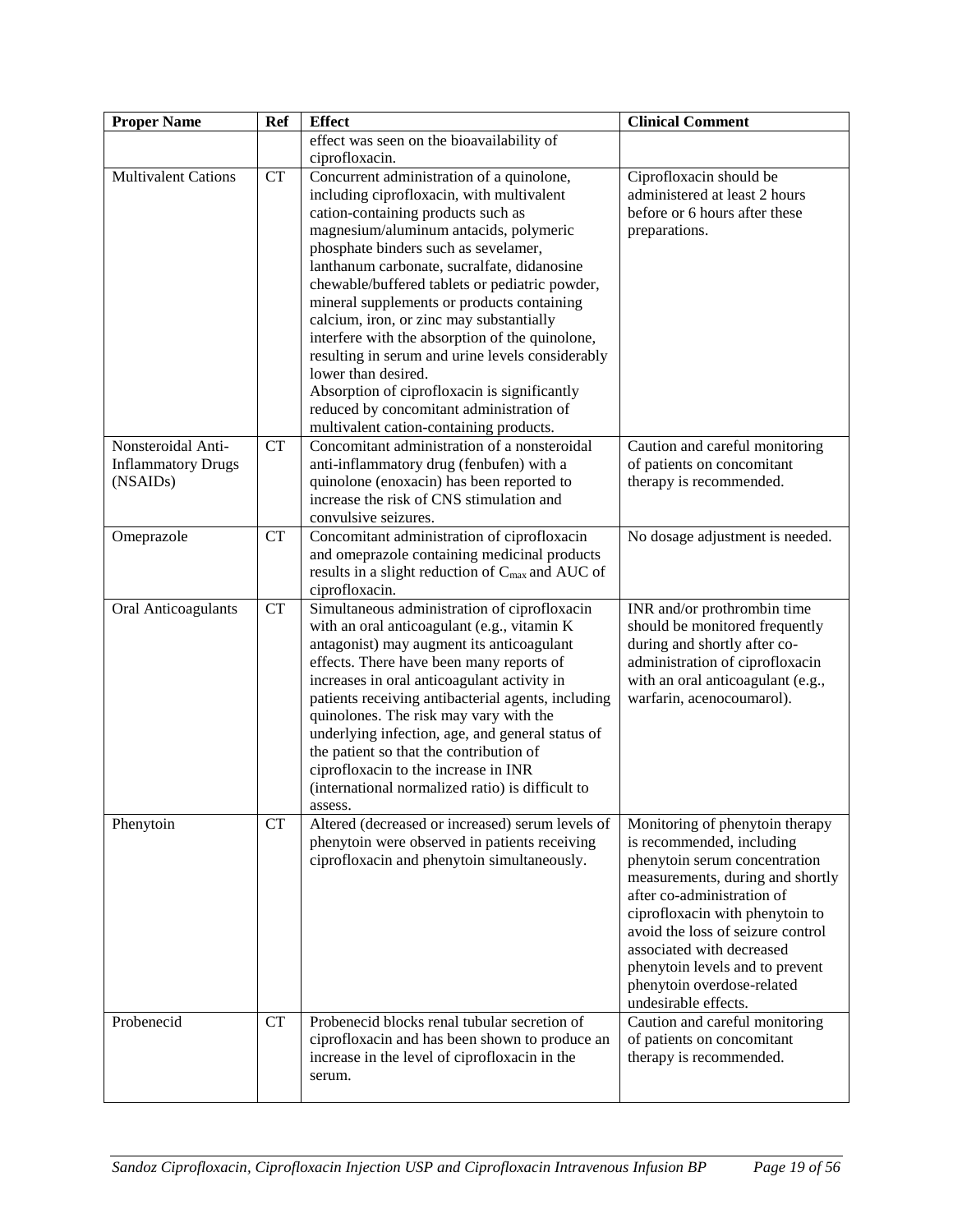| <b>Proper Name</b> | <b>Ref</b> | <b>Effect</b>                                                                         | <b>Clinical Comment</b>                                    |
|--------------------|------------|---------------------------------------------------------------------------------------|------------------------------------------------------------|
|                    |            | Co-administration of probenecid (1000 mg)                                             |                                                            |
|                    |            | with ciprofloxacin (500 mg) orally resulted in                                        |                                                            |
|                    |            | about 50% reduction in the ciprofloxacin renal<br>clearance and a 50% increase in its |                                                            |
|                    |            |                                                                                       |                                                            |
| Ropinirole         | <b>CT</b>  | concentration in the systemic circulation.<br>In a clinical study it was shown that   |                                                            |
|                    |            | concomitant use of ropinirole with                                                    | Monitoring ropinirole-related<br>undesirable effects, dose |
|                    |            | ciprofloxacin, a moderate inhibitor of the                                            | adjustment as appropriate is                               |
|                    |            | CYP450 1A2 isozyme, resulted in increases in                                          | recommended during and shortly                             |
|                    |            | the C <sub>max</sub> and AUC of ropinirole of 60% and                                 | after co-administration with                               |
|                    |            | 84%, respectively. Ciprofloxacin may increase                                         | ciprofloxacin                                              |
|                    |            | the systemic toxicity of ropinirole.                                                  |                                                            |
| Sildenafil         | <b>CT</b>  | C <sub>max</sub> and AUC of sildenafil were increased                                 | Caution should be used when                                |
|                    |            | approximately two-fold in healthy subjects after                                      | prescribing ciprofloxacin                                  |
|                    |            | an oral dose of 50 mg was given concomitantly                                         | concomitantly with sildenafil,                             |
|                    |            | with 500 mg ciprofloxacin.                                                            | taking into consideration the risks                        |
|                    |            |                                                                                       | and the benefits.                                          |
| Theophylline       | <b>CT</b>  | Concurrent administration of ciprofloxacin with                                       | If concomitant use cannot be                               |
|                    |            | theophylline may lead to elevated serum                                               | avoided, serum levels of                                   |
|                    |            | concentrations of theophylline and prolongation                                       | theophylline should be monitored                           |
|                    |            | of its elimination half-life. This may result in                                      | and dosage adjustments made as                             |
|                    |            | increased risk of theophylline-related adverse                                        | appropriate.                                               |
|                    |            | reactions.                                                                            |                                                            |
| Tizanidine         | <b>CT</b>  | In a clinical study in healthy subjects there was                                     | Tizanidine must not be                                     |
|                    |            | an increase in tizanidine serum concentrations                                        | administered together with                                 |
|                    |            | (C <sub>max</sub> increase: 7-fold, range: 4- to 21-fold;                             | ciprofloxacin (see                                         |
|                    |            | AUC increase: 10-fold, range: 6- to 24-fold)                                          | CONTRAINDICATIONS).                                        |
|                    |            | when given concomitantly with ciprofloxacin.                                          |                                                            |
|                    |            | Associated with the increased serum                                                   |                                                            |
|                    |            | concentrations was a potentiated hypotensive                                          |                                                            |
|                    |            | and sedative effect.                                                                  |                                                            |

Legend: C=Case Study; CT=Clinical Trial; T=Theoretical

# **Serum Protein Binding**

Serum protein binding of ciprofloxacin is between 19% to 40%, which is not likely to be high enough to cause significant protein binding interactions with other drugs.

# **Drug-Food Interactions**

Although ciprofloxacin may be taken with meals that include milk, simultaneous administration with dairy products alone (calcium intake > 800 mg), with calcium-fortified products, or mineral-fortified drinks, should be avoided since decreased absorption is possible. It is recommended that ciprofloxacin be administered at least 2 hours before or 6 hours after these preparations (see DRUG INTERACTIONS, Drug-Drug Interactions, and DOSAGE AND ADMINISTRATION, Dosing Considerations).

# **Drug-Herb Interactions**

Interactions with herbal products have not been established.

# **Drug-Laboratory Test Interactions**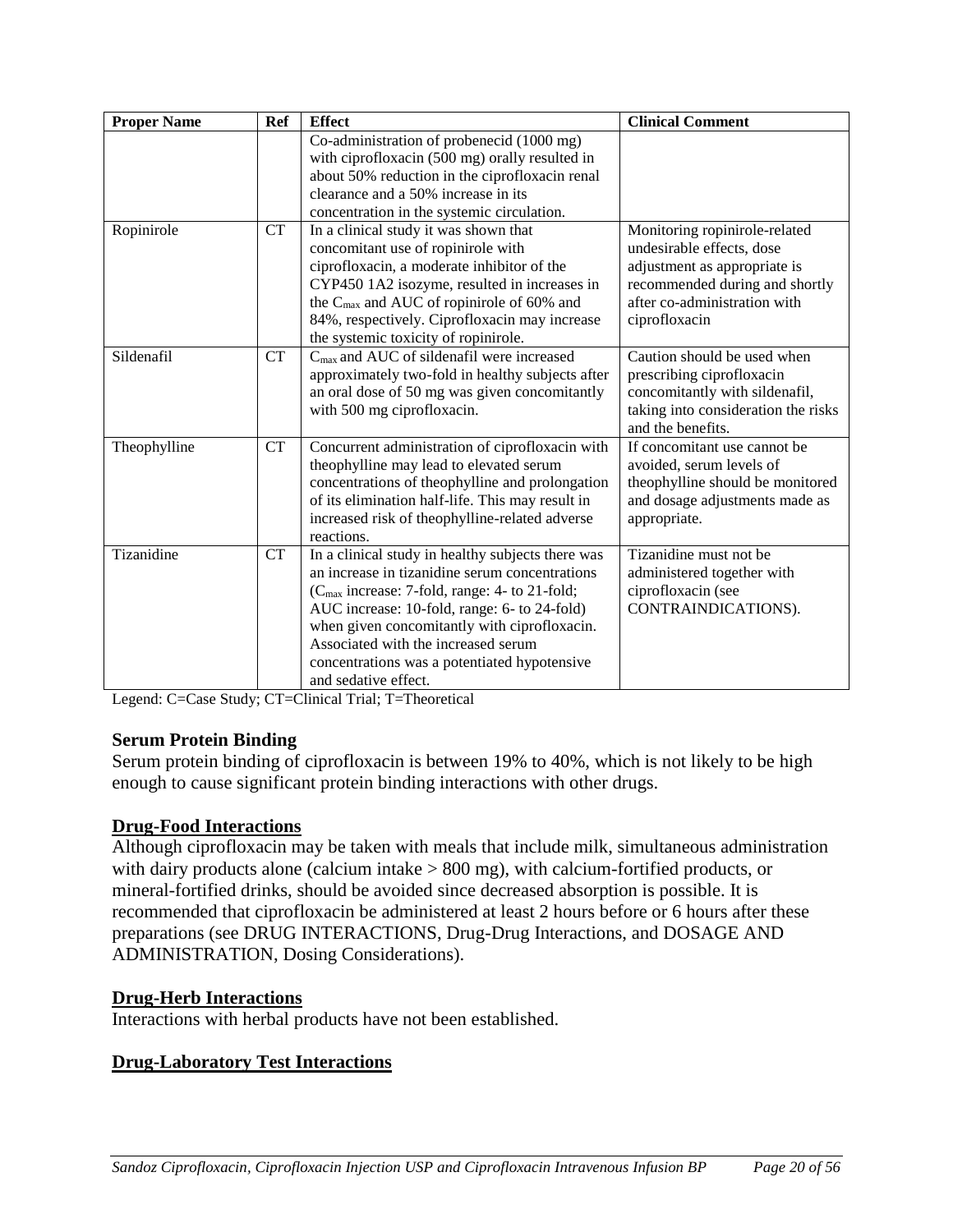Ciprofloxacin in vitro potency may interfere with the *Mycobacterium spp.* culture test by suppression of mycobacterial growth, causing false negative results in specimens from patients currently taking ciprofloxacin.

### **Drug-Lifestyle Interactions**

### **Ability to Drive and Operate Machinery**

Fluoroquinolones including ciprofloxacin may result in an impairment of the patient's ability to drive or operate machinery due to CNS reactions. This applies particularly in combination with alcohol (see ADVERSE REACTIONS.)

# <span id="page-20-0"></span>**DOSAGE AND ADMINISTRATION**

#### **Dosing Considerations**

The determination of dosage for any particular patient must take into consideration the severity and nature of the infection, the susceptibility of the causative organism, the integrity of the patient's host-defence mechanisms, and the status of renal function.

#### **Oral Administration**

Sandoz Ciprofloxacin (ciprofloxacin hydrochloride tablets) may be taken before or after meals. Absorption is faster on an empty stomach. Patients should be advised to drink fluids liberally and avoid taking dairy products or antacids containing magnesium or aluminum.

Ciprofloxacin should be administered at least 2 hours before or 6 hours after antacids and mineral supplements containing magnesium or aluminum, as well as sucralfate, didanosine chewable/buffered tablets or pediatric powder, metal cations such as iron, and multivitamin preparations with zinc (see DRUG INTERACTIONS).

Although ciprofloxacin may be taken with meals that include milk, simultaneous administration with dairy products alone, or with calcium-fortified products should be avoided, since decreased absorption is possible. It is recommended that ciprofloxacin be administered at least 2 hours before or 6 hours after substantial calcium intake (>800 mg) (see DRUG INTERACTIONS).

#### **Recommended Dose and Dosage Adjustment**

#### **Adults**

The recommended dosages of oral Sandoz Ciprofloxacin are:

#### **Table 2: Recommended Dosages for Sandoz Ciprofloxacin**

| <b>Location of Infection</b>         | <b>Type/Severity</b>       | <b>Unit Dose</b> | <b>Frequency</b> | Daily<br><b>Dose</b> |
|--------------------------------------|----------------------------|------------------|------------------|----------------------|
|                                      | Mild/Moderate              | $250 \text{ mg}$ | q12h             | $500$ mg             |
| Urinary Tract                        | Severe/Complicated         | $500 \text{ mg}$ | q12h             | $1000$ mg            |
| <b>Chronic Bacterial Prostatitis</b> | Asymptomatic/Mild/Moderate | $500$ mg         | q12h             | $1000$ mg            |
| <b>Respiratory Tract</b>             | Mild/Moderate              | $500$ mg         | q12h             | $1000$ mg            |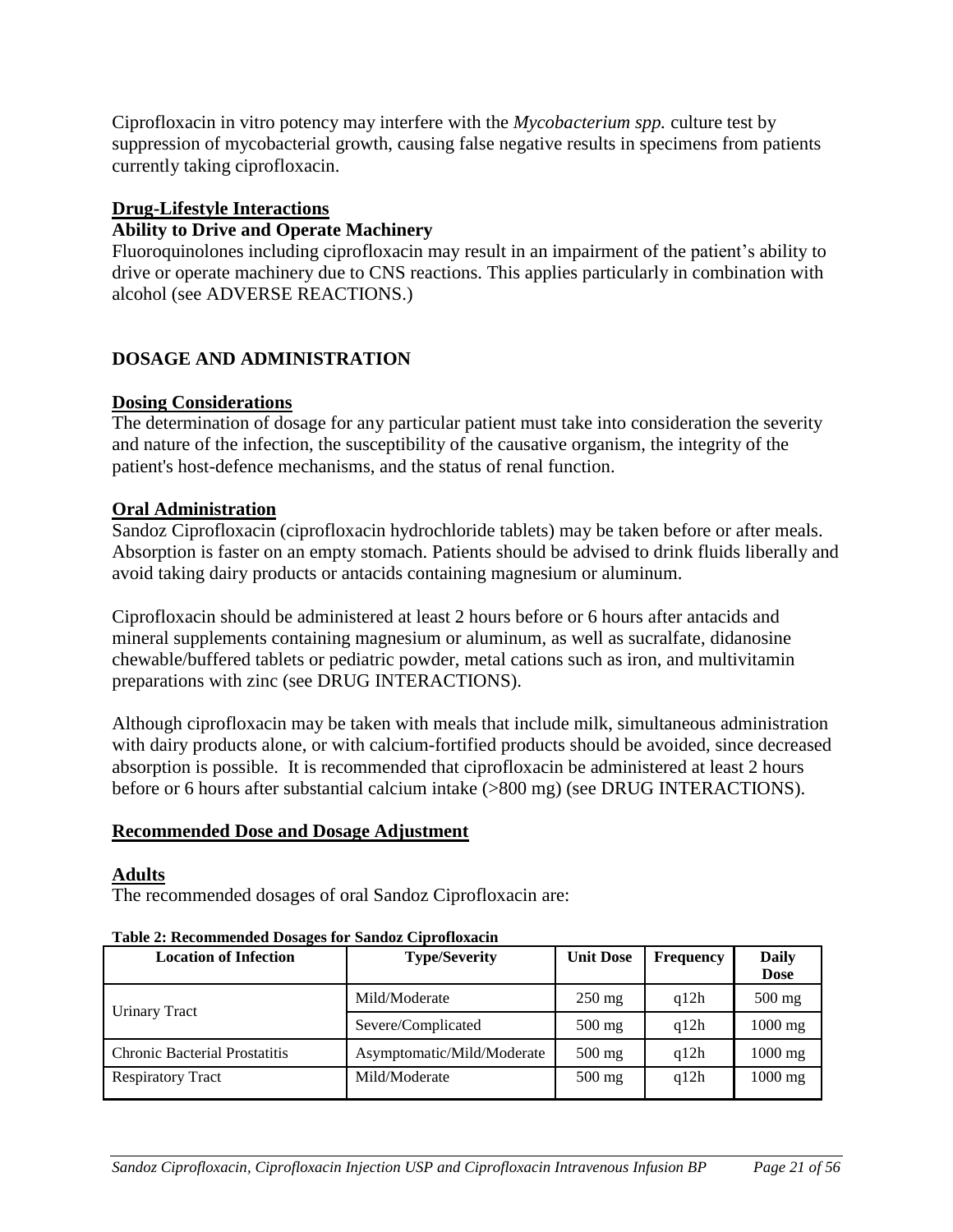| <b>Location of Infection</b>                          | <b>Type/Severity</b> | <b>Unit Dose</b> | <b>Frequency</b> | Daily       |
|-------------------------------------------------------|----------------------|------------------|------------------|-------------|
|                                                       |                      |                  |                  | <b>Dose</b> |
| Bone & Joint<br>Skin & Soft Tissue                    | Severe*/Complicated  | 750 mg           | q12h             | 1500 mg     |
|                                                       |                      |                  |                  |             |
| Infectious Diarrhea                                   | Mild/Moderate/Severe | $500 \text{ mg}$ | q12h             | $1000$ mg   |
| Urogenital and Extragenital<br>Gonorrhea              | Uncomplicated        | $500$ mg         | once             | $500$ mg    |
| <b>Typhoid Fever</b>                                  | Mild/Moderate        | $500$ mg         | q12h             | $1000$ mg   |
| Neisseria meningitidis<br>Nasopharyngeal Colonization | <b>Carrier State</b> | 750 mg           | once             | 750 mg      |
| <b>Acute Sinusitis</b>                                | Moderate             | $500 \text{ mg}$ | q12h             | $1000$ mg   |

\* e.g., hospital-acquired pneumonia, osteomyelitis

Depending on the severity of the infections, as well as the clinical and bacteriological responses, the average treatment period should be approximately 7 to 14 days. Generally, treatment should last 3 days beyond the disappearance of clinical symptoms or until cultures are sterile. Patients with osteomyelitis may require treatment for a minimum of 6 to 8 weeks and up to 3 months. With acute cystitis in females a 3- to 5-day treatment may be sufficient. With infectious diarrhea a five-day treatment may be sufficient. Typhoid fever should be treated for 14 days. Acute sinusitis should be treated for 10 days with 500 mg q12h. Chronic bacterial prostatitis should be treated for 28 days with 500 mg q12h.

#### **Intravenous Administration**

Ciprofloxacin should be administered by IV infusion over a period of 60 minutes. Slow infusion into a large vein will minimize patient discomfort and reduce the risk of venous irritation.

# **Adults**

The recommended adult dosages of Ciprofloxacin Injection USP and of Ciprofloxacin Intravenous Infusion BP are:

|                          | Intravenous Iniusion BP |                                  |                  |                            |
|--------------------------|-------------------------|----------------------------------|------------------|----------------------------|
| Location of              | <b>Type/Severity</b>    | <b>Unit Dose</b>                 | <b>Frequency</b> | <b>Daily Dose</b>          |
| Injection                |                         |                                  |                  |                            |
| <b>Urinary Tract</b>     | Moderate/Severe/        | $200 \text{ mg}$ to $400$        | q12h             | 400 mg to 800 mg           |
|                          | Complicated             | mg                               |                  |                            |
| <b>Respiratory Tract</b> | Moderate/Severe         | $400$ mg                         | q8h to q12h      | 800 mg to 1200 mg          |
| Skin or Skin             | Moderate                | $400$ mg                         | q12h             | $800$ mg                   |
| <b>Structure</b>         |                         |                                  |                  |                            |
| <b>Blood</b>             |                         |                                  |                  |                            |
| Bone                     |                         |                                  |                  |                            |
| Intra-abdominal          | Complicated             | $400$ mg                         | q12h             | 400 mg q12h only when used |
|                          |                         |                                  |                  | in combination with        |
|                          |                         |                                  |                  | metronidazole 500 mg IV    |
|                          |                         |                                  |                  | $q6h*$                     |
| Empiric Therapy in       | Severe                  |                                  |                  |                            |
| Febrile                  | Ciprofloxacin           | $400$ mg                         | q8h              | $1200$ mg                  |
| Neutropenic              | $^{+}$                  |                                  |                  |                            |
| Patients                 | Piperacillin Sodium     | $50 \frac{\text{mg}}{\text{kg}}$ | q4h              | Not to exceed 24 g/day     |

**Table 3: Recommended Adult Dosages of Ciprofloxacin Injection USP and of Ciprofloxacin Intravenous Infusion BP**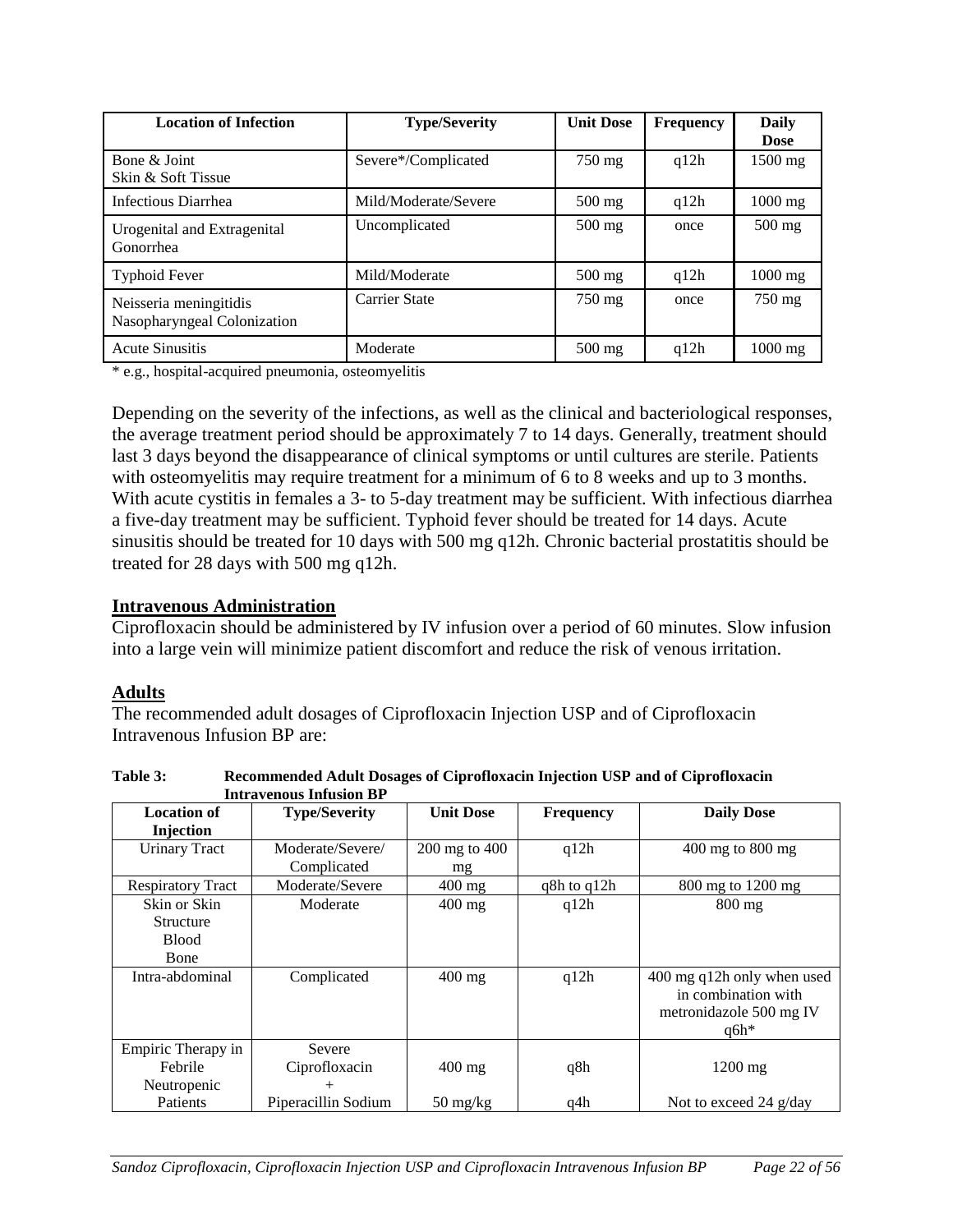- \*1) Clinical success was demonstrated with a limited number of patients switched to oral therapy: (ciprofloxacin hydrochloride tablets 500 mg PO q12h plus metronidazole 500 mg PO q6h) during day 3, 4 or 5 of therapy when able to take oral medication and having shown an initial clinical response to the intravenous therapy.
- 2) See Metronidazole Product Monograph for Prescribing Information including cautionary statements.
- 3) For information on ciprofloxacin hydrochloride tablets plus metronidazole combination therapy, see ACTION AND CLINICAL PHARMACOLOGY, Human Pharmacology, and ADVERSE REACTIONS sections of the Ciprofloxacin Product Monograph.

#### **Definitive clinical studies have not been completed for severe infections other than in the respiratory tract.**

The duration of treatment depends upon the severity of infection. Generally ciprofloxacin should be continued for at least 3 days after the signs and symptoms of infection have disappeared. The usual duration is 7 to 14 days. However for severe and complicated infections more prolonged therapy may be required. Bone and joint infections may require treatment for 4 to 6 weeks or longer.

#### **Sequential IV/PO Therapy**

In patients receiving intravenous ciprofloxacin, oral ciprofloxacin may be considered when clinically indicated at the discretion of the physician. Clinical studies evaluating the use of sequential IV/PO therapy in septicemia, however, have not been completed.

#### **Special Populations**

#### **Impaired Renal Function**

Ciprofloxacin is eliminated primarily by renal excretion. However, the drug is also metabolized and partially cleared through the biliary system of the liver and through the intestine (see DETAILED PHARMACOLOGY, Human Phamacology). This alternate pathway of drug elimination appears to compensate for the reduced renal excretion of patients with renal impairment. Nonetheless, some modification of dosage is recommended, particularly for patients with severe renal dysfunction. The following table provides a guideline for dosage adjustment. However, monitoring of serum drug levels provides the most reliable basis for dosage adjustments.

| <b>Creatinine</b>                             | <b>Maximum Daily Dose</b> |                  | <b>Serum Creatinine Concentration</b> |
|-----------------------------------------------|---------------------------|------------------|---------------------------------------|
| <b>Clearance</b><br>mL/min/1.73m <sup>2</sup> | Oral                      |                  | $mg/100$ mL                           |
| $31 - 60$                                     | $1000$ mg                 | $800 \text{ mg}$ | 1.4-1.9                               |
| <30                                           | $500$ mg                  | $400 \text{ mg}$ | >2.0                                  |

#### **Table 4: Maximum Daily Dose with Stated Creatinine Clearance or Serum Creatinine**

Maximum daily doses are not to be exceeded when either creatinine clearance or serum creatinine are in the ranges stated.

# **Hemodialysis**

Only a small amount of ciprofloxacin (< 10%) is removed from the body after hemodialysis or peritoneal dialysis. For hemodialysis patients, please follow dosing recommendations as described in Table 3. On dialysis days, the dose should be administered after dialysis.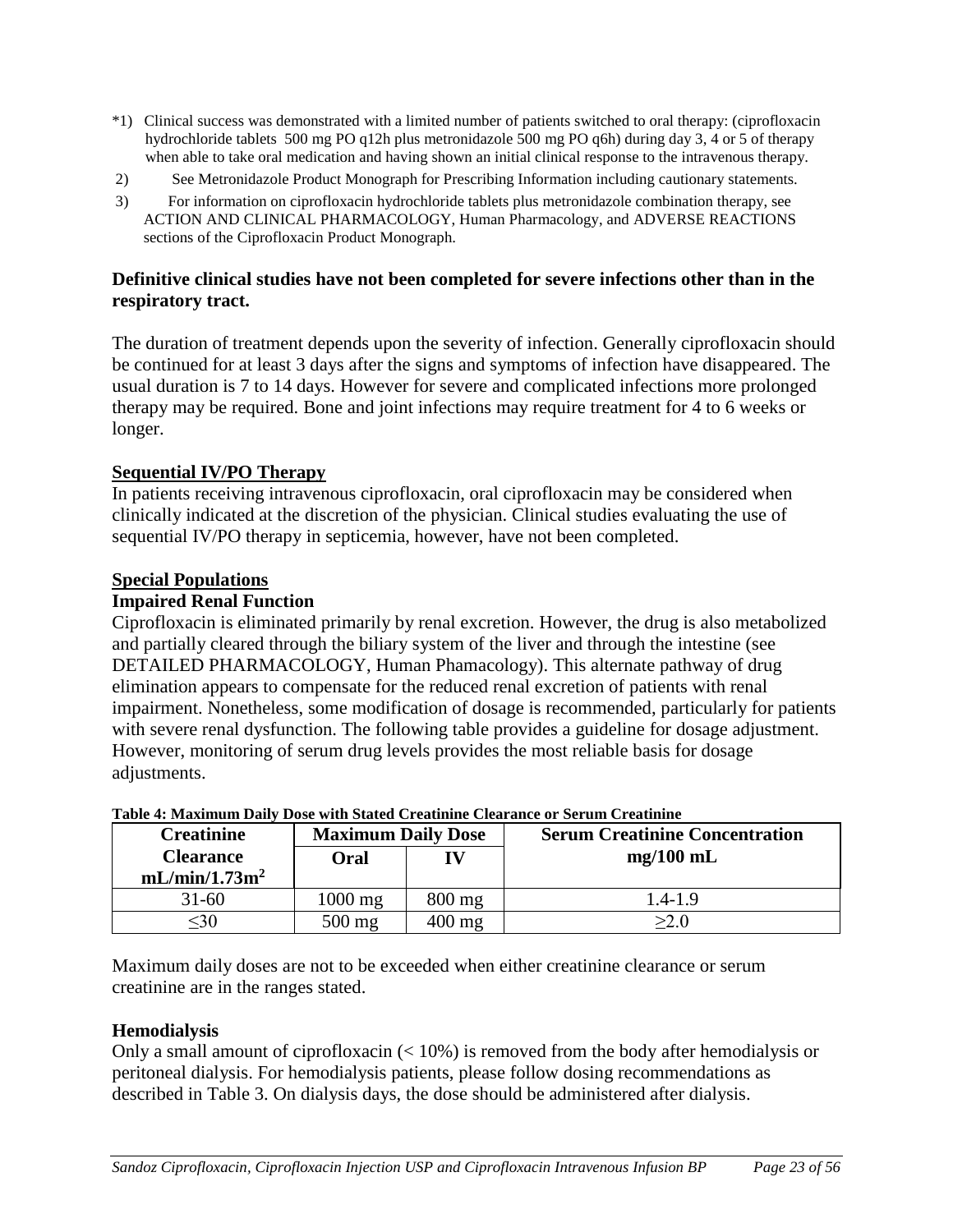When only the serum creatinine concentration is available, the following formula (based on sex, weight and age of the patient) may be used to convert this value into creatinine clearance. The serum creatinine should represent a steady state of renal function:

Creatinine Clearance mL/sec =

Males: Weight (kg) x (140 - age) 49 x serum creatinine (mcmol/L)

Females: 0.85 x the above value

In traditional units  $mL/min =$ 

Males: Weight (kg) x  $(140 - age)$ 72 x serum creatinine (mg/100 mL)

Females: 0.85 x the above value

# **Impaired Hepatic Function**

No dosage adjustment is required.

#### **Pediatric Use**

The safety and efficacy of ciprofloxacin in individuals less than 18 years of age has not been established. Sandoz Ciprofloxacin (ciprofloxacin hydrochloride tablets), Ciprofloxacin Injection USP (ciprofloxacin injection) and Ciprofloxacin Intravenous Infusion BP (ciprofloxacin injection) should not be used in pediatric patients and adolescents (see WARNINGS AND PRECAUTIONS, Special Populations, Pediatrics (<18 years of age)).

# **Administration**

# **Intermittent Intravenous Infusion**

Ciprofloxacin Injection USP or Ciprofloxacin Intravenous Infusion BP should be administered only by intravenous infusion over a period of 60 minutes. The drug should not be given by rapid injection. Slow infusion of a dilute solution into a large vein will minimize patient discomfort and reduce the risk of venous irritation.

If Ciprofloxacin Injection USP or Ciprofloxacin Intravenous Infusion BP is to be given concomitantly with another drug, each drug should be given separately in accordance with the recommended dosage and route of administration for each drug. Ciprofloxacin Injection USP 10 mg/mL should be diluted in polyvinyl chloride (PVC) bags to 1.0 - 2.0 mg/mL with the following recommended intravenous solutions. Ciprofloxacin Intravenous Infusion BP contains ciprofloxacin at 2.0 mg/mL and should be administered "as is".

As with all parenteral drug products, intravenous admixtures should be inspected visually for clarity, particulate matter, precipitate, discolouration and leakage prior to administration, whenever solution and container permit.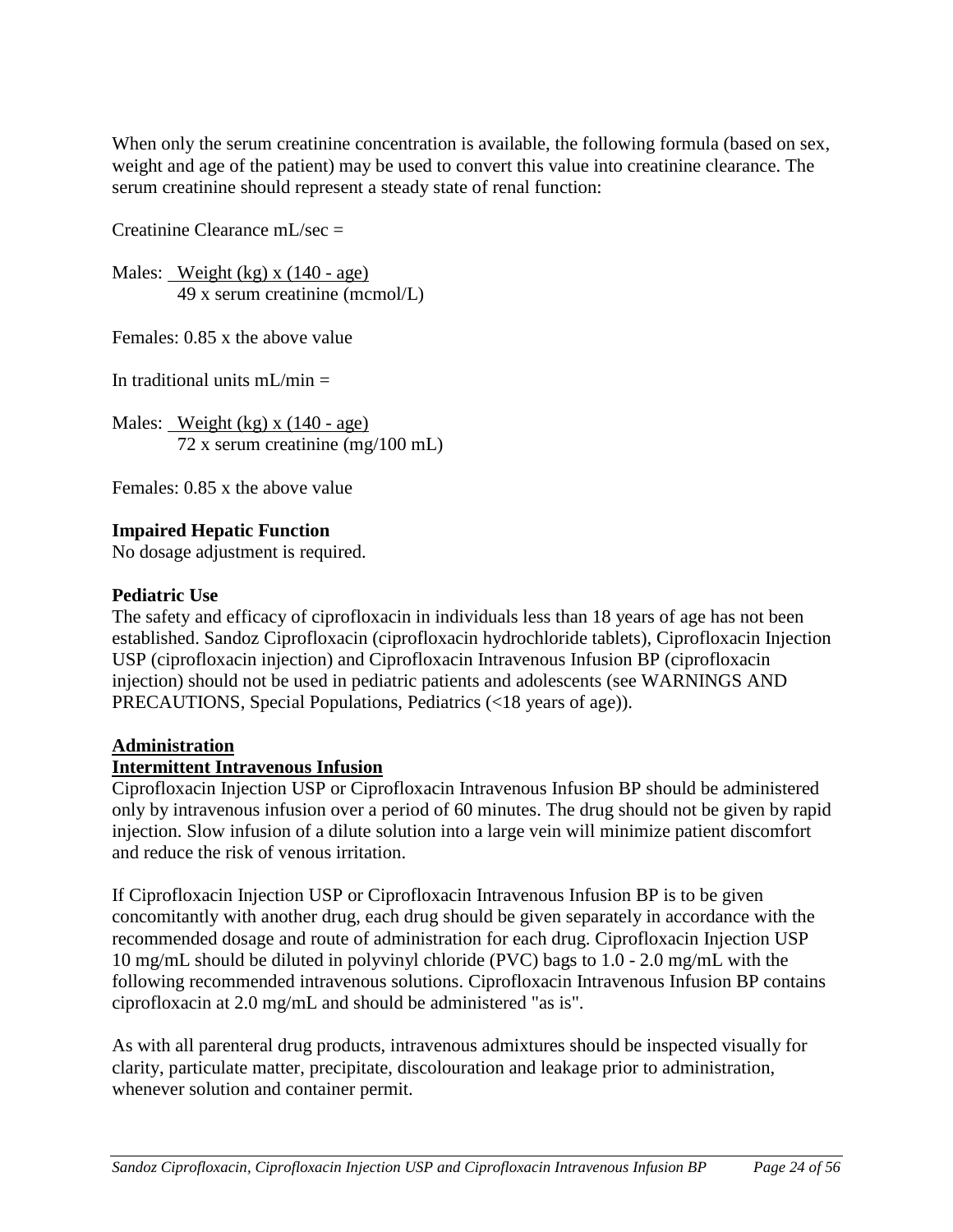# **Recommended Intravenous Solutions for Dilution of Vials:**

0.9% Sodium Chloride Injection USP 5% Dextrose Injection USP

Ciprofloxacin Injection USP when diluted with the recommended intravenous solutions should be used within 24 hours at room temperature or 72 hours when refrigerated. Since ciprofloxacin is slightly light sensitive, the solutions should be protected from light during storage.

| Vial Size       | <b>Vial Strength</b>  | <b>Volume of Diluent To Be Used Per</b><br><b>Vial</b> | <b>Approximate Concentration of</b><br><b>Diluted Products</b> |  |
|-----------------|-----------------------|--------------------------------------------------------|----------------------------------------------------------------|--|
| $20 \text{ mL}$ | $200 \text{ mg}, 1\%$ | $80 - 180$ mL                                          | $1.0 \text{ mg/mL} - 2.0 \text{ mg/mL}$                        |  |
| $40$ mL         | $400 \text{ mg}, 1\%$ | $160 - 260$ mL                                         | $1.3 \text{ mg/mL} - 2.0 \text{ mg/mL}$                        |  |

**Table 5: Dilution Table for Vials** 

The intravenous dose should be prepared by aseptically withdrawing the appropriate volume of concentrate from the vials of Ciprofloxacin Injection USP. This should be diluted with the desired volume (80-260 mL) of a suitable intravenous solution. (See Recommended Intravenous Solutions for Dilution of Vials.) The resulting solution should be infused over a period of 60 minutes by direct infusion or through a Y-type intravenous infusion set which may already be in place. If this method or the "piggyback" method of administration is used, it is advisable to discontinue temporarily the administration of any other solutions during the infusion of Ciprofloxacin Injection USP.

As with all parenteral drug products, intravenous admixtures should be inspected visually for clarity, particulate matter, precipitate, discoloration and leakage prior to administration, whenever solution and container permit. Solutions showing haziness, particulate matter, precipitate or leakage should not be used. Discard unused portion.

# <span id="page-24-0"></span>**OVERDOSAGE**

In the event of acute, excessive overdosage, reversible renal toxicity, arthralgia, myalgia and CNS symptoms have been reported. Therefore, apart from routine emergency measures, it is recommended to monitor renal function and to administer magnesium- or calcium-containing antacids which reduce the absorption of ciprofloxacin and to maintain adequate hydration. Based on information obtained from subjects with chronic renal failure, only a small amount of ciprofloxacin  $\left($  < 10%) is removed from the body after hemodialysis or peritoneal dialysis.

The administration of activated charcoal as soon as possible after oral overdose may prevent excessive increase of systemic ciprofloxacin exposure.

For management of a suspected drug overdose, contact your regional Poison Control Centre immediately.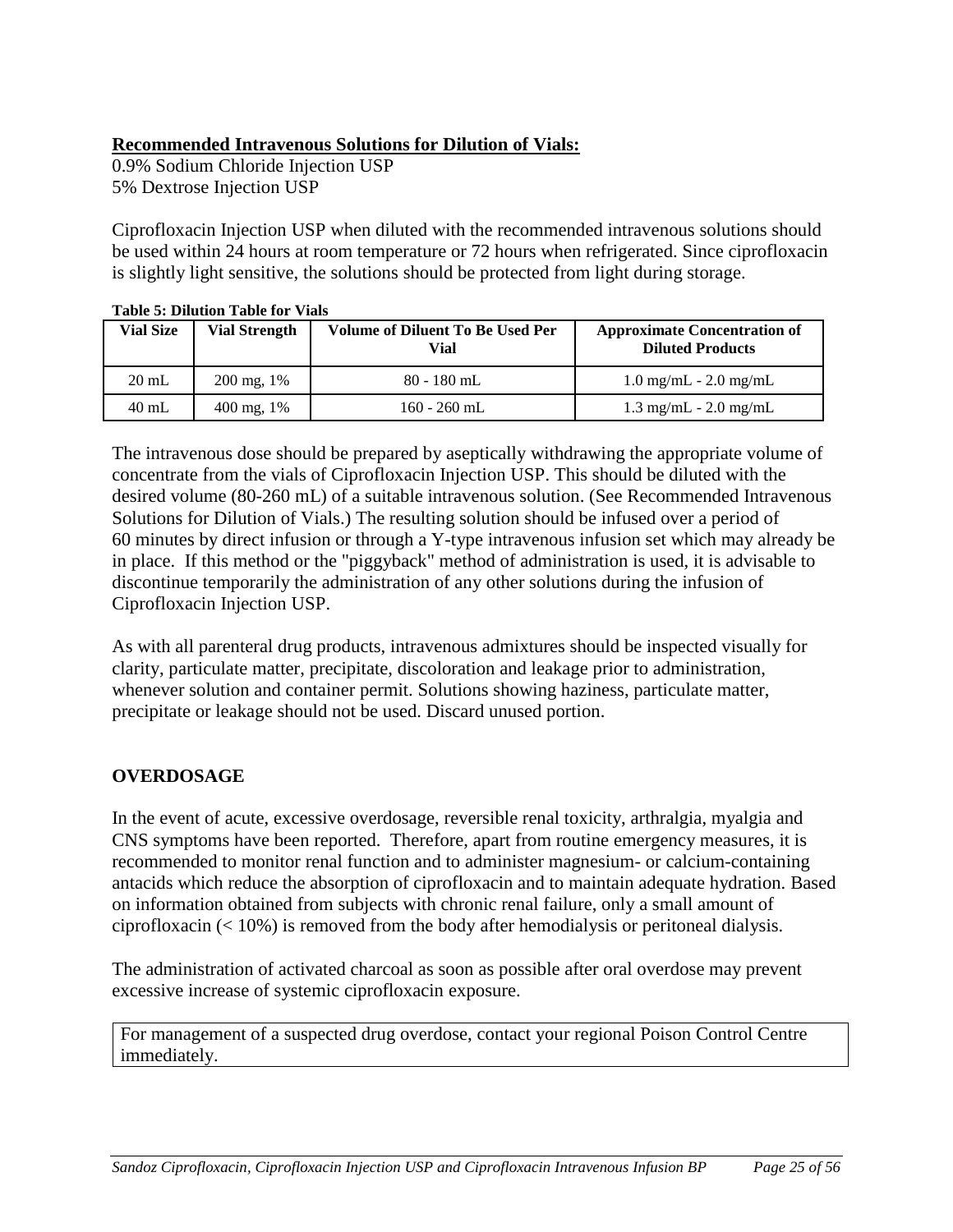# <span id="page-25-0"></span>**ACTION AND CLINICAL PHARMACOLOGY**

# **Mechanism of Action**

Ciprofloxacin, a synthetic fluoroquinolone, has *in vitro* activity against a wide range of gramnegative and gram-positive microorganisms. Its bactericidal action is achieved through inhibition of topoisomerase II (DNA gyrase) and topoisomerase IV (both Type II topoisomerases), which are required for bacterial DNA replication, transcription, repair, and recombination.

Ciprofloxacin retained some of its bactericidal activity after inhibition of RNA and protein synthesis by rifampin and chloramphenicol, respectively. These observations suggest ciprofloxacin may possess two bactericidal mechanisms, one mechanism resulting from the inhibition of DNA gyrase and a second mechanism which may be independent of RNA and protein synthesis.

The mechanism of action of fluoroquinolones, including ciprofloxacin, is different from that of penicillins, cephalosporins, aminoglycosides, macrolides, and tetracyclines. Therefore, microorganisms resistant to these classes of drugs may be susceptible to ciprofloxacin. Conversely, microorganisms resistant to fluoroquinolones may be susceptible to these other classes of antimicrobial agents (see Part II: SCIENTIFIC INFORMATION, MICROBIOLOGY). There is no cross-resistance between ciprofloxacin and the mentioned classes of antibiotics.

#### **Pharmacokinetics**

(See DETAILED PHARMACOLOGY, Human Pharmacology)

# **General**

Ciprofloxacin and metronidazole have been studied in combination and serum levels of ciprofloxacin are not significantly altered by metronidazole at the doses studied. Serum levels of metronidazole when administered orally at a dose of 500 mg q6h in combination with ciprofloxacin 500 mg PO q12h are:  $AUC_{0\rightarrow 6}$  156.3 mg.h/L,  $C_{\text{max}}$  31.3 mg/L and t<sub>max</sub> 1.71 hours. Serum levels of metronidazole when administered intravenously at a dose of 500 mg IV q6h in combination with ciprofloxacin 400 mg IV q12h are:  $AUC_{0-6}$  153.0 mg.h/L,  $C_{\text{max}}$  33.6 mg/L and t<sub>max</sub> 1.0 hours. (See DOSAGE AND ADMINISTRATION and DETAILED PHARMACOLOGY, Human Pharmacology.)

Following infusion of 400 mg IV Ciprofloxacin every eight hours in combination with 50 mg/kg IV piperacillin sodium every 4 hours, mean serum ciprofloxacin concentrations were 3.02 mcg/mL at 30 minutes and 1.18 mcg/mL between 6-8 hours after the end of infusion. The mean serum ciprofloxacin concentration given alone at 400 mg IV every eight hours was 3.67 mcg/mL at 30 minutes and 1.16 mcg/mL at 6 hours after the end of infusion.

**Absorption:** Following oral administration of single doses of 250 mg, 500 mg, and 750 mg of ciprofloxacin tablets, ciprofloxacin is absorbed rapidly and extensively mainly from the small intestine, reaching maximum serum concentrations 1-2 hours later.

The absolute bioavailability is approximately 70% to 80%. Maximum serum concentrations  $(C_{\text{max}})$  and total areas under serum concentration vs. time curves (AUC) increased in proportion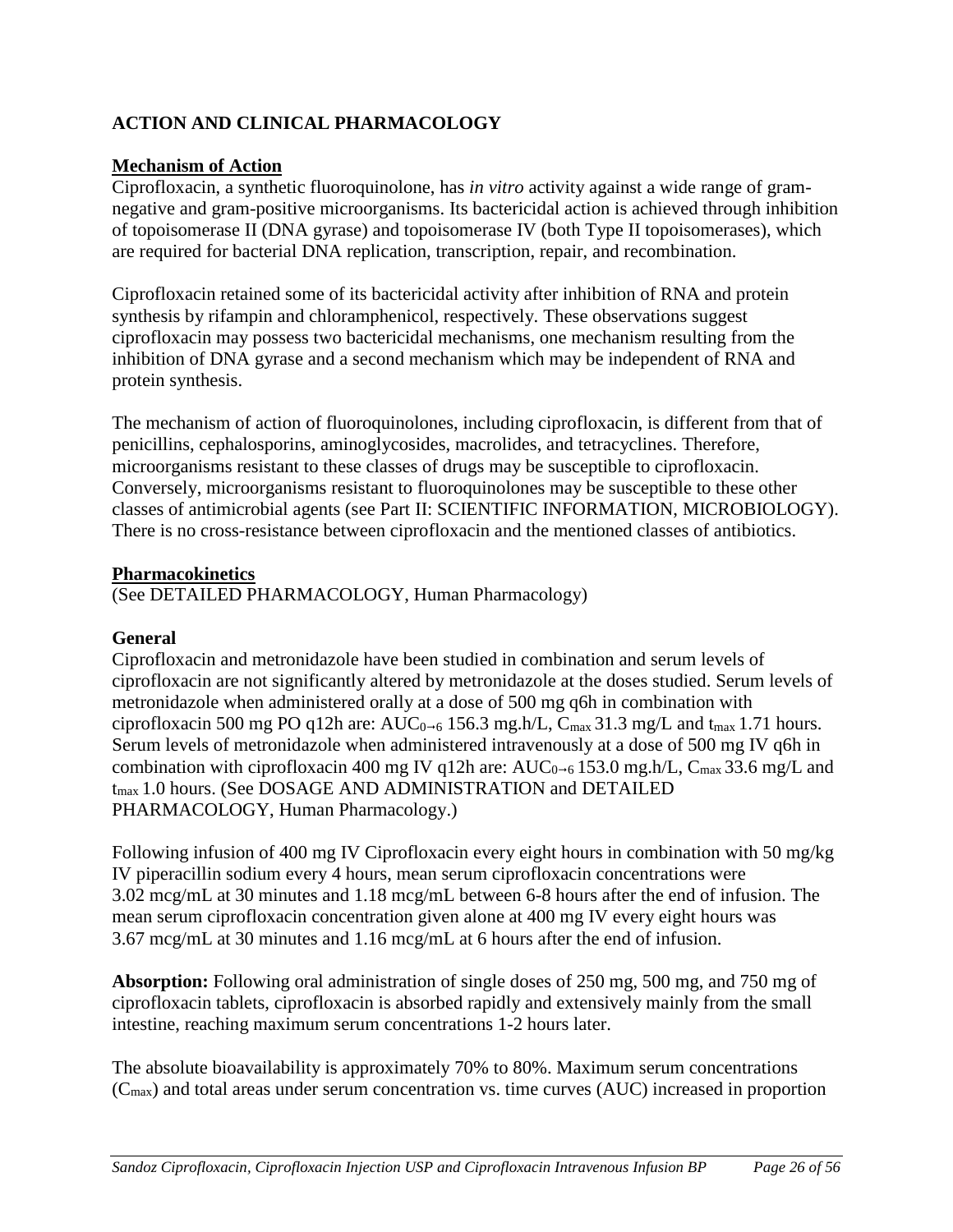to dose.

Food

The administration of ciprofloxacin with food delayed absorption, as shown by an increase of approximately 50% in time to peak concentrations, but did not cause other changes in the pharmacokinetics of ciprofloxacin.

Following an intravenous infusion of ciprofloxacin the mean maximum serum concentrations were achieved at the end of infusion. Pharmacokinetics of ciprofloxacin were linear over the dose range up to 400 mg administered intravenously.

Comparison of the pharmacokinetic parameters for a bid and tid IV dose regimen indicated no evidence of drug accumulation for ciprofloxacin and its metabolites.

A 60-minute IV infusion of 200 mg ciprofloxacin or the oral administration of 250 mg ciprofloxacin both given every 12 hours produced an equivalent area under the serum concentration time curve (AUC).

A 60-minute infusion of 400 mg ciprofloxacin every 12 hours was bioequivalent to a 500 mg oral dose every 12 hours with regard to AUC.

The 400 mg IV dose administered over 60 minutes every 12 hours resulted in a  $C_{\text{max}}$  similar to that observed with a 750 mg oral dose.

A 60-minute infusion of 400 mg ciprofloxacin every 8 hours is equivalent with respect to AUC to 750 mg oral regimen given every 12 hours.

**Distribution:** The protein binding of ciprofloxacin is low (20% to 30%), and the substance is present in plasma largely in a non-ionized form. Ciprofloxacin can diffuse freely into the extravascular space. The large steady-state volume of distribution of 2-3 L/kg body weight shows that ciprofloxacin penetrates in tissues resulting in concentrations which clearly exceed the corresponding serum levels.

**Metabolism:** Small concentrations of four metabolites have been reported. They were identified as desethyleneciprofloxacin  $(M_1)$ , sulphociprofloxacin  $(M_2)$ , oxociprofloxacin  $(M_3)$  and formylciprofloxacin (M<sub>4</sub>). M<sub>1</sub> to M<sub>3</sub> display antibacterial activity comparable to or inferior to that of nalidixic acid. M4, with the smallest quantity, is largely equivalent to norfloxacin in its antimicrobial activity.

**Excretion:** Ciprofloxacin is largely excreted unchanged both renally and to a smaller extent non-renally. Renal clearance is between 0.18 to 0.3 L/h/kg and the total body clearance between 0.48 to 0.60 L/h/kg. Ciprofloxacin undergoes both glomerular filtration and tubular secretion.

Non-renal clearance of ciprofloxacin is mainly due to active transintestinal secretion as well as metabolization. 1% of the dose is excreted via the biliary route. Ciprofloxacin is present in the bile in high concentrations.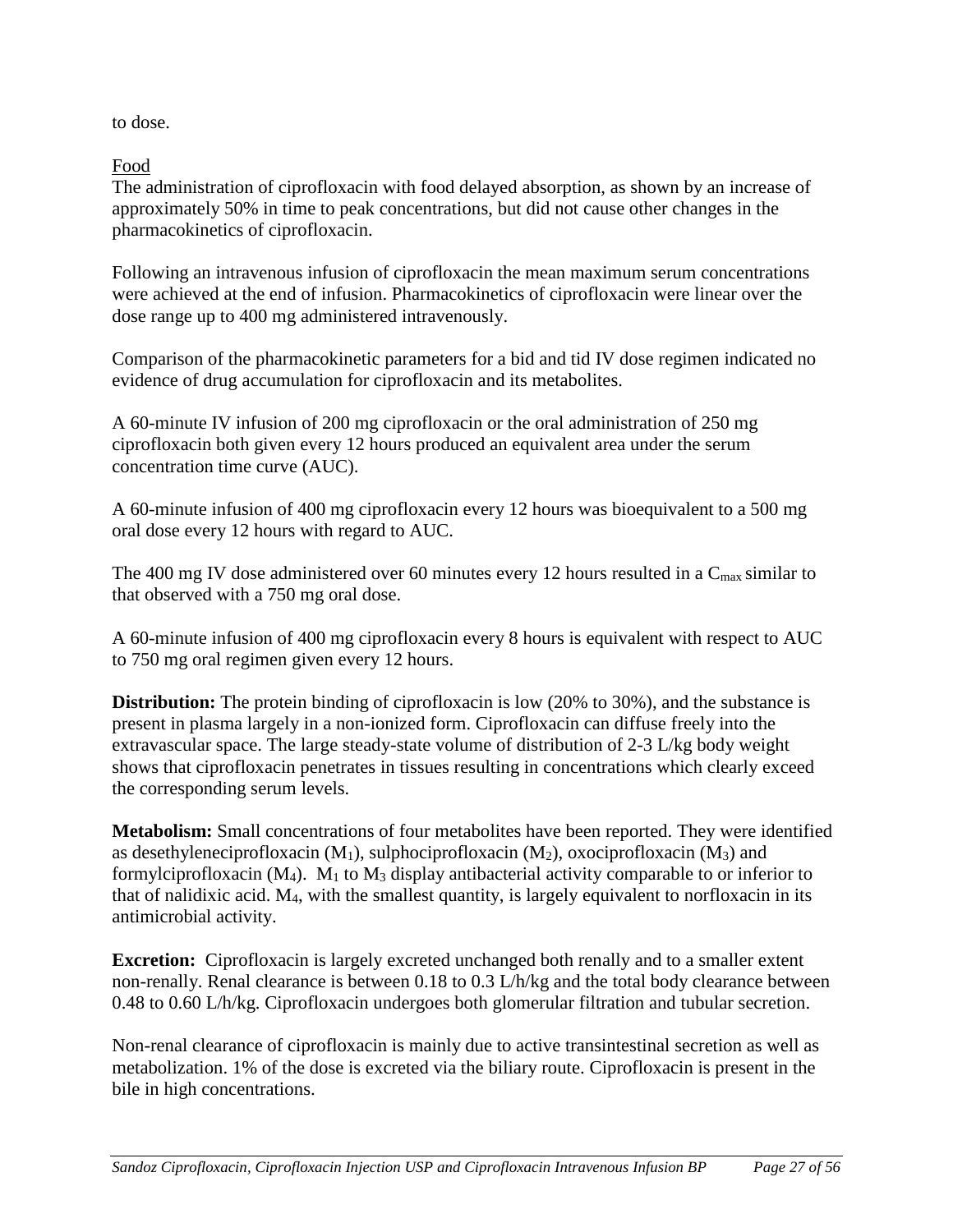# **Special Populations and Conditions**

**Geriatrics:** No dosage adjustment based on age alone is necessary for elderly patients. Compromised renal function may lead to increased drug exposure in this population group as ciprofloxacin is substantially excreted by the kidney (see DETAILED PHARMACOLOGY, Human Pharmacology).

**Hepatic Impairment:** In preliminary studies in patients with stable chronic liver cirrhosis (with mild to moderate hepatic impairment), no significant changes in ciprofloxacin pharmacokinetics were observed. The kinetics of ciprofloxacin in patients with acute hepatic insufficiency and stable chronic cirrhosis (with severe hepatic impairment), however, have not been fully elucidated. An increased incidence of nausea, vomiting, headache and diarrhea were observed in this patient population (see DETAILED PHARMACOLOGY, Human Pharmacology).

**Renal Impairment:** Ciprofloxacin is eliminated primarily by renal excretion. Patients with renal insufficiency had significantly increased AUCs, prolonged (about 2-fold) elimination half-lives, and decreased renal clearances (see DETAILED PHARMACOLOGY, Human Pharmacology).

Some modification of dosage is recommended, particularly for patients with severe renal dysfunction. Only a small amount of ciprofloxacin (< 10%) is removed from the body after hemodialysis or peritoneal dialysis (see DOSAGE AND ADMINISTRATION, Special Populations: Impaired Renal Function).

# <span id="page-27-0"></span>**STORAGE AND STABILITY**

**Sandoz Ciprofloxacin (tablets):** Store between 15 and 30°C.

**Ciprofloxacin Injection USP (vials):** Store between 15 and 30°C. Protect from light. Protect from freezing. Discard unused portion. Latex-free stoppers - Stoppers contain no dry natural rubber.

**Ciprofloxacin Intravenous Infusion BP (mini-bags):** Store between 15°C and 25°C (56°F and 77°F). Protect from light, excessive heat and freezing. Use promptly when pouch is opened.

As with all parenteral drug products, injections/intravenous admixtures should be inspected visually for clarity, particulate matter, precipitate, discolouration and leakage prior to administration, whenever solution and container permits. Solutions showing haziness, particulate matter, precipitate or leakage should not be used. Discard unused portion.

# <span id="page-27-1"></span>**DOSAGE FORMS, COMPOSITION AND PACKAGING**

# **Composition**

**Tablets:** Medicinal Ingredient: 250 mg, 500 mg, or 750 mg ciprofloxacin as ciprofloxacin hydrochloride. Nonmedicinal ingredients: microcrystalline cellulose, sodium starch glycolate,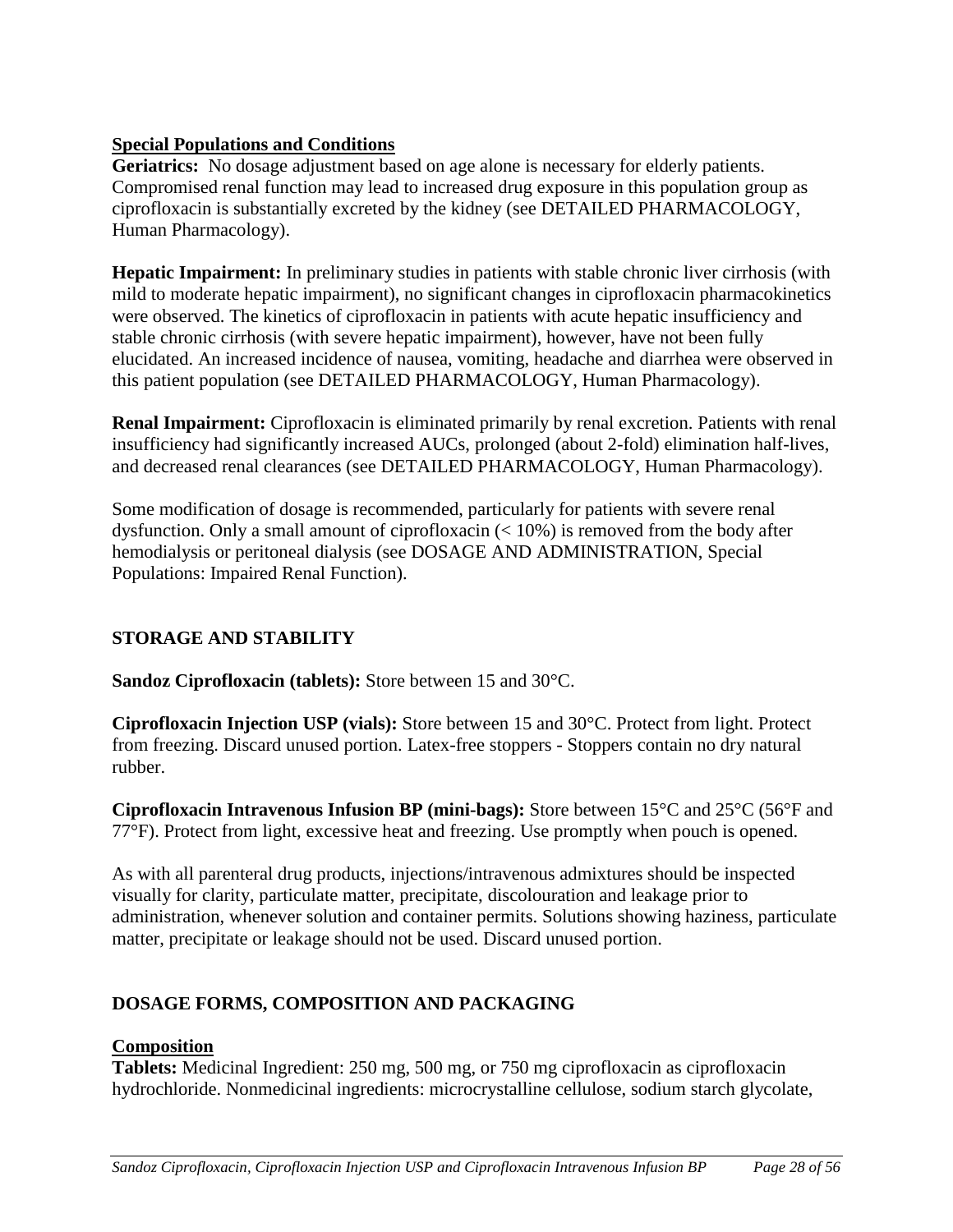povidone, silica colloidal anhydrous, stearic acid, magnesium stearate, croscarmellose sodium, hypromellose, polyethyelene glycol, titanium oxide and talc.

**Injection:** Each mL of Ciprofloxacin Injection USP contains: ciprofloxacin 10 mg, lactic acid 3.72 mg, sodium hydroxide and/or hydrochloric acid to adjust pH and water for injection.

**Mini-bags:** Each mL contains 2 mg of ciprofloxacin in ready-to-use minibags of 100 mL and 200 mL.

| Minibags:               | 100 mL minibag         | 200 mL minibag    |
|-------------------------|------------------------|-------------------|
| Ciprofloxacin EP        | $200$ mg               | $400 \text{ mg}$  |
| Dextrose Monohydrate EP | 5.5 g                  | 11.0 <sub>g</sub> |
| Lactic Acid solution EP | $64$ mg                | $128 \text{ mg}$  |
| 1 N Hydrochloric Acid   | pH to 3.5-4.6          | pH to 3.5-4.6     |
| Water for Injection EP  | qs to $100 \text{ mL}$ | qs to $200$ mL    |

# **Packaging**

**Sandoz Ciprofloxacin 250 mg tablet:** White round film-coated tablet with breaking notch on one side. Embossed "cip" on top and "250" on the bottom of the breaking notch. Bottles of 100.

**Sandoz Ciprofloxacin 500 mg tablet:** White oblong film-coated tablet with breaking notch on both sides. Embossed "cip" on one side of breaking notch and "500" on the other side, on one side of the tablet only. Bottles of 100.

**Sandoz Ciprofloxacin 750 mg tablet:** White oblong film-coated tablet with breaking notch on both sides. Embossed "cip" on one side of breaking notch and "750" on the other side, on one side of the tablet only. Bottles of 50.

**Ciprofloxacin Injection USP:** is available in 20 mL and in 40 mL single use vials, each format package in boxes of 10.

**Ciprofloxacin Intravenous Infusion BP:** The minibags are made of polyvinylchloride (PVC) and an overpouch to protect from moisture. The 100 mL and 200 mL mini-bags are supplied in boxes of 10.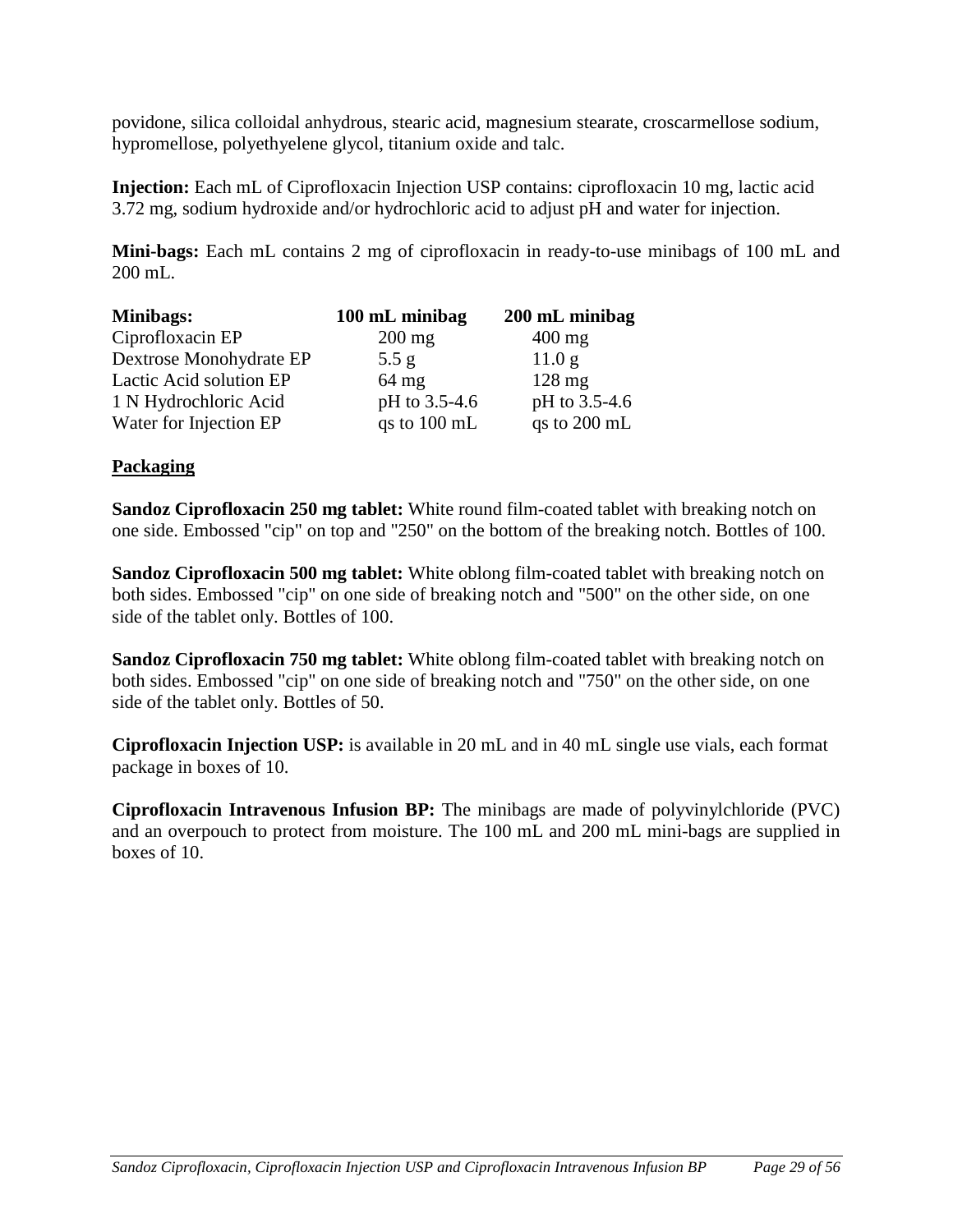# <span id="page-29-1"></span><span id="page-29-0"></span>**PART II: SCIENTIFIC INFORMATION**

# **PHARMACEUTICAL INFORMATION**

# **Drug substance**

| Proper Name:          | Ciprofloxacin hydrochloride                                                                                               |
|-----------------------|---------------------------------------------------------------------------------------------------------------------------|
| <b>Chemical Name:</b> | 1-cyclopropyl-6-fluoro-1,4-dihydro-4-oxo-7- $(1-$<br>piperazinyl)-3-quinolinecarboxylic acid hydrochloride<br>monohydrate |
|                       |                                                                                                                           |

Structural Formula:



| Molecular Formula:     | $C_{17}H_{18}FN_3O_3 \cdot HCl \cdot H_2O$                                                                                                                                                                                                                                                                                                                                                                                                                                                                                                                                                                                   |
|------------------------|------------------------------------------------------------------------------------------------------------------------------------------------------------------------------------------------------------------------------------------------------------------------------------------------------------------------------------------------------------------------------------------------------------------------------------------------------------------------------------------------------------------------------------------------------------------------------------------------------------------------------|
| <b>Molecular Mass:</b> | $385.8$ g/mol                                                                                                                                                                                                                                                                                                                                                                                                                                                                                                                                                                                                                |
|                        | Physicochemical properties: Ciprofloxacin hydrochloride is a pale yellow crystalline<br>powder. It is soluble in water. Its solubility in aqueous<br>buffer of pH 7.4 at $21^{\circ}$ C is 0.19 g/L, while the solubility is<br>considerably higher at slightly acidic or slightly alkaline<br>pH. At $140^{\circ}$ C, water of crystallization is lost. At $307^{\circ}$ C,<br>decomposition takes place. The pH of ciprofloxacin<br>hydrochloride is between 3 and 4.5 in a solution (1 in 40).<br>The pK <sub>a1</sub> is 6.5 and pK <sub>a2</sub> is 8.9 determined using a $3x10^{-4}$ M<br>solution of $25^{\circ}$ C. |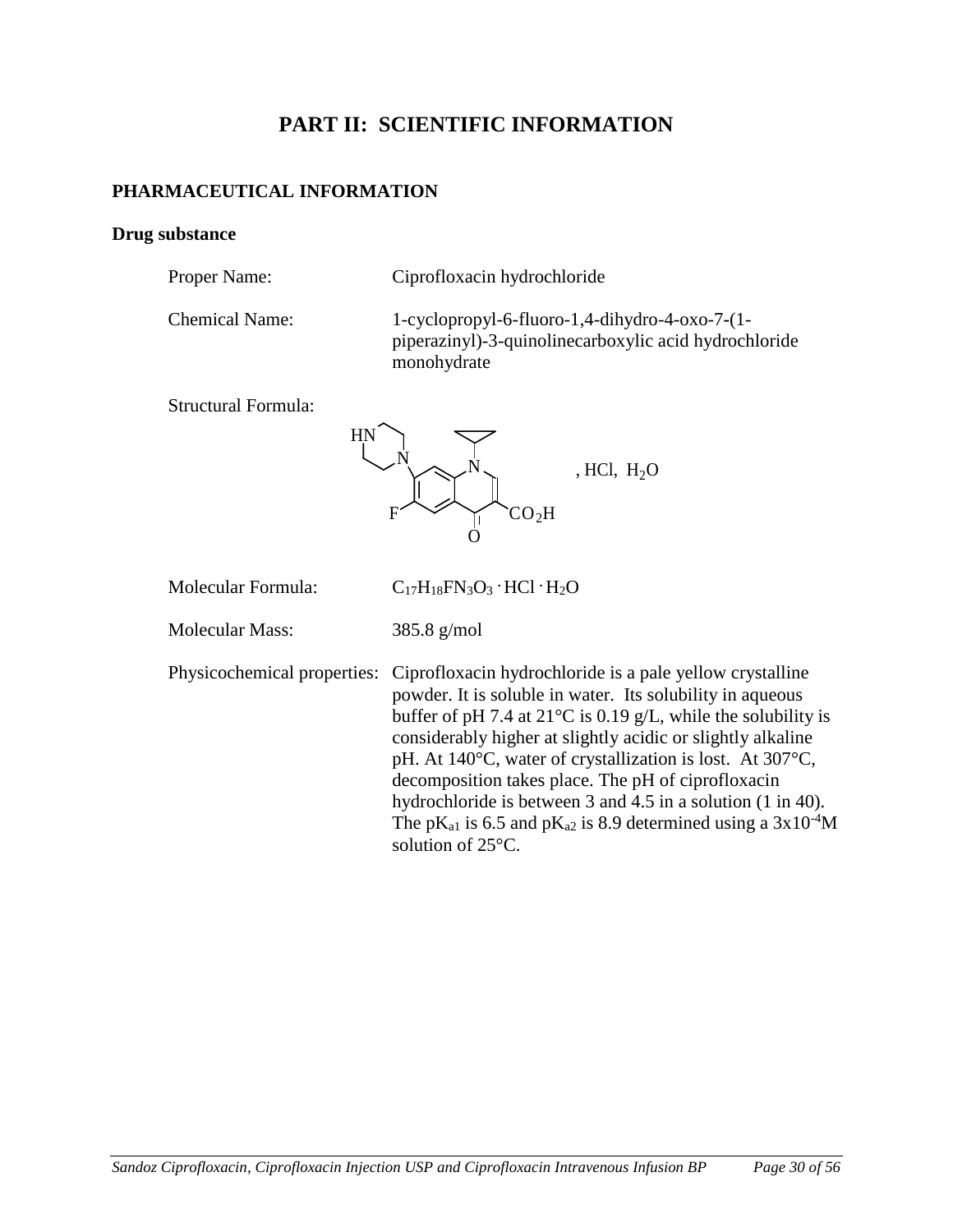#### **Drug substance**

Proper Name: Ciprofloxacin

Chemical Name: 1-cyclopropyl-6-fluoro-1,4-dihydro-4-oxo-7-(1 piperazinyl)-3-quinolinecarboxylic acid.

> 3-quinolinecarboxylic acid, 1-cyclopropyl-6-fluoro-1,4 dihydro-4-oxo-7-(1-piperazinyl).

Structural Formula:



| Molecular Formula: | $C_{17}H_{18}FN_{3}0_3$ |
|--------------------|-------------------------|
|                    |                         |

Molecular Mass: 331.34 g/mol

Physicochemical properties: Ciprofloxacin is a pale yellow to white crystalline powder which is soluble in dilute (0.1 N) hydrochloric acid, practically insoluble in water, very slightly soluble in ethanol and methylene chloride and soluble in dilute acetic acid. Ciprofloxacin melts at about 255°C, with decomposition. pH of ciprofloxacin is 7.6 at 0.1 g/L water at 20 $^{\circ}$ C. It has a pK<sub>a1</sub> of 6.5 and pK<sub>a2</sub> of 8.9 determined using a 3 x  $10^{-4}$  M solution at  $25^{\circ}$ C.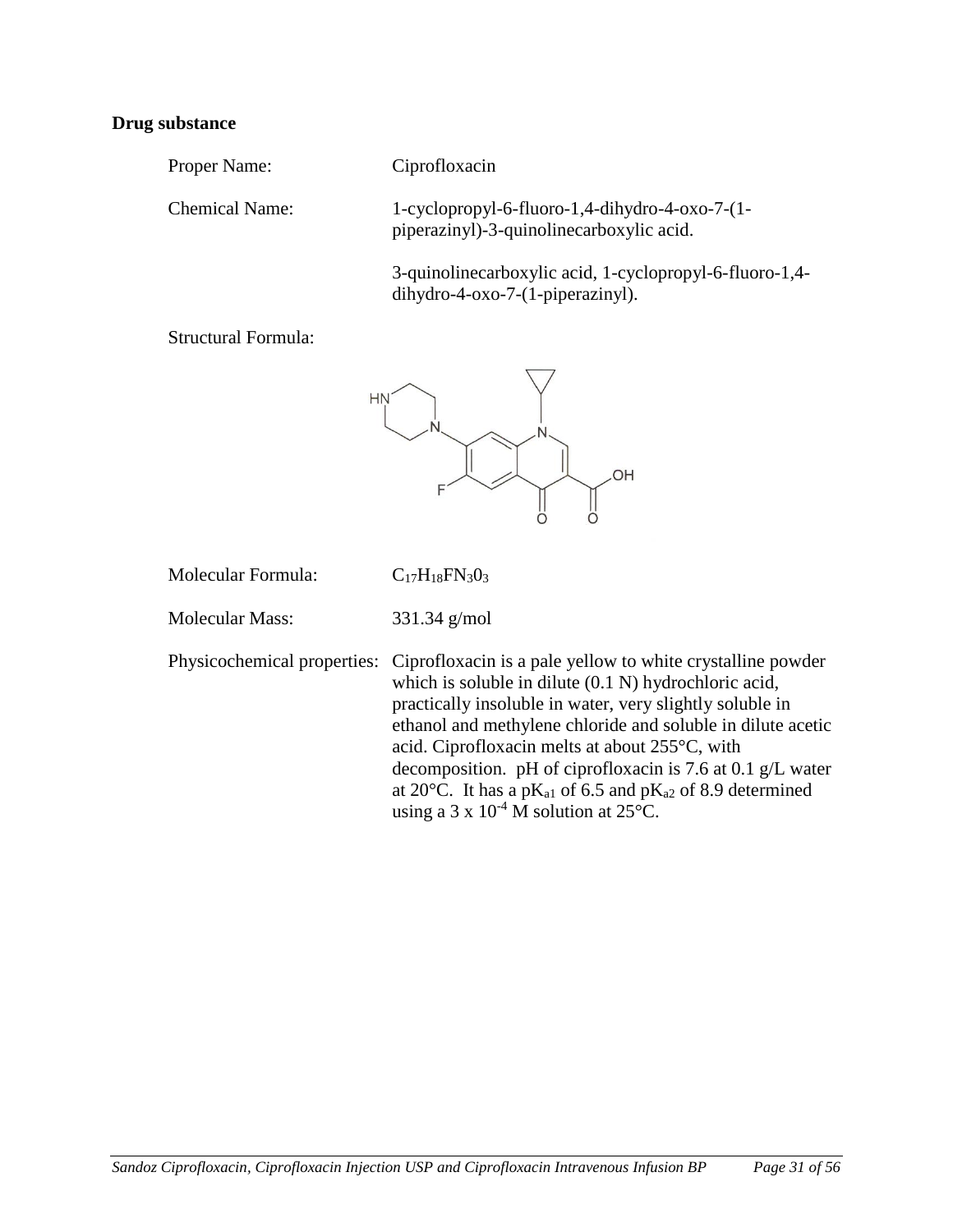# <span id="page-31-0"></span>**CLINICAL TRIALS**

# **Comparative Bioavailability Studies**

A single-centre, open, randomised, three period crossover study was performed to assess the bioequivalence of ciprofloxacin 1 x 500 mg tablets in healthy male subjects. The table below does not include data derived from the Swiss reference product Ciproxin®. The summary of the comparative bioavailability study is presented in the following table:

| TTom measured data (noting conditions) |                 |                        |                        |                            |  |
|----------------------------------------|-----------------|------------------------|------------------------|----------------------------|--|
|                                        | Test**          | Reference <sup>†</sup> | % Ratio of             | 90%                        |  |
| <b>Parameter</b>                       | (A)             | <b>(B)</b>             | <b>Geometric Means</b> | <b>Confidence Interval</b> |  |
|                                        |                 |                        | (A/B)                  |                            |  |
| $AUC_{0-t}$                            | 7105            | 7471                   | 95%                    | 85-107                     |  |
| $(ng \cdot h/mL)$                      | 7398 (24.2)*    | 7662 (21.7)*           |                        |                            |  |
| AUC <sub>I</sub>                       | 7871            | 8237                   | 96%                    | 86-107                     |  |
| $(ng \cdot h/mL)$                      | $8154 (22.9)^*$ | 8423 (20.5)*           |                        |                            |  |
| $C_{\text{max}}$                       | 2037            | 1999                   | 102%                   | 89-116                     |  |
| (ng/mL)                                | $2114(24.9)^*$  | $2052(21.1)^*$         |                        |                            |  |
| $T_{\text{max}}^*(h)$                  | 1.23(42.8)      | 1.10(40.2)             | ---                    |                            |  |
| $T_{\frac{1}{2}}^{*}$ (h)              | 3.69(9.0)       | 3.90(14.6)             | ---                    |                            |  |
| $K_{el}$ * (h)                         | 0.189(9.6)      | 0.182(14.7)            |                        |                            |  |

#### **Summary Table of the Comparative Bioavailability Data From measured data (fasting conditions)**

\* expressed as arithmetic mean (CV %) only

†Ciprobay ® 500 mg tablet **(**Bayer German reference product).

\*\* Sandoz Ciprofloxacin 500 mg tablet (Sandoz Canada Inc.)

# <span id="page-31-1"></span>**DETAILED PHARMACOLOGY**

# **Animal Pharmacology**

# **Effects on Histamine Release**

Ciprofloxacin was administered intravenously to 9 anaesthetized dogs (initially with thiopental sodium at 25 mg/kg IV, followed by continuous infusion of a mixture of fentanyl 0.04 mg/kg/h and dehydrobenzperidol 0.25 mg/kg/h) at a single dose of 3, 10 or 30 mg/kg. Ciprofloxacin treatment resulted in circulatory changes similar to those caused by histamine release. These were reductions in blood pressure, cardiac output and maximum rate of pressure increase in the left ventricle  $(dp/dt_{max})$ , and increase in heart rate. This histamine-liberating effect was counteracted by the simultaneous intravenous administration of 0.01 mg/kg pyrilamine maleate. No signs of histamine liberation were observed on conscious animals.

*In vitro* experiments on isolated rat mast cells also indicate that ciprofloxacin at concentrations of 0.1 to 100 mg/L has histamine liberating properties.

# **Bronchodilatory Effects**

Ciprofloxacin was tested on isolated guinea-pig trachea at concentrations of 0.0001 to 10 mg/L. It produced a dose-related small but significant relaxation of respiratory airway smooth muscle. It has, however, no effect on leukotriene D4 and histamine-induced contractions at these doses.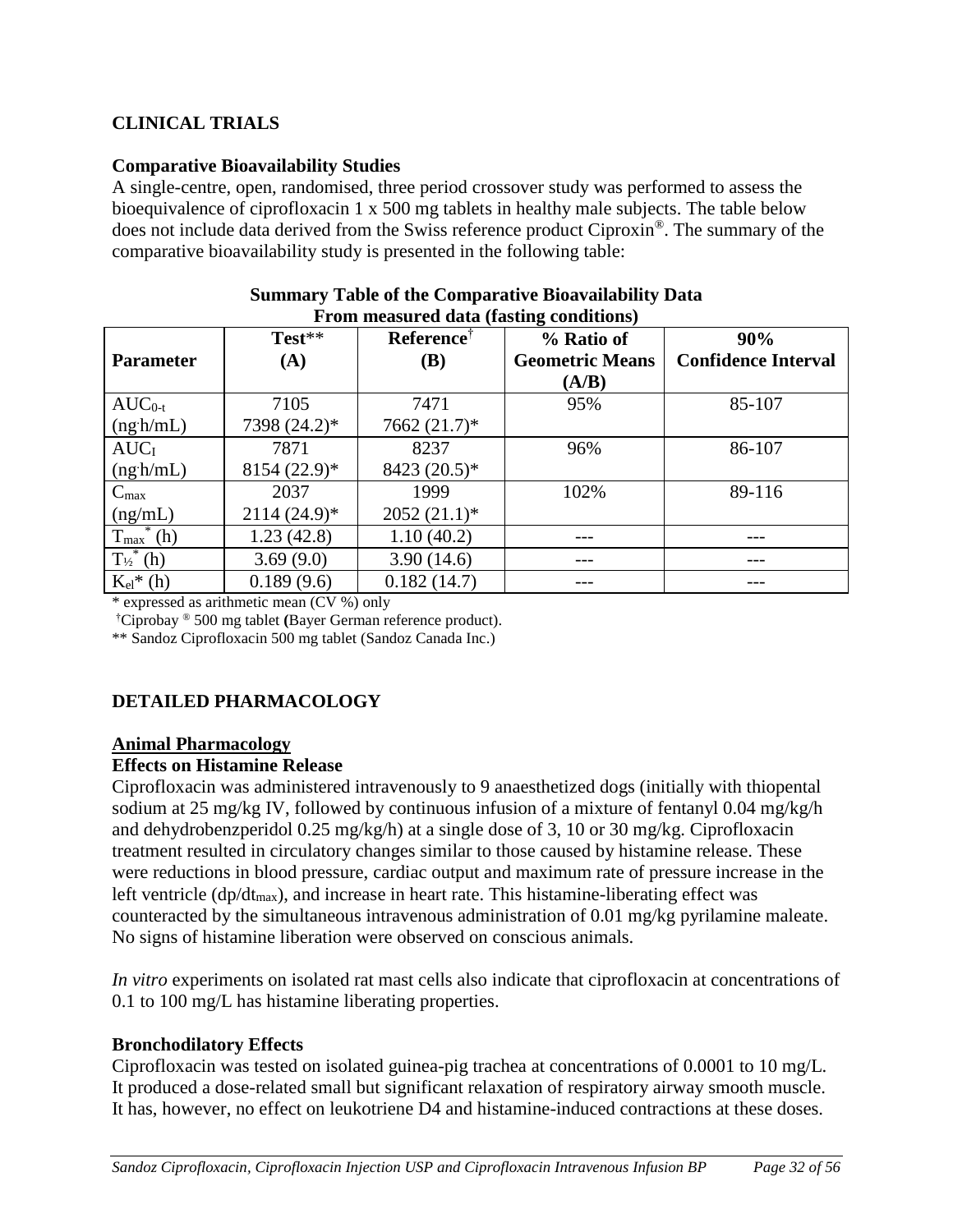# **Central Nervous System (CNS) Effects**

Ciprofloxacin was administered orally to 4 groups of 1 cat each under chloralose-urethane anaesthesia at doses of 0, 10, 20, and 100 mg/kg. No effects were observed on neuromuscular transmission, flexor reflex, or blood pressure.

# **Gastrointestinal Effects**

Ciprofloxacin was administered orally to 4 groups of 20 mice each at doses of 0, 10, 30, and 100 mg/kg, 40 minutes prior to a 15% charcoal suspension. No effect was observed in intestinal charcoal transit time. When given to 3 groups of 20 rats each at doses of 0, 30 or 100 mg/kg, no gastric lesions were observed on sacrificing the animals after 5 hours.

When given intraduodenally to 3 groups of 8 rats each at doses of 0, 10, and 100 mg/kg, no increase in basal gastric acid secretion was observed on perfusion of the stomach.

# **Effect on Blood Glucose and Serum Triglycerides**

Four groups of six fasting rats each were given intravenous injections of 0, 3, 10, and 30 mg/kg respectively. A slight but significant increase in blood glucose concentrations 60 minutes and 240 minutes post dose was observed in the 3 and 10 mg/kg groups but not in the 30 mg/kg group in comparison to controls.

At 60 minutes post dose, the serum triglyceride concentrations were slightly but significantly reduced in all three groups. This effect was not dose-related. At 120 minutes, the concentration was slightly elevated in the 30 mg/kg group.

# **Human Pharmacology**

# **Pharmacokinetics**

The relative bioavailability of oral ciprofloxacin, given as a tablet, is between 70 and 80 per cent compared to an equivalent dose of IV ciprofloxacin.

Following oral administration of single doses of 250 mg, 500 mg, and 750 mg of ciprofloxacin respectively to groups of 3 healthy male volunteers (age:  $22.8 \pm 3.5$  years, weight:  $68.5 \pm 1.5$ 9.4 kg), ciprofloxacin was absorbed rapidly and extensively from the gastrointestinal tract.

Maximum serum concentrations  $(C_{\text{max}})$  increased dose-proportionally and were attained 1 to 2 hours after oral dosing. The total areas under the serum concentration-time curves (AUC) were also increased in proportion to dose. Mean concentrations 12 hours after dosing with 250 mg, 500 mg, or 750 mg were 0.1, 0.2, and 0.4 mg/L, respectively. The serum elimination half-lives  $(t_{1/2})$  were between 4 and 6 hours (see Table 6 and Figure 1).

**Table 6: Pharmacokinetic Parameters Of Ciprofloxacin Following Single Doses In Healthy Volunteers Oral/IV**

| Dose                    | $250$ mg | 500 mg | 750 mg | $200$ mg IV* | 400 mg IV* |
|-------------------------|----------|--------|--------|--------------|------------|
| $C_{\text{max}}$ (mg/L) | .42      | 2.60   | 3.41   | 2.14         | 4.60       |
| $t_{\frac{1}{2}}(h)$    | 4.19     | 4.87   | 5.34   | 3.4          | 3.5        |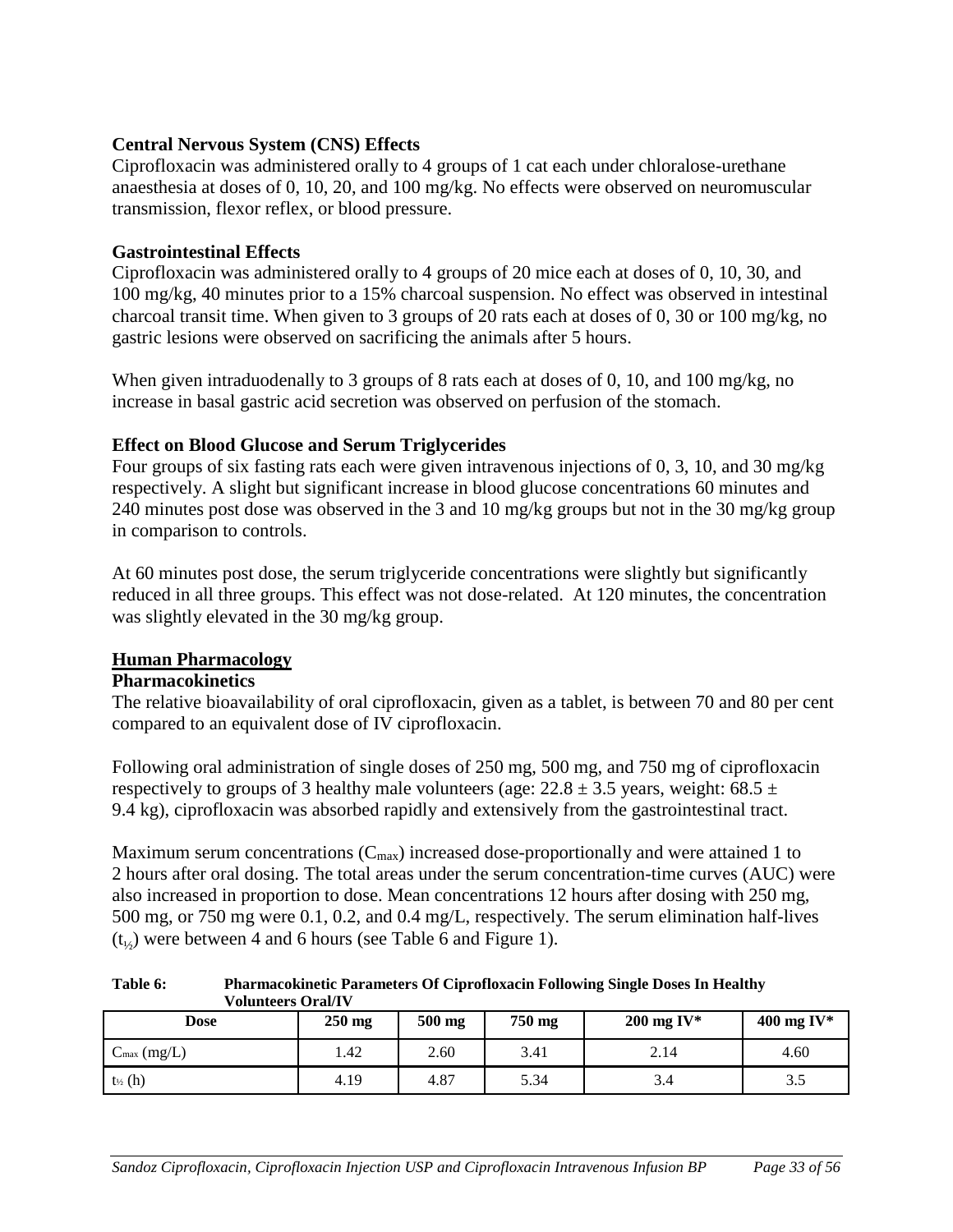| Dose                    | $250$ mg | 500 mg | 750 mg | $200$ mg IV* | 400 mg IV* |
|-------------------------|----------|--------|--------|--------------|------------|
| AUC $0-\infty$ (mg•h/L) | 5.43     | 10.60  | 15.03  | 5.24         | 11.69      |
| $t_{\text{max}}(h)$     | 1.11     | 1.11   | 1.56   | 0.95         | 00.1       |

\* IV parameters following a 60-minute infusion period

Similar values were obtained following the oral administration of multiple doses every 12 hours for 7 days (see Table 7).

| Table 7: Mean Pharmacokinetic Parameters of Ciprofloxacin at Steady State in Healthy Volunteers |  |  |
|-------------------------------------------------------------------------------------------------|--|--|
|                                                                                                 |  |  |

| Regimen                         | $AUC_{0-12h}$ (mg•h/L) | $C_{\text{max}}(\text{mg/L})$ | $t_{\rm max}$ (h) |
|---------------------------------|------------------------|-------------------------------|-------------------|
| (i) When administered alone     |                        |                               |                   |
| Ciprofloxacin 500 mg PO q12h    | 13.7                   | 2.97                          | l.23              |
| Ciprofloxacin 400 mg IV q $12h$ | 12.7                   | 4.56                          | 1.0               |



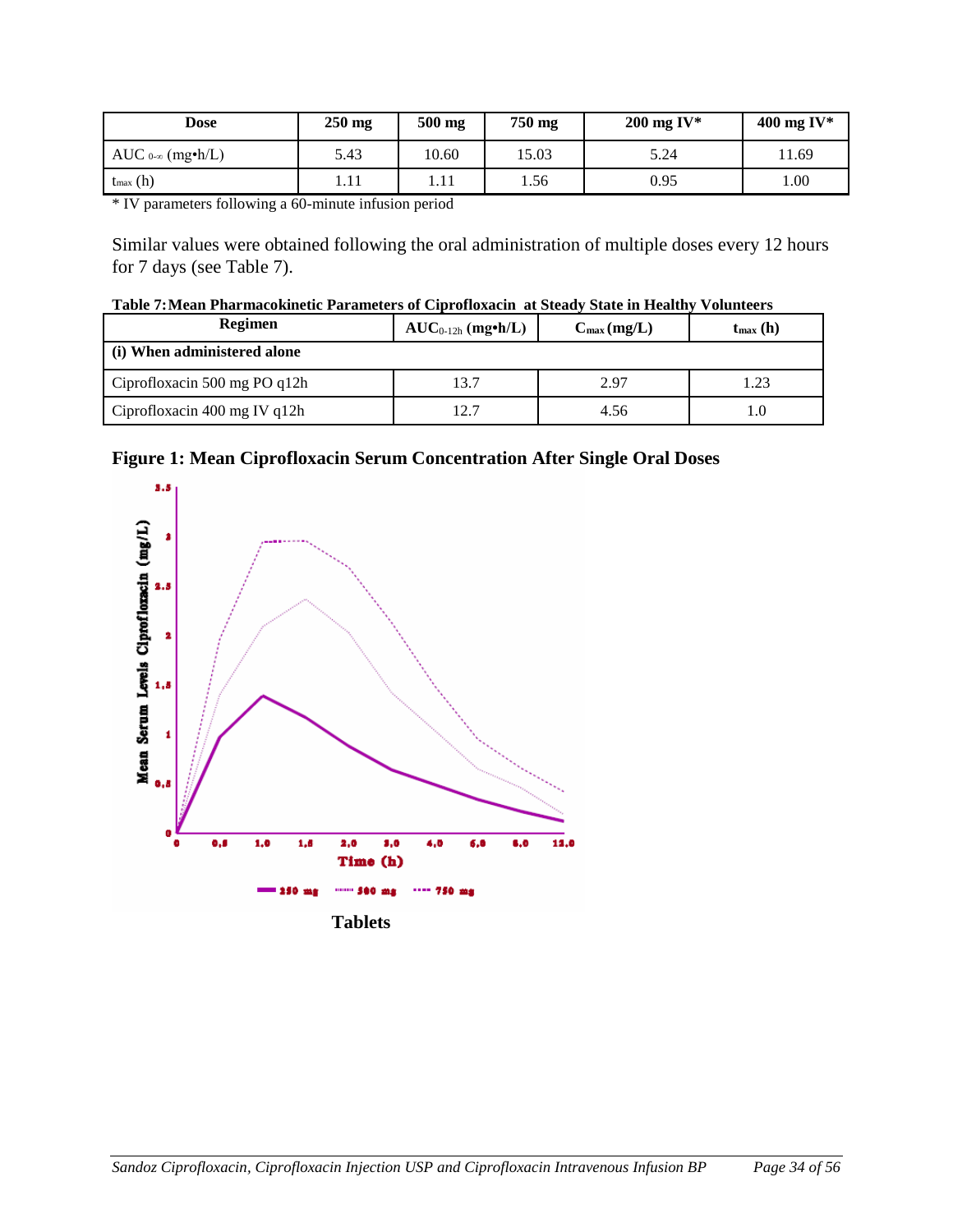**Figure 2: Mean Serum Ciprofloxacin Serum Concentration (mg/L) vs Time after A Single Intravenous Dose Administered over 60 Minutes**



Following a 60-minute intravenous infusion of 200 mg and 400 mg ciprofloxacin to 13 healthy male volunteers (18-40 years), the mean maximum serum concentrations achieved were 2.14 and 4.60 mg/L respectively; the concentrations at 12.0 hours were 0.11, 0.23 mg/L respectively (see Figure 2).

The pharmacokinetics of ciprofloxacin were linear over the dose range of 200 mg and 400 mg administered intravenously (see Figure 2). At steady-state, the serum elimination half-life was approximately 5-6 hours and the total clearance around 35 L/hr was observed. Comparison of the pharmacokinetic parameters following the 1st and 5th IV dose on a 12h regimen indicated no evidence of drug accumulation.

An intravenous infusion of 400 mg ciprofloxacin given over 60 minutes every 12 hours, for 6 doses, to 12 healthy male volunteers (18-40 years) has been shown to produce an area under the serum concentration time curve (AUC) equivalent to that produced by a 500 mg oral dose given every 12 hours. The 400 mg IV dose administered over 60 minutes every 12 hours resulted in a  $C_{\text{max}}$  similar to that observed with a 750 mg oral dose.

An infusion of 200 mg ciprofloxacin given every 12 hours produces an AUC equivalent to that produced by a 250 mg oral dose every 12 hours.

Pharmacokinetics were dose proportioned with no significant changes in clearance or half-life occurring over this dose range (see below).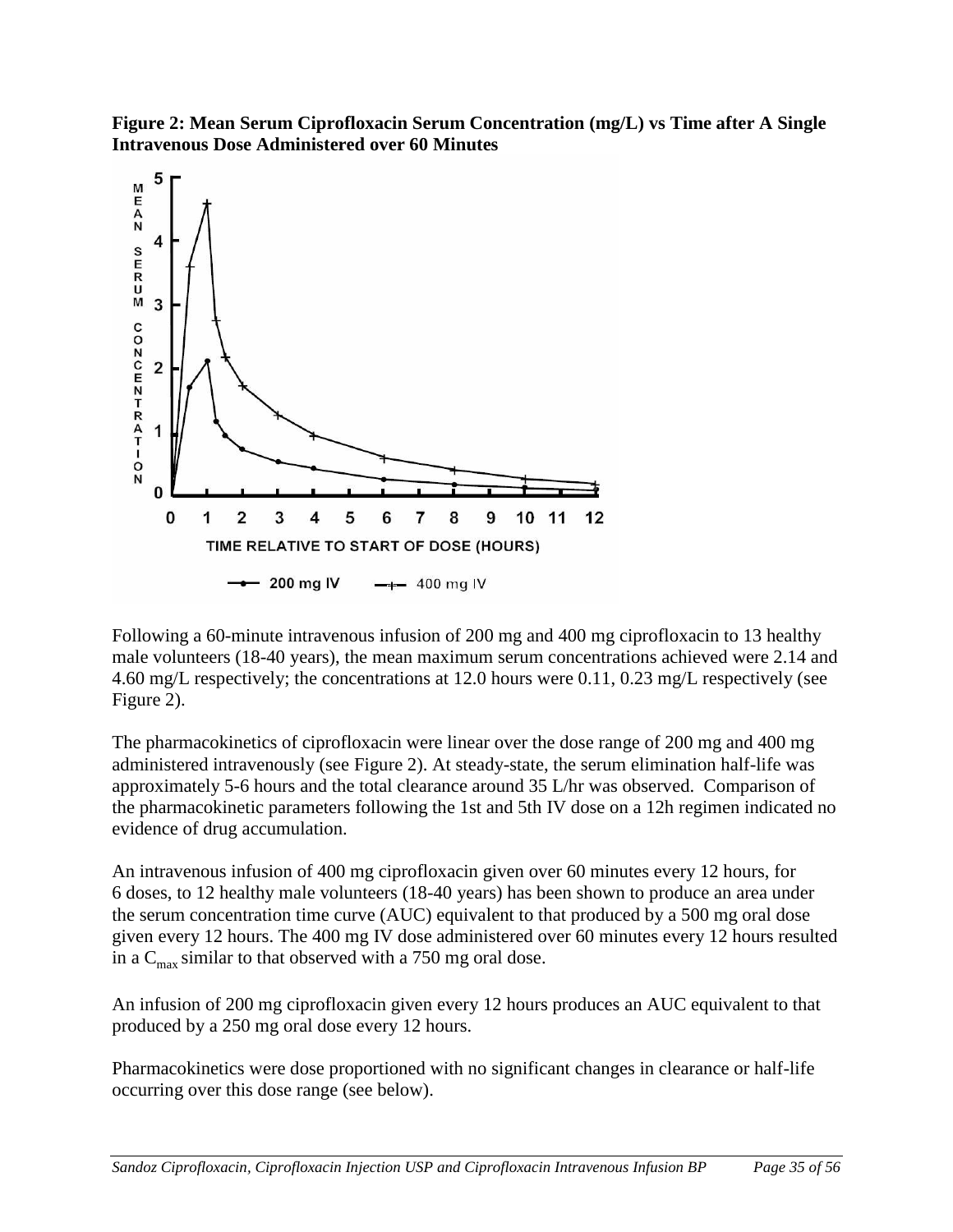# **Metabolism and Excretion**

Ciprofloxacin is largely excreted unchanged both renally and, to a small extent, extra-renally. Small concentrations of 4 metabolites have been reported: Desethyleneciprofloxacin  $(M_1)$  $(1.8\%)$ , sulphociprofloxacin  $(M_2)$  (5.0%), oxociprofloxacin  $(M_3)$  (9.6%) and formylciprofloxacin (M4) (0.1%).

Following the oral administration of a single 259 mg dose of  $^{14}$ C-labelled ciprofloxacin to six healthy male volunteers (age:  $25.0 \pm 1.46$  years, weight:  $70.0 \pm 3.39$  kg), approximately 94% of the dose was recovered in the urine and feces over five days. Most of the radioactivity was recovered in the urine (55.4%). Unchanged ciprofloxacin was the major radioactive moiety identified in both urine and feces, accounting for 45% and 25% of the dose, respectively. Total (urine and feces) excretion of all metabolites was 18.8%.

Table 8 shows urinary recovery data from another trial where healthy subjects were administered a single dose of ciprofloxacin in tablet form (see Table 8).

| <b>Hours After Administration of a Single Dose</b> |                      |                                       |                      |                      |  |
|----------------------------------------------------|----------------------|---------------------------------------|----------------------|----------------------|--|
|                                                    | $0 - 2$              | $2 - 4$                               | $4 - 8$              | $8 - 12$             |  |
|                                                    |                      | Urine Concentration mg/L $(\pm S.D.)$ |                      |                      |  |
| 250 mg PO                                          | $205 (\pm 89)$       | 163 $(\pm 145)$                       | 101 $(\pm 65)$       | 32 $(\pm 28)$        |  |
| 500 mg PO                                          | $255 (\pm 204)$      | 358 $(\pm 206)$                       | 117 $(\pm 86)$       | $26 (\pm 10)$        |  |
| 750 mg PO                                          | 243 $(\pm 143)$      | 593 $(\pm 526)$                       | 169 $(\pm 131)$      | 55 $(\pm 36)$        |  |
| $200$ mg IV                                        | $335.2 \ (\pm 61.5)$ | 99.9 $(\pm 16.0)$                     | $71.7 (\pm 10.9)$    | $31.24 \ (\pm 4.06)$ |  |
| 400 mg IV                                          | 706.0 $(\pm 99.0)$   | $181.3 \ (\pm 25.9)$                  | 127.1 $(\pm 18.9)$   | 63.5 $(\pm 7.4)$     |  |
|                                                    |                      | Amount Excreted mg $(\pm S.D.)$       |                      |                      |  |
| 250 mg dose                                        | 54.38 $(\pm 36.22)$  | $26.79 \ (\pm 11.78)$                 | $22.84 \ (\pm 6.79)$ | $8.90 \ (\pm 4.25)$  |  |
| 500 mg dose                                        | 64.51 $(\pm 25.06)$  | $47.37 \ (\pm 15.65)$                 | 39.54 $(\pm 11.17)$  | $15.52 \ (\pm 5.39)$ |  |
| 750 mg dose                                        | 68.90 $(\pm 41.85)$  | $72.43 \ (\pm 33.13)$                 | 61.07 $(\pm 21.68)$  | 28.11 $(\pm 7.64)$   |  |
| 200 mg IV                                          | 58.8 $(\pm 9.3)$     | 13.6 $(\pm 3.2)$                      | 14.1 $(\pm 9.0)$     | 7.5 $(\pm 2.5)$      |  |
| $400$ mg IV                                        | 125.0 $(\pm 7.2)$    | 24.1 $(\pm 4.7)$                      | $35.1 (\pm 12.7)$    | 15.7 3 $(\pm .9)$    |  |

| Table 8: |  |  | <b>Mean Urinary Excretion of Ciprofloxacin</b> |
|----------|--|--|------------------------------------------------|
|          |  |  |                                                |

Note: IV dose administered over 30 minutes.

Following the intravenous administration of a single 107 mg dose of  $^{14}$ C-labelled ciprofloxacin to six healthy male volunteers (age:  $23.7 \pm 1.89$  years, weight:  $80.2 \pm 3.45$  kg),  $15\%$  of unchanged ciprofloxacin was recovered in the feces, suggesting that hepatic extraction and biliary excretion is an extra-renal clearance pathway for ciprofloxacin. Direct evidence of biliary excretion of ciprofloxacin was obtained in 12 patients (age 28-58) with T-tube drainage. A peak biliary concentration of 16 mg/L was seen 4 hours after a single oral dose of ciprofloxacin 500 mg.

After intravenous administration to a group of 9 healthy male volunteers (age:  $26.8 \pm 9.7$  yrs,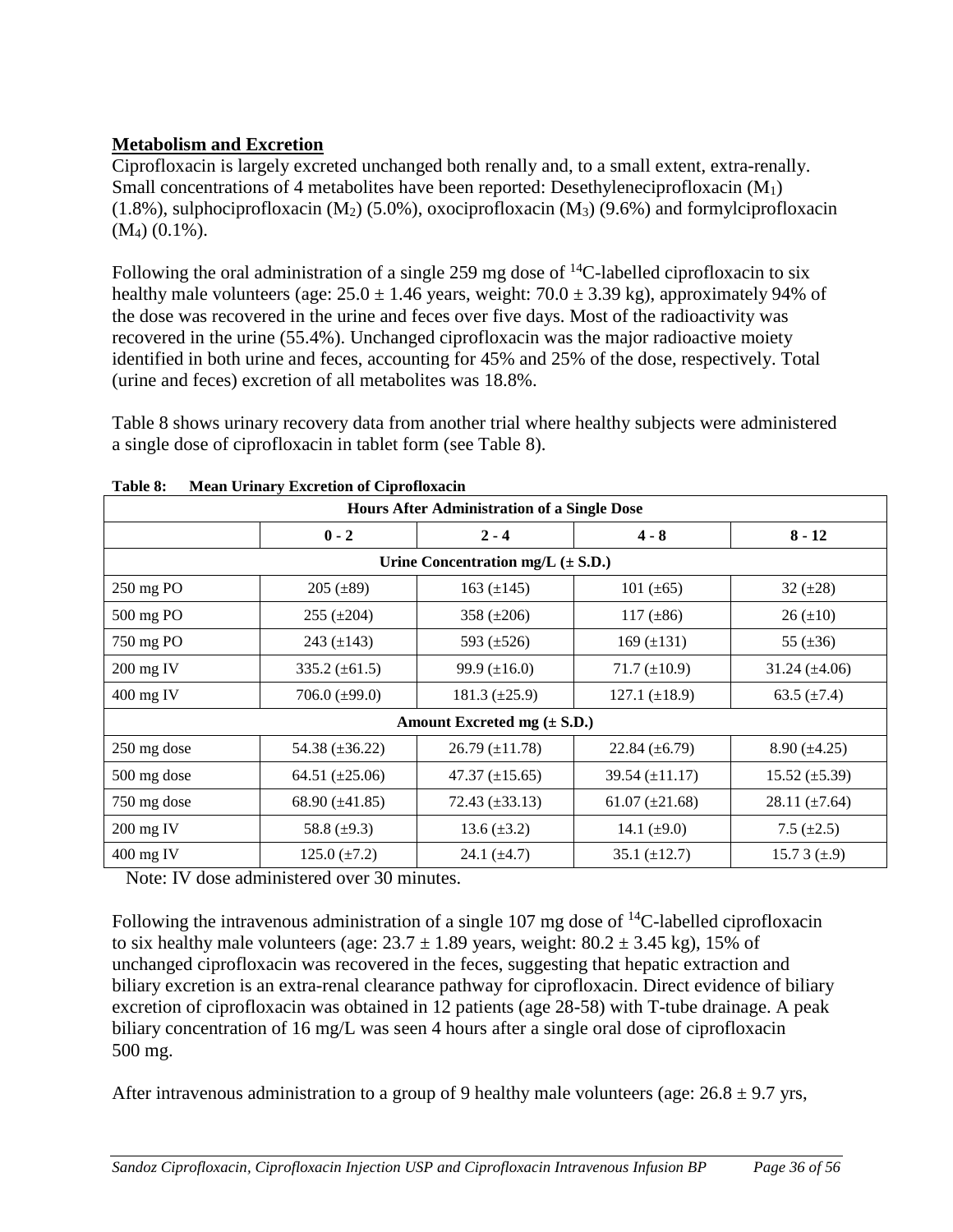weight:  $63.9 \pm 6.4$  kg), approximately 50% to 70% of the dose is excreted in the urine as unchanged drug. After a 200 mg IV dose, urine concentrations of ciprofloxacin usually exceed 200 mcg/mL during the first two hours after dosing, and are generally greater than 10 mcg/mL at 8 to 12 hours after dosing. The urinary excretion of ciprofloxacin is virtually complete by 24 hours after dosing. Approximately 15% of an IV dose is recovered from the feces within 5 days after dosing, which may arise from either biliary clearance or transintestinal elimination. Following intravenous administration, approximately 10% of the dose is recovered in the urine in the form of metabolites.

# **Tissue Concentrations**

In one study, the apparent volume of distribution (Vdarea) of ciprofloxacin was estimated from the kinetic data recorded after oral doses and found to be approximately 3.5 L/kg, which suggests substantial tissue penetration.

The distribution of ciprofloxacin was observed to be rapid in healthy volunteers receiving various single and multiple intravenous doses. Fitting the serum profile to a two-compartment model provides a distribution phase with a half-life between 0.2 and 0.4 hours. The volume of distribution at steady state (Vdss) and Vd<sub>area</sub> were between 1.7 and 2.7 L/kg respectively. The volume of the central compartment was between 0.16 and 0.63 L/kg, which approximates the total volume of extracellular water.

Single intravenous doses of 100, 150, and 200 mg ciprofloxacin were administered to nine healthy volunteers to determine the excretion and distribution of ciprofloxacin following intravenous administration and to assess the effect of dose size on pharmacokinetic parameters.

Analysis with a three-compartmental pharmacokinetic model quantified approximate sizes and kinetics of distribution into two peripheral compartments: a rapidly equilibrating compartment  $(V<sub>2</sub>)$  with a high intercompartmental clearance rate, accounting for the rapid decline in ciprofloxacin concentrations in serum immediately following drug infusion; and a second, slowly equilibrating tissue compartment with relatively slow intercompartmental clearance. This would contribute to the prolonged terminal half-life (4 to 5 h) of ciprofloxacin IV.

The results of this study were as follows: volume of distribution at steady state  $(V_{SS})$  was determined to be between 2.0 and 2.9 L/kg. Volumes in each compartment were determined to be: central compartment 0.2 -0.4, peripheral  $V_2$  0.6 - 0.8 and peripheral  $V_3$  1.2 - 1.6 L/kg.

Table 9 summarizes the results of tissue and fluid penetration of ciprofloxacin in man.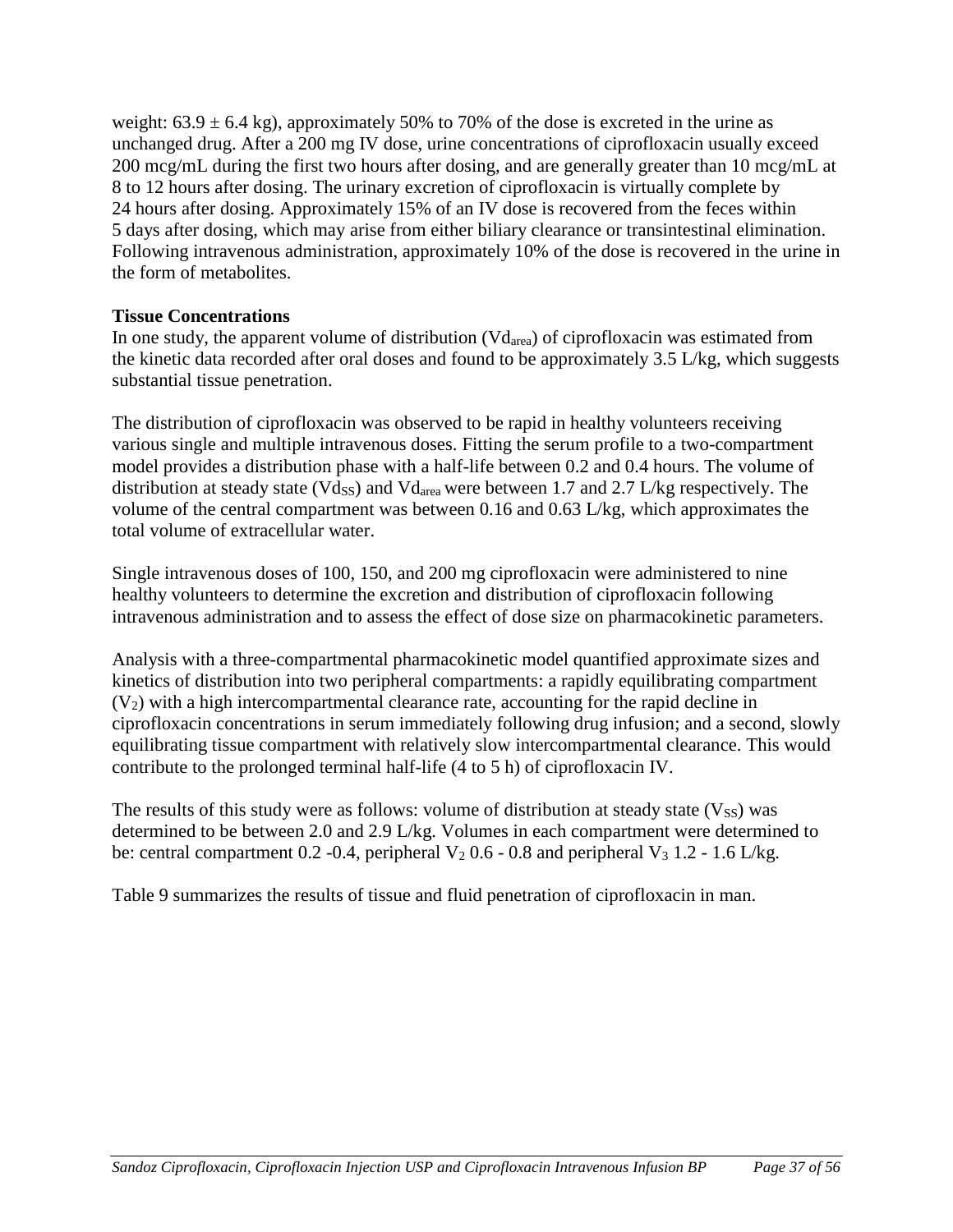| <b>Tissue/Fluid</b>      | No. of<br><b>Patients</b> | <b>Single Dose of</b><br>Ciprofloxacin | <b>Peak Concentration</b><br>$(mg/kg \text{ or } mg/L)$ | <b>Mean Serum Concentration</b><br>(mg/L) | <b>Time After Dose</b><br>(h) |
|--------------------------|---------------------------|----------------------------------------|---------------------------------------------------------|-------------------------------------------|-------------------------------|
| Skin Blister Fluid       | 6                         | 500 mg PO                              | $1.4 \pm 0.36$                                          | $2.3 \pm 0.7$                             | $1 - 6$                       |
| Bone                     | 4                         | 750 mg PO                              | $1.4 \pm 1.0$                                           | $2.9 \pm 2.2$                             | $2 - 4$                       |
| Gynecological Tissue     | 18                        | 500 mg PO                              | $1.3 \pm 0.66$<br>to<br>$1.6 \pm 0.97$                  | $1.4 \pm 0.87$                            | $2 - 4$                       |
| <b>Prostatic Tissue</b>  |                           | 500 mg PO                              | 3.76                                                    | 1.84                                      | 2.5                           |
| Muscle                   | 4                         | 250 mg PO                              | $2.4 \pm 1.0$                                           | $2.9 \pm 2.2$                             | $2 - 4$                       |
| <b>Nasal Secretions</b>  | 20                        | 500 mg PO                              | $1.4 \pm 0.81$                                          | $1.8 \pm 0.48$                            | $1 - 3$                       |
| <b>Bronchial Tissues</b> | 10                        | 200 mg IV                              | $3.94 \pm 2.5$                                          | $1.62 \pm 0.7$                            | 0.97                          |
| Vagina                   | 18                        | $100$ mg IV                            | $1.13 \pm 0.2$                                          | $0.61 \pm 0.12$                           | 0.5                           |
| Ovary                    | 18                        | 100 mg IV                              | $1.00 \pm 0.23$                                         | $0.61 \pm 0.12$                           | 0.5                           |

**Table 9: Distribution of Ciprofloxacin in Human Tissue/Fluid**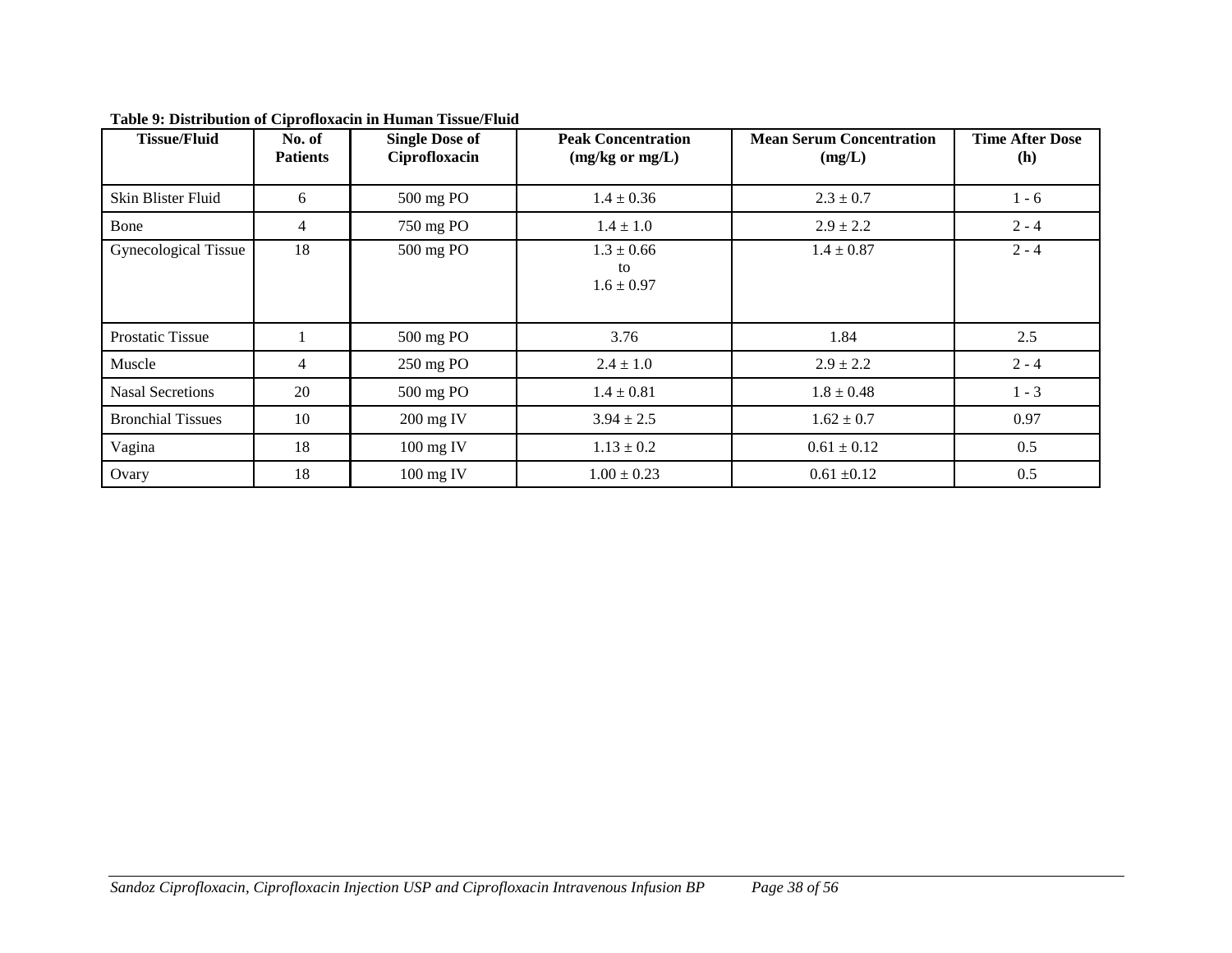# **Special Populations**

# **Geriatrics**

In 4 females and 6 males, (age:  $67 \pm 4$  years, weight:  $65 \pm 6$  kg) with normal renal function for their age, given a single oral dose of 250 mg, maximum ciprofloxacin serum concentrations and areas under the serum concentration time curves were significantly higher than in 10 male younger volunteers (age:  $24 \pm 3$  years, weight:  $72 \pm 9$  kg). The time to peak serum concentrations, overall elimination half-life and urinary recovery of ciprofloxacin were similar in both age groups.

| ---------<br><b>Parameter</b>          | <b>Elderly Volunteers</b><br>$(\text{mean} \pm \text{S.D.})$ | --- - - - - -<br><b>Younger Volunteers</b><br>$(\text{mean} \pm \text{S.D.})$ |
|----------------------------------------|--------------------------------------------------------------|-------------------------------------------------------------------------------|
| $C_{\text{max}}$ (mg/L)                | $1.8 \pm 0.5$                                                | $1.3 \pm 0.4$                                                                 |
| $t_{\text{max}}$ (hr)                  | $1.2 \pm 0.3$                                                | $1.2 \pm 0.1$                                                                 |
| $t_{\frac{1}{2}}$ (hr)                 | $3.7 \pm 0.9$                                                | $3.3 \pm 0.6$                                                                 |
| Total AUC $(mg\cdot h/L)$              | $7.25 \pm 2.45$                                              | $5.29 \pm 1.21$                                                               |
| % Dose Urinary Recovery after 24 hours | 43                                                           | 43                                                                            |

| Table 10: Comparison of Pharmacokinetic Parameters between Healthy Elderly and Healthy |
|----------------------------------------------------------------------------------------|
| Younger Volunteers Following Oral Administration of a Single 250 mg Tablet             |

# **Renal Impairment**

Ciprofloxacin is eliminated primarily by renal excretion. However, the drug is also metabolized and partially cleared through the biliary system of the liver and through the intestine. This alternate pathway of drug elimination appears to compensate for the reduced renal excretion of patients with renal impairment. Nonetheless, some modification of dosage is recommended, particularly for patients with severe renal dysfunction.

The pharmacokinetics of ciprofloxacin following a single oral dose of 250 mg in 6 patients (5 male, 1 female, age:  $51 \pm 9$  years) with normal renal function (see Group I, Table 11) were compared to 6 patients (3 male, 3 female, age:  $63 \pm 6$  years) with renal impairment (see Group II, Table 11) and to 5 patients (2 male, 3 female, age:  $63 \pm 6$  years) with end-stage renal failure, treated by haemodialysis (see Group III, Table 11). Patients with renal insufficiency had significantly increased AUCs, prolonged (about 2-fold) elimination half-lives, and decreased renal clearances.

Haemodialysis resulted in a minimal decrease in plasma levels. From the dialysate concentrations, it can be estimated that no more than 2% of the dose was removed by dialysis over 4 hours, which was less than the amount lost in the urine over 24 hours in patients of Group II (see Table 13).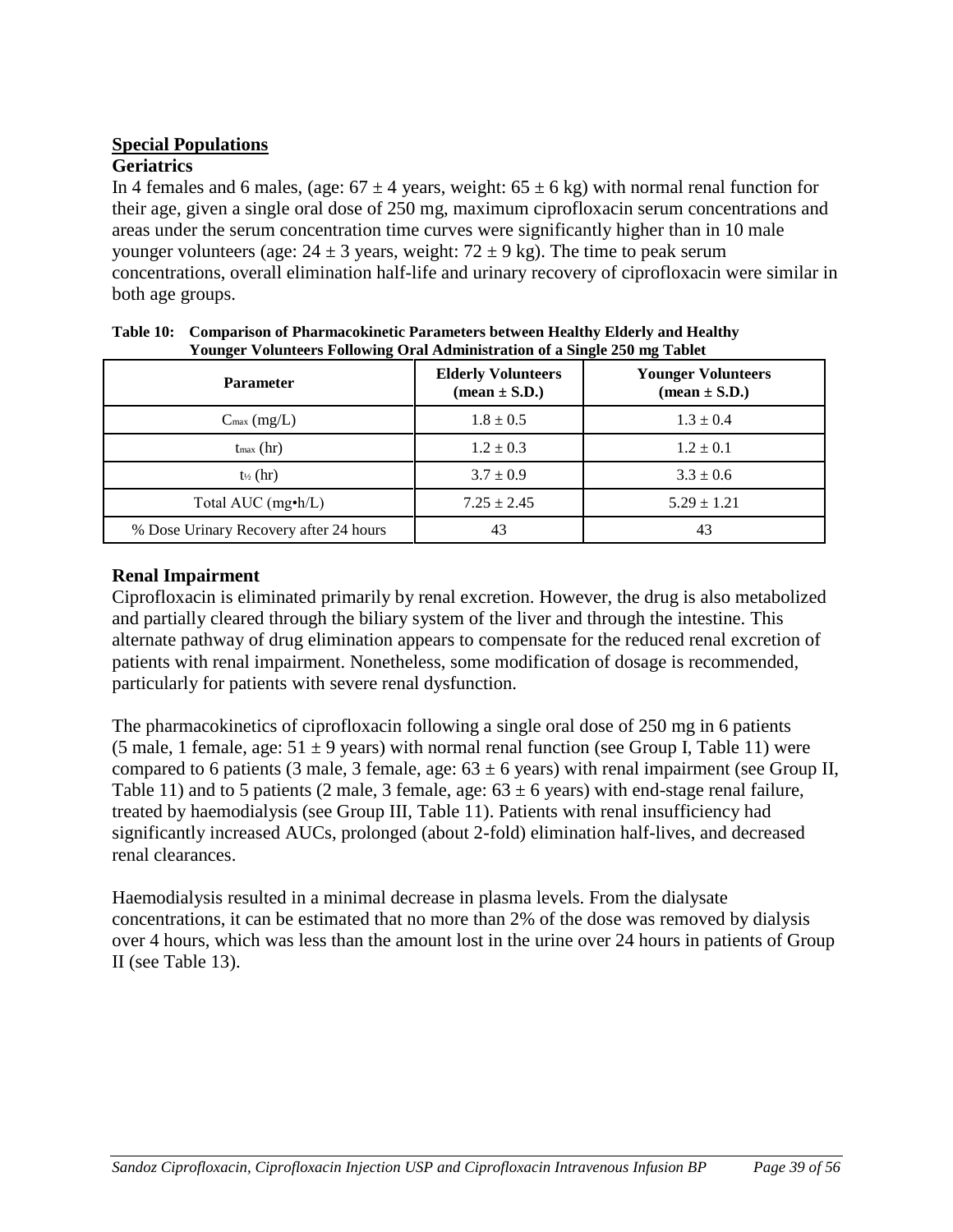| $\mathbf{a}$ bingle $\mathbf{v}$ ong thore in Health, |                                                                                  |                         |                         |                         |                                      |                                       |                                                          |  |  |
|-------------------------------------------------------|----------------------------------------------------------------------------------|-------------------------|-------------------------|-------------------------|--------------------------------------|---------------------------------------|----------------------------------------------------------|--|--|
| Group                                                 | <b>Creatinine</b>                                                                |                         | <b>Parameter</b>        |                         |                                      |                                       |                                                          |  |  |
|                                                       | <b>Clearance</b><br>(mL/s/1.73 m <sup>2</sup> )<br>(mL/min/1.73 m <sup>2</sup> ) | $C_{\rm max}$<br>(mg/L) | t <sub>max</sub><br>(h) | <b>Half-Life</b><br>(h) | <b>Total AUC</b><br>$(mg\cdot h/mL)$ | Renal<br><b>Clearance</b><br>(mL/min) | $%$ Dose<br><b>Urinary</b><br><b>Recovery</b><br>$0-24h$ |  |  |
| $\bf I$                                               | > 1.0<br>(> 60)                                                                  | $1.52 \ (\pm 0.21)$     | $1.0 \ (\pm 0.0)$       | 4.4 $(\pm 0.2)$         | 6.94 ( $\pm$ 0.97)                   | 232.9 $(\pm 44.8)$                    | $37.0 (\pm 3.7)$                                         |  |  |
| $\mathbf{I}$                                          | < 0.33<br>(< 20)                                                                 | $1.70 (\pm 0.41)$       | $1.7 (\pm 0.5)$         | $8.7 \ (\pm 0.9)$       | $14.36 (\pm 3.5)$                    | $18.3 (\pm 3.5)$                      | 5.3 $(\pm 1.7)$                                          |  |  |
| Ш                                                     | <b>End-Stage Renal</b><br>Failure Treated by<br>Hemodialysis                     | $2.07 (\pm 0.23)$       | $1.6 (\pm 0.2)$         | 5.8 ( $\pm$ 0.9)        | $15.87 (\pm 2.0)$                    |                                       |                                                          |  |  |

**Table 11: Mean Pharmacokinetic Parameters for Ciprofloxacin Following Oral Administration of a Single 250 mg Tablet in Healthy Volunteers and in Patients with Renal Insufficiency** 

The pharmacokinetics of ciprofloxacin following multiple IV doses were compared in subjects with normal renal function and in subjects with various degrees of renal impairment (see Table 12, Groups 1-4). Patients with renal insufficiency had significantly increased concentrations of ciprofloxacin,  $M_1$  and  $M_2$  metabolites and decreased renal clearances.

Results of studies in patients on peritoneal dialysis and on hemodialysis show that very little ciprofloxacin is removed by dialysis.

An open-label crossover study was conducted in eight peritoneal dialysis patients. Patients received a single dose of IV ciprofloxacin on two separate occasions, once with frequent dialysis (fluid exchange done at 4, 8, 12 and 24 hours) and once with delayed dialysis (fluid exchange at 12 and 24 hours). Pharmacokinetic parameters for ciprofloxacin,  $M_1$  and  $M_2$  metabolites were not significantly different for frequent versus delayed dialysis, except that dialysate clearances for ciprofloxacin and  $M_2$  were higher when dialysis was done frequently. Group 5 in Table 12 shows the pharmacokinetic results for the frequent dialysis group.

In an open-label crossover study, seven hemodialysis patients received a single dose of IV ciprofloxacin on two separate occasions, once immediately after hemodialysis, and once two hours before hemodialysis. The results demonstrated that the pharmacokinetic parameters were not significantly different between the two treatments for ciprofloxacin, M<sub>1</sub> and M<sub>2</sub> metabolites. Group 6 in Table 12 shows the pharmacokinetic results for the group dosed two hours before hemodialysis.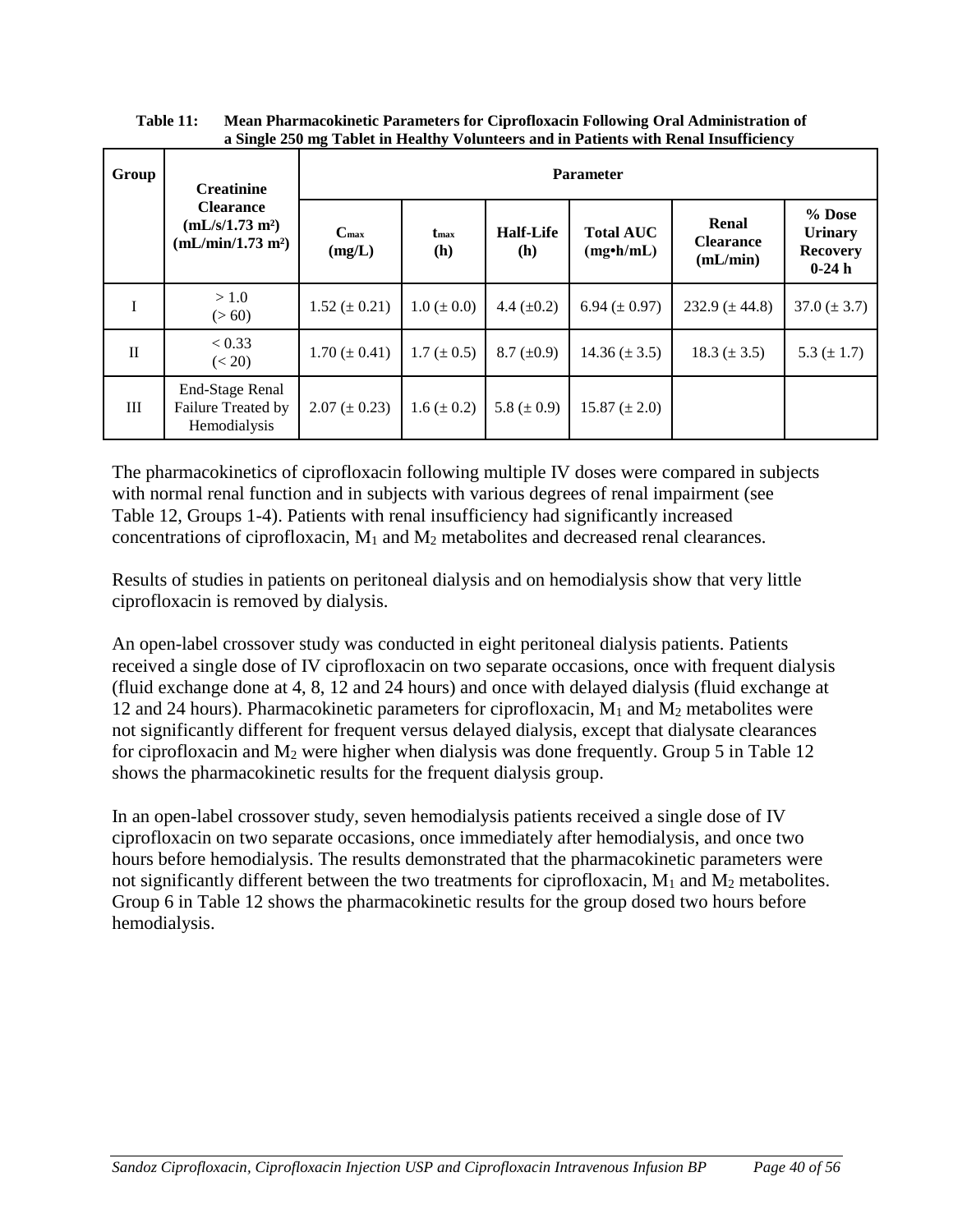| Group                                 |                                                             |                     | <b>Parameter</b>                     |                  |                           |                                  |                  |                           |                                      |                  |                           |
|---------------------------------------|-------------------------------------------------------------|---------------------|--------------------------------------|------------------|---------------------------|----------------------------------|------------------|---------------------------|--------------------------------------|------------------|---------------------------|
| <b>Creatinine</b><br><b>Clearance</b> |                                                             | IV<br>Ciprofloxacin |                                      | Ciprofloxacin    |                           | M1<br>(desethyleneciprofloxacin) |                  |                           | M2<br>(sulfociprofloxacin)           |                  |                           |
|                                       | mL/min/1.73m <sup>2</sup>                                   | <b>Dose</b>         | $AUC_{0-\infty}$<br>$(mg\cdot hr/L)$ | $C1_r$<br>(L/hr) | $t_{\frac{1}{2}}$<br>(hr) | $AUC_{0-\infty}$<br>(mg/hr/L)    | $C1_r$<br>(L/hr) | $t_{\frac{1}{2}}$<br>(hr) | $AUC_{0-\infty}$<br>$(mg\cdot hr/L)$ | $C1_r$<br>(L/hr) | $t_{\frac{1}{2}}$<br>(hr) |
|                                       | >90                                                         | 400 mg q8h x 11     | 10.2                                 | 20.3             | 4.59                      | 0.19                             | 19.9             | 5.04                      | 0.98                                 | 19.5             | 2.33                      |
| 2                                     | 61-90                                                       | 400 mg q8h x 11     | 15.4                                 | 10.9             | 5.23                      | 0.34                             | 10.8             | 8.14                      | 1.50                                 | 10.7             | 3.12                      |
| 3                                     | $31 - 60$                                                   | 400 mg q12h x 8     | 21.5                                 | 6.91             | 5.72                      | 0.57                             | 7.1              | 9.10                      | 4.21                                 | 6.52             | 5.25                      |
| $\overline{4}$                        | $\leq 30$                                                   | 300 mg q12h x 8     | 30.1                                 | 1.36             | 8.33                      | 1.09                             | 1.7              | 15.2                      | 13.0                                 | 1.09             | 13.8                      |
| 5                                     | chronic renal failure<br>patients on peritoneal<br>dialysis | 400 mg single dose  | 38.7                                 | 0.098            | 8.39                      | 4.49                             | 0.074            | 28.6                      | 54.8                                 | 0.08             | 22.6                      |
| 6                                     | chronic renal failure<br>patients on hemodialysis           | 400 mg single dose  | 38.4                                 | 0.11             | 11.4                      | 2.05                             | 0.087            | 11.6                      | 29.9                                 | 0.073            | 13.1                      |

**Table 12: Mean Pharmacokinetic Parameters for Ciprofloxacin and Metabolites M<sup>1</sup> and M<sup>2</sup> Following IV Dosing in Healthy Volunteers, Patients with Renal Insufficiency, Peritoneal Dialysis Patients, and Hemodialysis Patients**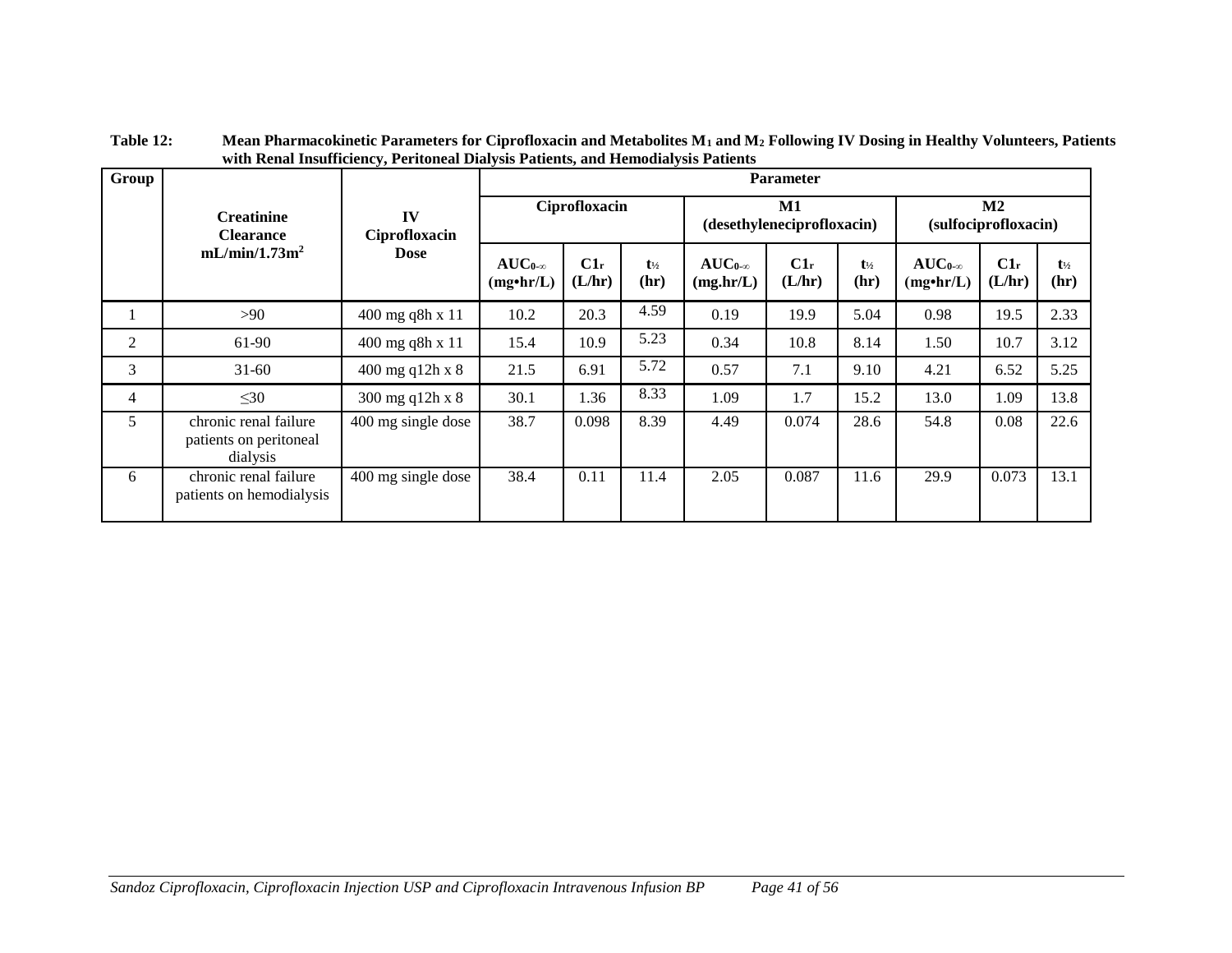#### **Hepatic Impairment**

In studies in patients with stable chronic cirrhosis (with mild to moderate hepatic impairment), no significant changes in ciprofloxacin pharmacokinetics have been observed. In a study of 7 cirrhotic patients and healthy volunteers given ciprofloxacin 750 mg every 12 hours for a total of nine doses followed by a 1-week washout and then a 30-minute infusion of ciprofloxacin injection 200 mg, there was no difference in pharmacokinetics between patients with stable chronic cirrhosis (with mild to moderate hepatic impairment) and healthy volunteers.

# <span id="page-41-0"></span>**MICROBIOLOGY**

# **Mechanism of Action**

The bactericidal action of ciprofloxacin results from inhibition of enzymes topoisomerase II (DNA gyrase) and topoisomerase IV, which are required for bacterial DNA replication, transcription, repair, and recombination.

# **Drug Resistance**

The mechanism of action of fluoroquinolones, including ciprofloxacin, is different from that of penicillins, cephalosporins, aminoglycosides, macrolides, and tetracyclines; therefore, microorganisms resistant to these classes of drugs may be susceptible to ciprofloxacin and other fluoroquinolones. There is no known cross-resistance between ciprofloxacin and other classes of antimicrobials. *In vitro* resistance to ciprofloxacin develops slowly by multiple step mutations. Resistance to ciprofloxacin due to spontaneous mutations occurs at a general frequency of between  $<$ 10<sup>-9</sup> to 1x 10<sup>-6</sup>.

# **Activity** *in vitro* **and** *in vivo*

Ciprofloxacin has *in vitro* activity against a wide range of gram-positive and gram negative microorganisms. Ciprofloxacin is slightly less active when tested at acidic pH. The inoculum size has little effect when tested *in vitro*. The minimal bactericidal concentration (MBC) generally does not exceed the minimal inhibitory concentration (MIC) by more than a factor of 2. Ciprofloxacin has been shown to be active against most strains of the following microorganisms, both *in vitro* and in clinical infections:

# **Aerobic gram-positive microorganisms**

*Enterococcus faecalis* (Many strains are only moderately susceptible.) *Staphylococcus aureus* (methicillin-susceptible strains only) *Staphylococcus epidermidis* (methicillin-susceptible strains only) *Staphylococcus saprophyticus Streptococcus pyogenes*

# **Aerobic gram-negative microorganisms**

| Campylobacter jejuni | <i>Proteus mirabilis</i> |
|----------------------|--------------------------|
| Citrobacter diversus | Proteus vulgaris         |
| Citrobacter freundii | Providencia rettgeri     |
| Enterobacter cloaceæ | Providencia stuartii     |
| Escherichia coli     | Pseudomonas aeruginosa   |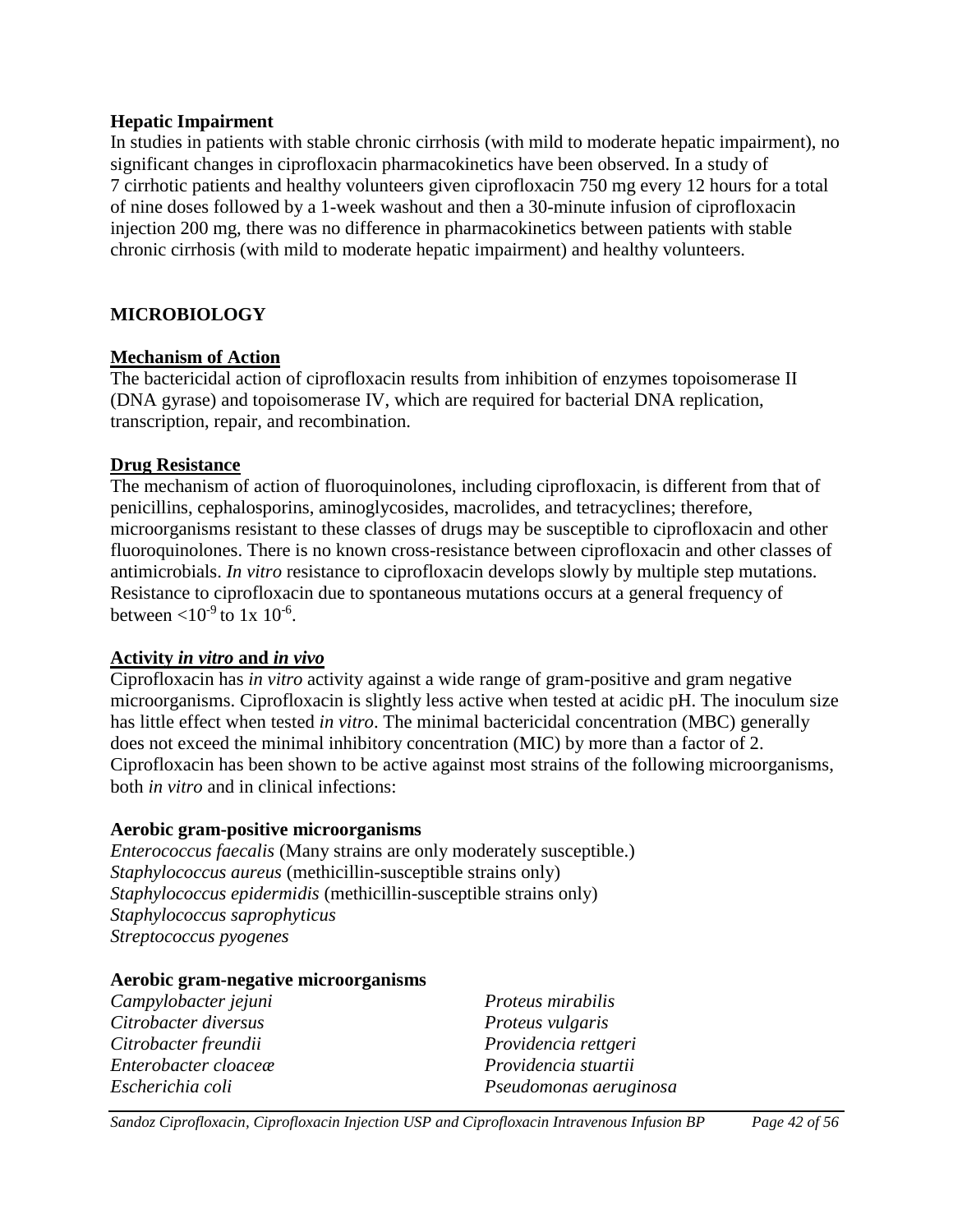*Haemophilus influenzæ Haemophilus parainfluenzæ Klebsiella pneumoniæ Moraxella catarrhalis Morganella morganii Neisseria gonorrhoeæ* 

*Salmonella typhi Serratia marcescens Shigella boydii Shigella disenteriæ Shigella flexeneri Shigella sonnei*

The following *in vitro* data are available, **but their clinical significance is unknown.**  Ciprofloxacin exhibits *in vitro* minimum inhibitory concentrations (MICs) of 1 mcg/mL or less against most  $(\geq 90\%)$  strains of the following microorganisms; however, the safety and effectiveness of ciprofloxacin in treating clinical infections due to these microorganisms have not been established in adequate and well-controlled clinical trials.

#### **Aerobic gram-positive microorganisms**

*Staphylococcus haemolyticus Staphylococcus hominis*

#### **Aerobic gram-negative microorganisms**

*Acetinobacter iwoffi Aeromonas hydrophila Edwardsiella tarda Enterobacter ærogenes Legionella pneumophila Pasteurella multocida*

*Salmonella enteritidis Vibrio cholerae Vibrio parahaemolyticus Vibrio vulnificus Yersinia enterocolitica*

Most strains of *Burkholderia cepacia* and some strains of *Stenotrophomonas maltophilia* are resistant to ciprofloxacin as are most anaerobic bacteria, including *Bacteroides fragilis* and *Clostridium difficile.*

# **Susceptibility Tests**

**Dilution Techniques:** Quantitative methods are used to determine antimicrobial minimal inhibitory concentrations (MICs). These MICs provide estimates of the susceptibility of bacteria to antimicrobial compounds. The MICs should be determined using a standardized procedure. Standardized procedures are based on a dilution method (1) (broth or agar) or equivalent with standardized inoculum concentrations and standardized concentrations of ciprofloxacin powder. The MIC values should be interpreted according to the criteria outlined in Table 13.

**Diffusion Techniques**: Quantitative methods that require measurement of zone diameters also provide reproducible estimates of the susceptibility of bacteria to antimicrobial compounds. One such standardized procedure (2) requires the use of standardized inoculum concentrations. This procedure uses paper disks impregnated with 5 mcg ciprofloxacin to test the susceptibility of microorganisms to ciprofloxacin.

Reports from the laboratory providing results of the standard single-disk susceptibility test with a 5 mcg ciprofloxacin disk should be interpreted according to the criteria outlined in Table 13.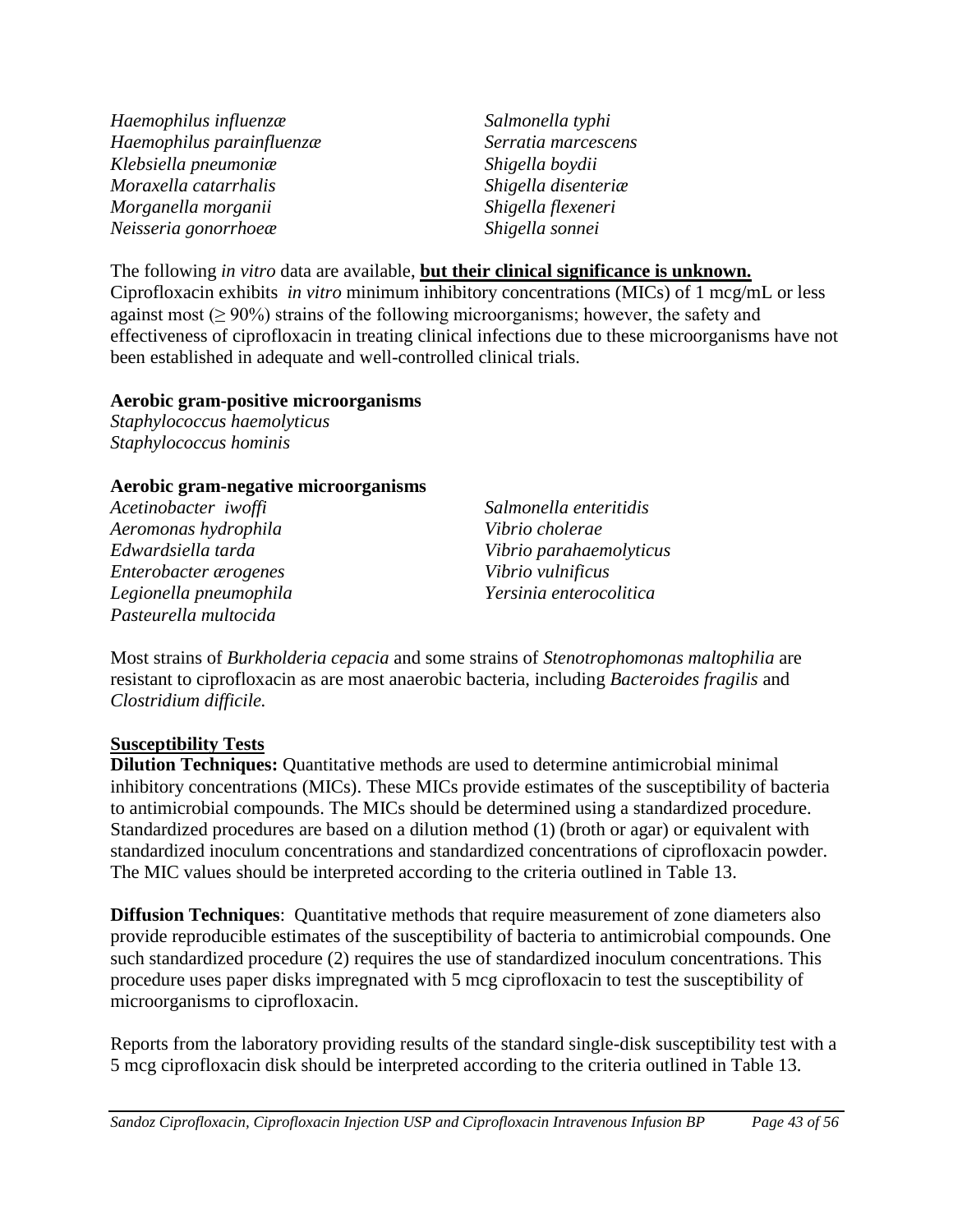Interpretation involves correlation of the diameter obtained in the disk test with the MIC for ciprofloxacin.

| Table 13: Susceptibility Interpretative Criteria for Ciprofloxacin |                          |               |          |                           |                        |                        |
|--------------------------------------------------------------------|--------------------------|---------------|----------|---------------------------|------------------------|------------------------|
|                                                                    |                          | MIC (mcg/L)   |          | <b>Zone Diameter (mm)</b> |                        |                        |
| <b>Species</b>                                                     | S                        |               | R        | S                         |                        | R                      |
| Enterobacteriacae                                                  | $\leq1$                  | 2             | >4       | >21                       | $16-20$                | $\leq$ 15              |
| Enterococcus faecalis                                              | $\leq1$                  | 2             | $\geq$ 4 | >21                       | $16-20$                | $\leq$ 15              |
| Methicillin-susceptible Staphylococcus                             | $\leq$ 1                 | 2             | >4       | >21                       | $16-20$                | $\leq$ 15              |
| species                                                            |                          |               |          |                           |                        |                        |
| Pseudomonas æruginosa                                              | $\leq$ 1                 | 2             | >4       | >21                       | $16-20$                | $\leq$ 15              |
| Hæmophilus influenzæ                                               | $\leq l^a$               | g             | g        | >21 <sup>b</sup>          | g                      | g                      |
| Hæmophilus parainfluenzæ                                           | $\leq l^a$               | g             | g        | >21 <sup>b</sup>          | g                      | g                      |
| Streptococcus pyogenes                                             | $\leq l^c$               | $2^{\circ}$   | $>4^c$   | >21 <sup>d</sup>          | $16 - 20$ <sup>d</sup> | $\leq$ 15 <sup>d</sup> |
| Neisseria gonorrhoeæ                                               | $\leq 0.06$ <sup>e</sup> | $0.12 -$      | $>1^e$   | $>41$ <sup>f</sup>        | $28-40^{f}$            | $\leq$ 27f             |
|                                                                    |                          | $0.5^{\circ}$ |          |                           |                        |                        |

Abbreviations: I= Intermediate; MIC= minimum inhibitory concentration; mcg=microgram; mL= milliliter;

mm=millimeter;R= Resistant; S=Susceptible

- a This interpretive standard is applicable only to broth microdilution susceptibility tests with *Haemophilus influenzae* and *Haemophilus parainfluenzae* using *Haemophilus* Test Medium (HTM). (1)
- <sup>b</sup> This zone diameter standard is applicable only to tests with *Haemophilus influenzae* and *Haemophilus parainfluenzae* using *Haemophilus* Test Medium (HTM).(2)
- $\epsilon$ . These interpretive standards are applicable only to broth microdilution susceptibility tests with *Streptococci* using cation-adjusted Mueller-Hinton broth with 2-5% lysed horse blood.
- d These zone diameter standards are applicable only to tests performed for *Streptococci* using Mueller-Hinton agar supplemented with 5% sheep blood incubated in 5%  $CO<sub>2</sub>$ .
- <sup>e</sup> This interpretive standard is applicable only to agar dilution test with GC agar base and 1% defined growth supplement.
- f This zone diameter standard is applicable only to disk diffusion tests with GC agar base and 1% defined growth supplement.
- <sup>g</sup> The current absence of data on resistant strains precludes defining any results other than " Susceptible". Strains yielding MIC results suggestive of a "nonsusceptible"category should be submitted to a reference laboratory for further testing.

A report of "Susceptible" indicates that the pathogen is likely to be inhibited if the antimicrobial compound in the blood reaches the concentrations usually achievable. A report of "Intermediate" indicates that the result should be considered equivocal, and, if the microorganism is not fully susceptible to alternative, clinically feasible drugs, the test should be repeated. This category implies possible clinical applicability in body sites where the drug is physiologically concentrated or in situations where high dosage of drug can be used. This category also provides a buffer zone which prevents small uncontrolled technical factors from causing major discrepancies in interpretation. A report of "Resistant" indicates that the pathogen is not likely to be inhibited if the antimicrobial compound in the blood reaches the concentrations usually achievable; other therapy should be selected.

**Quality Control:** Standardized susceptibility test procedures require the use of laboratory control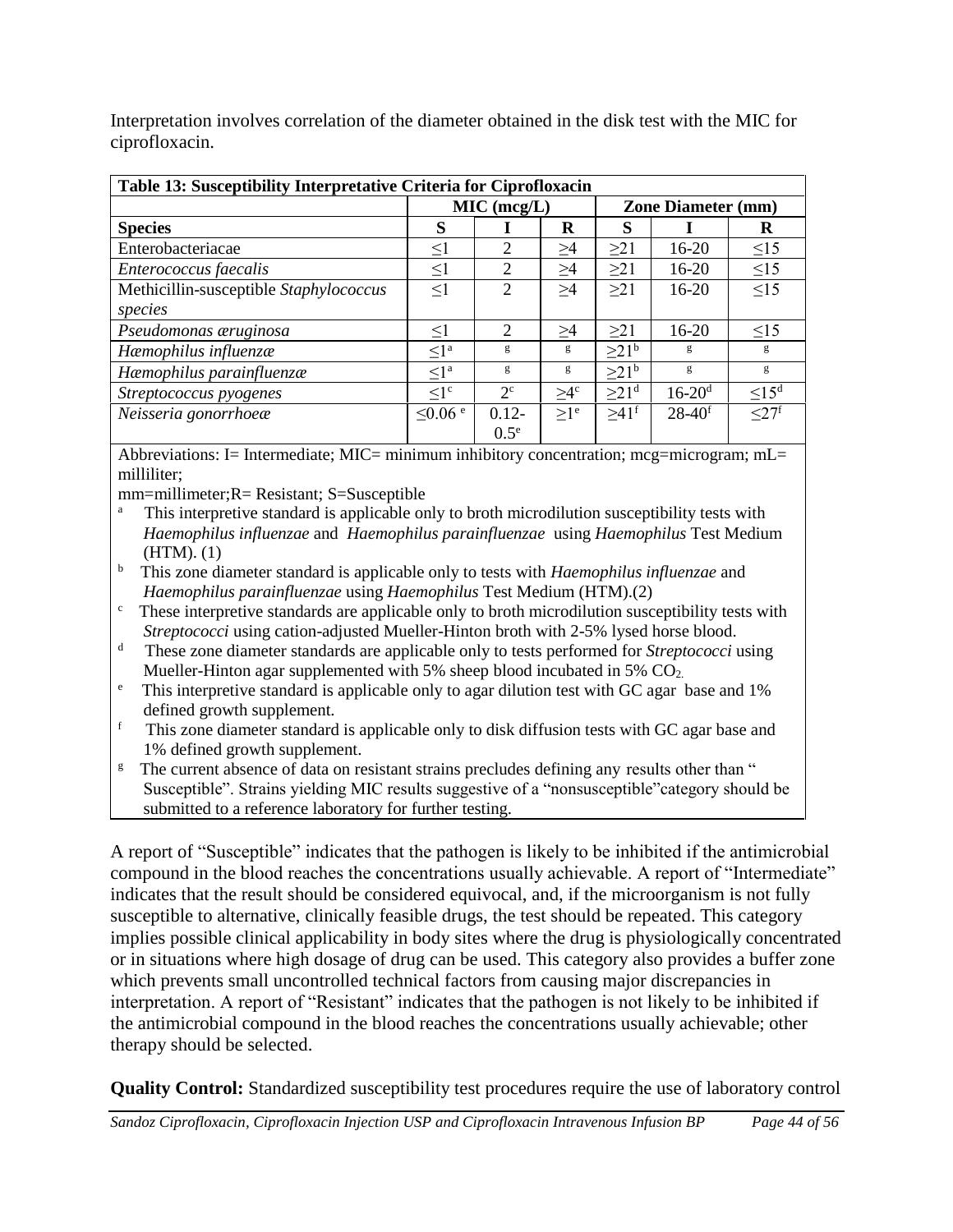microorganisms to control the technical aspects of the laboratory procedures. For dilution technique, standard ciprofloxacin powder should provide the MIC values according to criteria outlined in Table 14. For diffusion technique, the 5 mcg ciprofloxacin disk should provide the zone diameters outlined in Table 14.

| <b>Table 14: Quality Control for Susceptibility Testing</b> |                               |                           |  |  |  |  |  |
|-------------------------------------------------------------|-------------------------------|---------------------------|--|--|--|--|--|
| <b>Strains</b>                                              | $MIC$ range $(mcg/L)$         | <b>Zone Diameter (mm)</b> |  |  |  |  |  |
| Enterococcus faecalis ATCC 29212                            | $0.25 - 2$                    |                           |  |  |  |  |  |
| Escherichia coli ATCC 25922                                 | $0.004 - 0.015$               | $30 - 40$                 |  |  |  |  |  |
| Hæmophilus influenzæ ATCC 49247                             | $0.004 - 0.03$ <sup>a</sup>   | 34-42 $d$                 |  |  |  |  |  |
| Pseudomonas æruginosa ATCC 27853                            | $0.25 - 1$                    | $25 - 33$                 |  |  |  |  |  |
| Staphylococcus aureus ATCC 29213                            | $0.12 - 0.5$                  |                           |  |  |  |  |  |
| Staphylococcus aureus ATCC 25923                            |                               | $22 - 30$                 |  |  |  |  |  |
| Neisseria gonorrhoeæ ATCC 49226                             | $0.001 - 0.008$ <sup>b</sup>  | 48-58 $e$                 |  |  |  |  |  |
| C.jejuni ATCC 33560                                         | $0.06 - 0.25$ and 0.03 - 0.12 |                           |  |  |  |  |  |
|                                                             |                               |                           |  |  |  |  |  |

Abbreviations: ATCC= American Type Culture Collection; MIC= minimum inhibitory concentration; mcg=microgram; mL= milliliter; mm=millimeter;

<sup>a</sup>This quality control range is applicable to only *H. influenzae* ATCC 49247 tested by a broth microdilution procedure using *Haemophilus* Test Medium (HTM).(1)

<sup>b</sup> *N. gonorrhoeae* ATCC 49226 tested by agar dilution procedure using GC agar and 1% defined growth supplement in a 5%  $CO_2$  environment at 35-37°C for 20-24 hours.(2)

<sup>c</sup> *C.jejuni* ATCC 33560 tested by broth microdilution procedure using cation adjusted Mueller Hinton broth with 2.5-5% lysed horse blood in microaerophilic environment at 36-37°C for 48 hours and for 42°C at 24 hours, respectively.

<sup>d</sup> These quality control limits are applicable to only *H. influenzae* ATCC 49247 testing using *Haemophilus* Test Medium (HTM).(2)

<sup>e</sup> These quality control limits are applicable only to tests conducted with *N. gonorrhoeae* ATCC 49226 performed by disk diffusion using GC agar base and 1% defined growth supplement.

# <span id="page-44-0"></span>**TOXICOLOGY**

# **Acute Toxicity**

#### **Table 15: LD50 (mg/kg) across species**

| <b>Species</b> | Mode of Administration | $LD_{50}$ mg/kg |
|----------------|------------------------|-----------------|
| Mouse          | PO                     | Approx. $5000$  |
| Rat            | PO                     | Approx. 5000    |
| Rabbit         | PO                     | Approx. $2500$  |
| Mouse          | IV                     | Approx. 290     |
| Rat            | IV                     | Approx. 145     |
| Rabbit         | IV                     | Approx. 125     |
| Dog            | IV                     | Approx. 250     |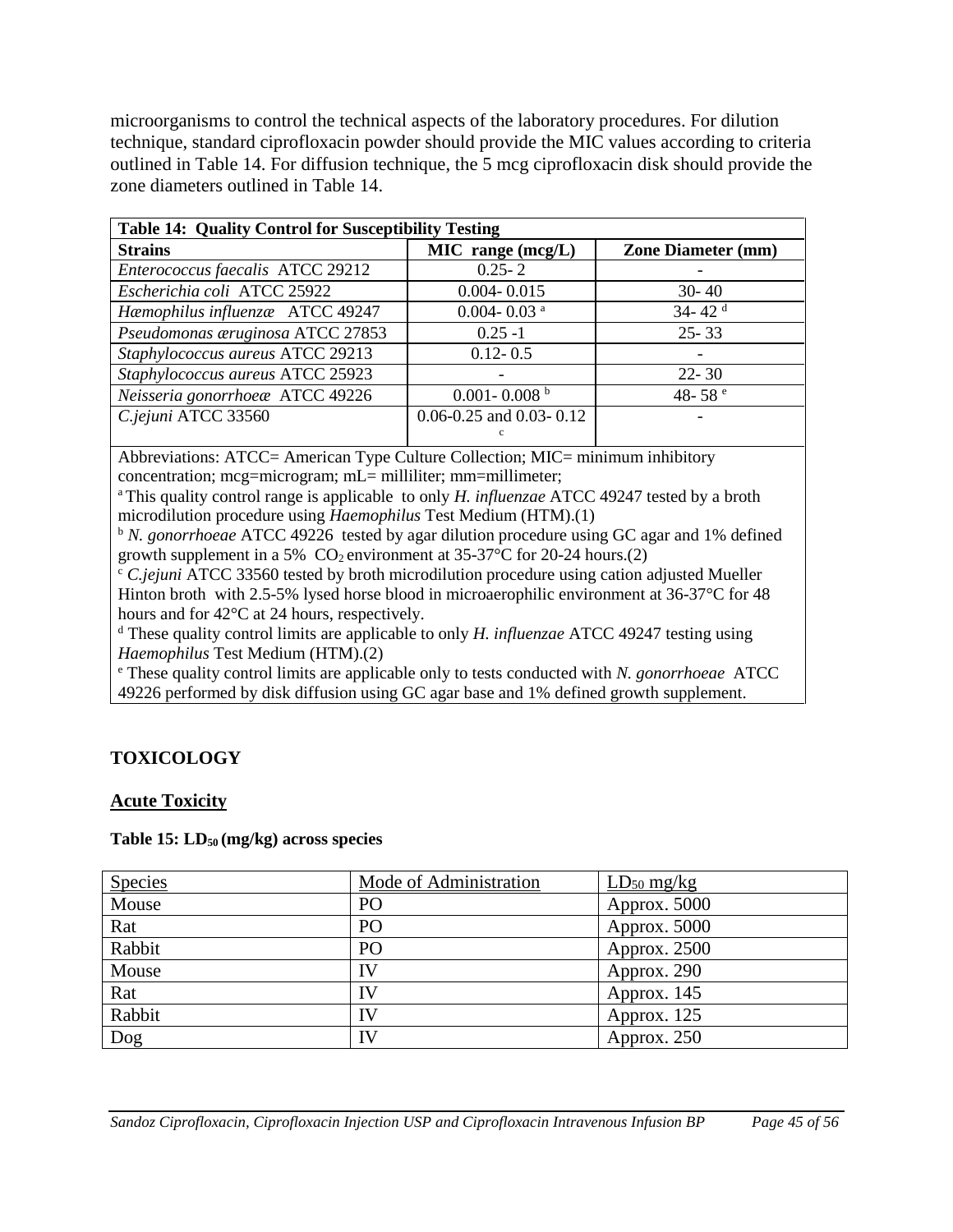# **Chronic Toxicity**

# **Subacute Tolerability Studies Over 4 Weeks**

Oral administration: Doses up to and including 100 mg/kg were tolerated without damage by rats. Pseudoallergic reactions due to histamine release were observed in dogs.

Parenteral administration: In the highest-dose group in each case (rats 80 mg/kg and monkeys 30 mg/kg), crystals containing ciprofloxacin were found in the urine sediment. There were also changes in individual renal tubules, with typical foreign-body reactions due to crystal-like precipitates. These changes are considered secondary inflammatory foreign-body reactions due to the precipitation of a crystalline complex in the distal renal tubule system.

# **Subchronic Tolerability Studies Over 3 Months**

Oral administration: All doses up to and including 500 mg/kg were tolerated without damage by rats. In monkeys, crystalluria and changes in the renal tubules were observed in the highest-dose group  $(135 \text{ mg/kg})$ .

Parenteral administration: Although the changes in the renal tubules observed in rats were in some cases very slight, they were present in every dose group. In monkeys they were found only in the highest-dose group (18 mg/kg) and were associated with slightly reduced erythrocyte counts and hemoglobin values.

# **Chronic Tolerability Studies Over 6 Months**

Oral administration: Doses up to and including 500 mg/kg and 30 mg/kg were tolerated without damage by rats and monkeys, respectively. Changes in the distal renal tubules were again observed in some monkeys in the highest-dose group (90 mg/kg).

Parenteral administration: In monkeys slightly elevated urea and creatinine concentrations and changes in the distal renal tubules were recorded in the highest-dose group (20 mg/kg).

# **Carcinogenicity**

In carcinogenicity studies in mice (21 months) and rats (24 months) with doses up to approximately 1000 mg/kg bw/day in mice and 125 mg/kg bw/day in rats (increased to 250 mg/kg bw/day after 22 weeks), there was no evidence of a carcinogenic potential at any dose level.

# **Reproduction Toxicology**

# **Fertility studies in rats**

Fertility, the intrauterine and postnatal development of the young, and the fertility of F1 generation were not affected by ciprofloxacin.

# **Embryotoxicity studies**

These yielded no evidence of any embryotoxic or teratogenic action of ciprofloxacin.

# **Perinatal and postnatal development in rats**

No effects on the perinatal or postnatal development of the animals were detected. At the end of the rearing period histological investigations did not bring to light any sign of articular damage in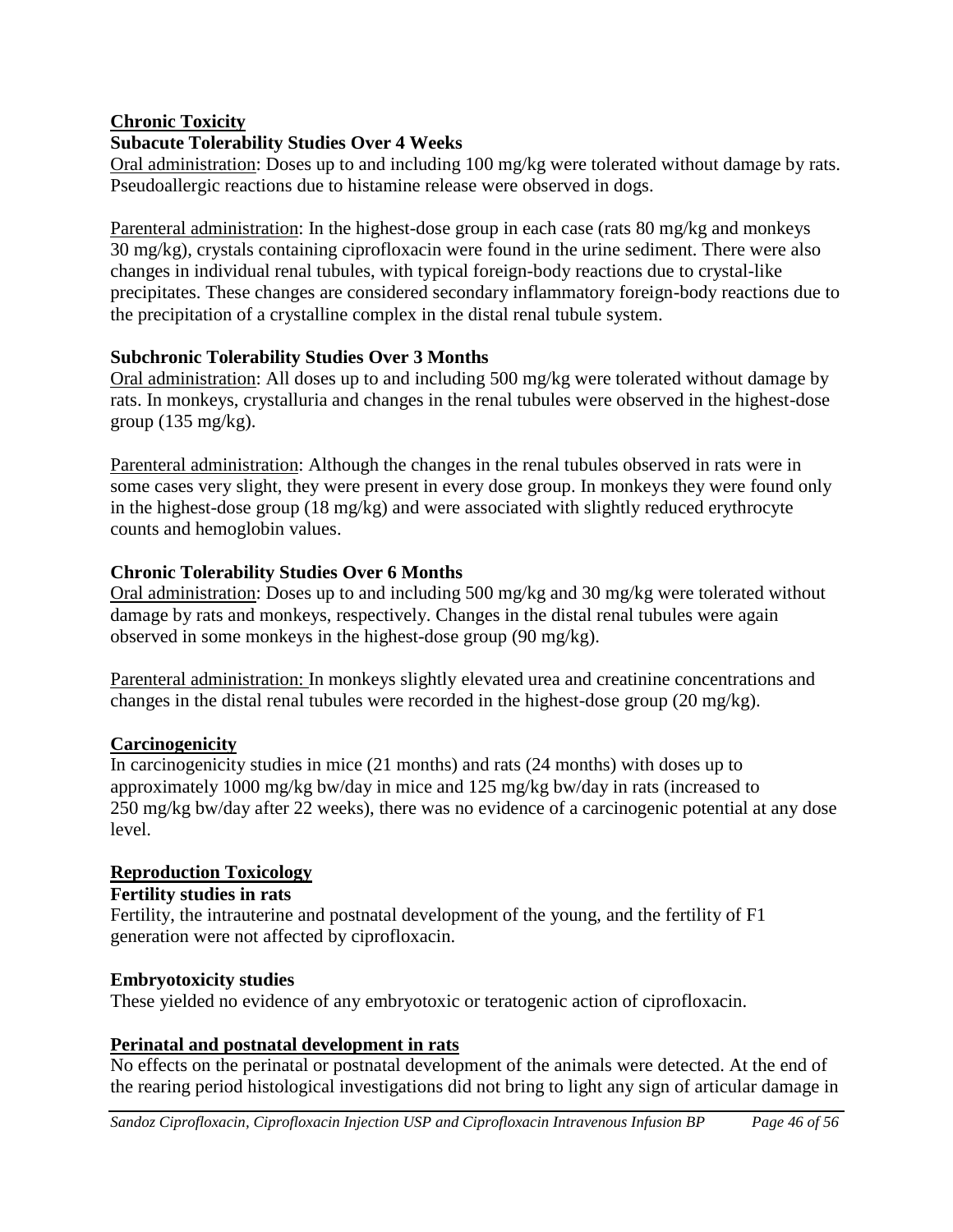the young.

# **Mutagenicity**

Eight *in vitro* mutagenicity tests have been conducted with ciprofloxacin. Test results are listed below:

Salmonella: Microsome Test (Negative) *E. coli*: DNA Repair Assay (Negative) Mouse Lymphoma Cell Forward Mutation Assay (Positive) Chinese Hamster V79 Cell HGPRT Test (Negative) Syrian Hamster Embryo Cell Transformation Assay (Negative) *Saccharomyces cerevisiæ*: Point Mutation Assay (Negative) Mitotic Crossover and Gene Conversion Assay (Negative) Rat Hepatocyte Primary Culture DNA Repair Assay (LIDS) (Positive)

Two of the eight tests were positive, but results of the following four *in vivo* test systems gave negative results:

Rat Hepatocyte DNA Repair Assay Micronucleus Test (Mice) Dominant Lethal Test (Mice) Chinese Hamster Bone Marrow

# **Special Tolerability Studies**

It is known from comparative studies in animals, both with the older gyrase inhibitors and the more recent ones, that this substance class produces a characteristic damage pattern. Kidney damage, cartilage damage in weight-bearing joints of immature animals, and eye damage may be encountered.

# **Renal Tolerability studies**

The crystallization observed in the animal studies occurred preferentially under pH conditions that do not apply in man.

Compared to rapid infusion, a slow infusion of ciprofloxacin reduces the danger of crystal precipitation.

The precipitation of crystals in renal tubules does not immediately and automatically lead to kidney damage. In the animal studies, damage occurred only after high doses, with correspondingly high levels of crystalluria. For example, although they always caused crystalluria, even high doses were tolerated over 6 months without damage and without foreignbody reactions occurring in individual distal renal tubules.

Damage to the kidneys without the presence of crystalluria has not been observed. The renal damage observed in animal studies must not, therefore, be regarded as a primary toxic action of ciprofloxacin on the kidney tissue, but as typical secondary inflammatory foreign-body reactions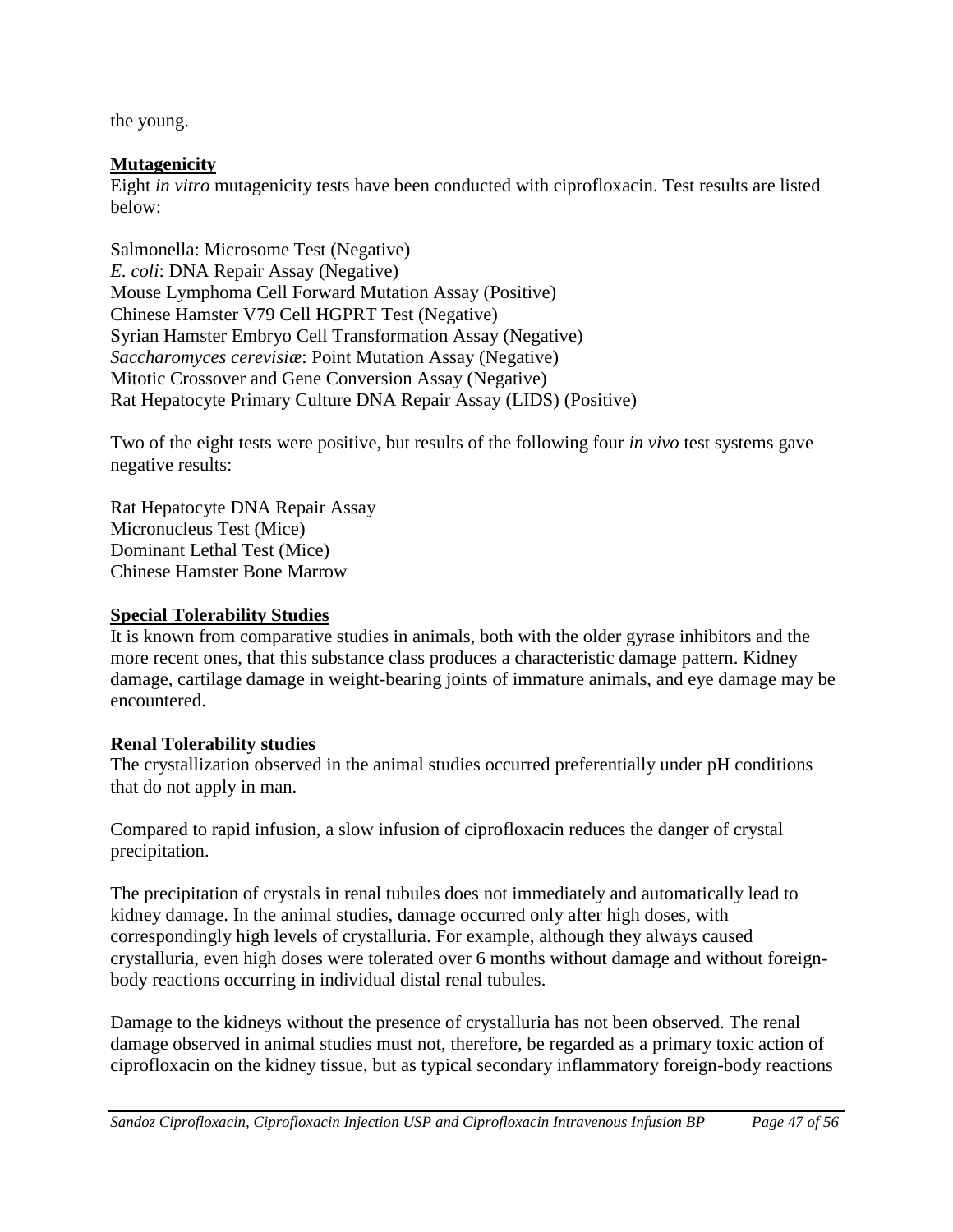due to the precipitation of a crystalline complex of ciprofloxacin, magnesium, and protein.

#### **Articular tolerability studies**

As it is also known for other gyrase inhibitors, ciprofloxacin causes damage to the large, weightbearing joints in immature animals.

The extent of the cartilage damage varies according to age, species, and dose; the damage can be reduced by taking the weight off the joints. Studies with mature animals (rat, dog) revealed no evidence of cartilage lesions.

#### **Retina tolerability studies**

Ciprofloxacin binds to the melanin containing structures including the retina. Potential effects of ciprofloxacin on the retina were assessed in various pigmented animal species. Ciprofloxacin treatment had no effect on the morphological structures of the retina and on electroretinographic findings.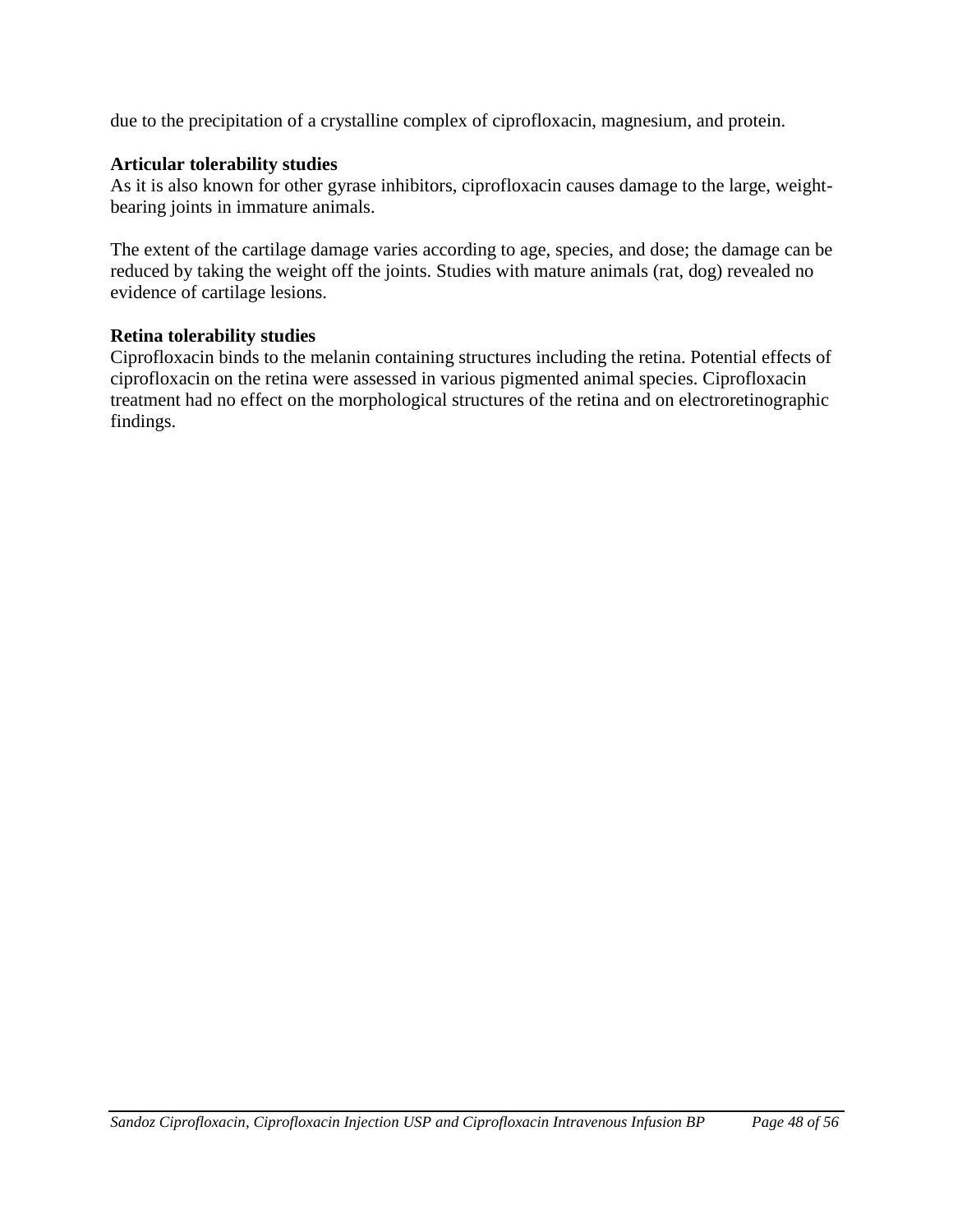# <span id="page-48-0"></span>**REFERENCES**

- 1. CLSI (Clinical and Laboratory Standards Institute). Methods for Dilution Antimicrobial Susceptibility Tests for Bacteria That Grow Aerobically; Approved Standard. CLSI Document M7-A8, Vol. 29, No. 2. Eighth Edition ed. CLSI, Wayne, PA2009.
- 2. CLSI (Clinical and Laboratory Standards Institute). Performance Standards for Antimicrobial Disk Susceptibility Tests; Approved Standard. CLSI Document M2-A10 Vol. 29, No. 1. Tenth Edition ed. CLSI, Wayne, PA2009.
- 3. Aigner KR, Dalhoff A. Penetration activities of ciprofloxacin into muscle, skin and fat following oral administration. J Antimicrob Chemother. 1986 Nov;18(5):644-5.
- 4. Aldridge KE, Schiro DD, Tsai L, Janney A, Sanders CV, Marier RL. Ciprofloxacin (BAY o 9867) and in vitro comparison with other broad spectrum antibiotics. Curr Ther Res. 1985;37(4):754-62.
- 5. Auckenthaler R, Michea-Hamzehpour M, Pechere JC. In-vitro activity of newer quinolones against aerobic bacteria. J Antimicrob Chemother. 1986 Apr;17 Suppl B:29- 39.
- 6. Barry AL, Fass RJ, Anhalt JP, Neu HC, Thornsberry C, Tilton RC, et al. Ciprofloxacin disk susceptibility tests: interpretive zone size standards for 5-microgram disks. J Clin Microbiol. 1985 Jun;21(6):880-3.
- 7. Bauernfeind A, Petermuller C. In vitro activity of ciprofloxacin, norfloxacin and nalidixic acid. Eur J Clin Microbiol. 1983 Apr;2(2):111-5.
- 8. Bayer A, Gajewska A, Stephens M, Stark JM, Pathy J. Pharmacokinetics of ciprofloxacin in the elderly. Respiration. 1987;51(4):292-5.
- 9. Beermann D, Scholl H, Wingender W, Forster D, Beubler E. Metabolism of ciprofloxacin in man. In Neu HC & Weuta H (Eds) 1st International Ciprofloxacin Workshop, Leverkusen: Excerpta Medica, Amsterdam1985.
- 10. CLSI (Clinical and Laboratory Standards Institute). Methods for Antimicrobial Dilution and Disk Susceptibility Testing of Infrequently Isolated or Fastidious Bacteria; Approved Guideline. Document M45-A2. Second Edition ed. CLSI, Wayne, PA.2010.
- 11. Crump B, Wise R, Dent J. Pharmacokinetics and tissue penetration of ciprofloxacin. Antimicrob Agents Chemother. 1983 Nov;24(5):784-6.
- 12. Fass RJ. Treatment of skin and soft tissue infections with oral ciprofloxacin. J Antimicrob Chemother. 1986 Nov;18 Suppl D:153-7.
- 13. Fass RJ. Efficacy and safety of oral ciprofloxacin for treatment of serious urinary tract infections. Antimicrob Agents Chemother. 1987 Feb;31(2):148-50.
- 14. Fass RJ. Efficacy and safety of oral ciprofloxacin in the treatment of serious respiratory infections. Am J Med. 1987 Apr 27;82(4A):202-7.
- 15. Fong IW, Ledbetter WH, Vandenbroucke AC, Simbul M, Rahm V. Ciprofloxacin concentrations in bone and muscle after oral dosing. Antimicrob Agents Chemother. 1986 Mar; 29(3): 405-8.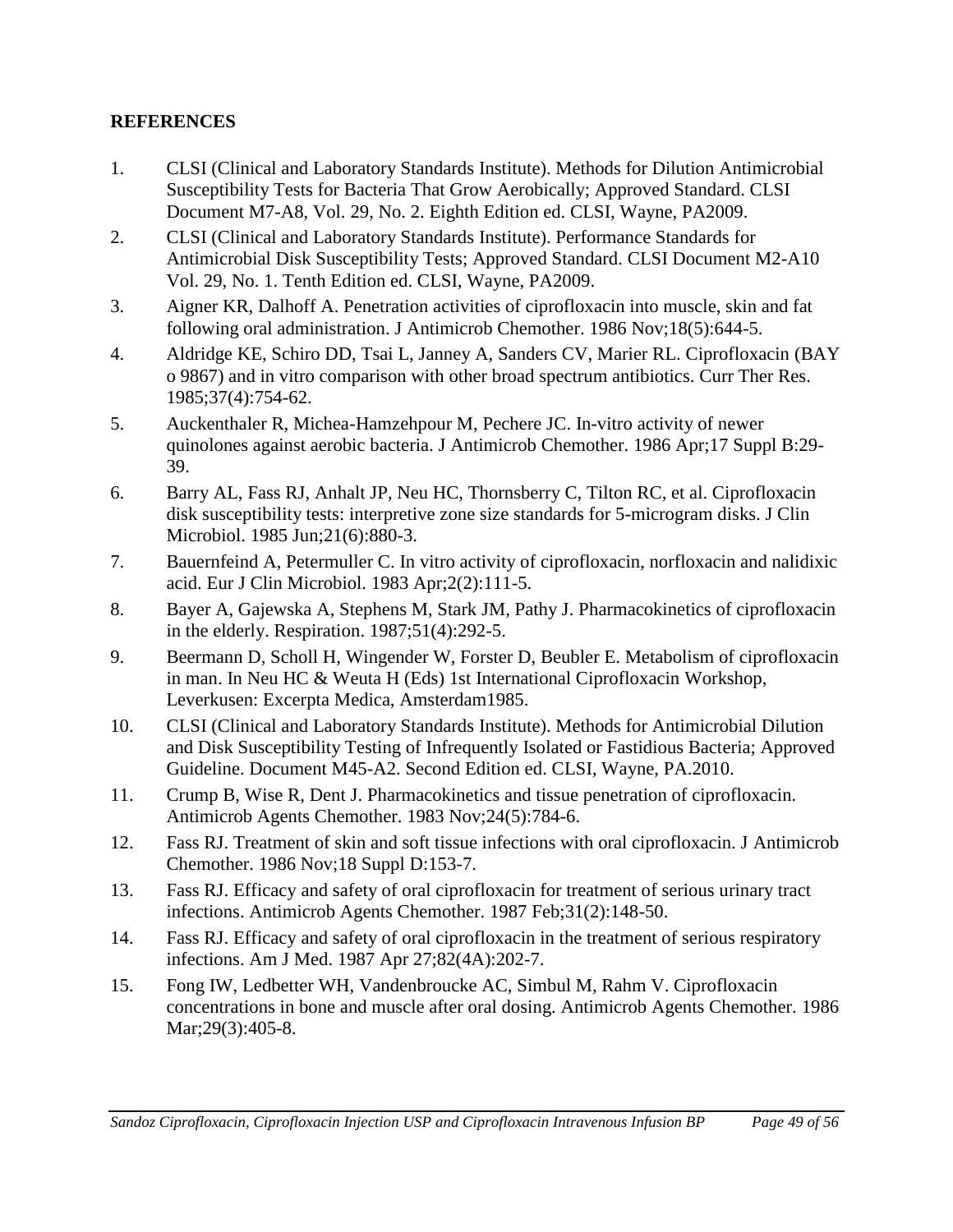- 16. Gasser TC, Ebert SC, Graversen PH, Madsen PO. Ciprofloxacin pharmacokinetics in patients with normal and impaired renal function. Antimicrob Agents Chemother. 1987 May; 31(5): 709-12.
- 17. Giamarellou H, Galanakis N, Dendrinos C, Stefanou J, Daphnis E, Daikos GK. Evaluation of ciprofloxacin in the treatment of Pseudomonas aeruginosa infections. Eur J Clin Microbiol. 1986 Apr;5(2):232-5.
- 18. Gonzalez MA, Moranchel AH, Duran S, Pichardo A, Magana JL, Painter B, et al. Multiple-dose ciprofloxacin dose ranging and kinetics. Clin Pharmacol Ther. 1985 Jun;37(6):633-7.
- 19. Greenberg RN, Kennedy DJ, Reilly PM, Luppen KL, Weinandt WJ, Bollinger MR, et al. Treatment of bone, joint, and soft-tissue infections with oral ciprofloxacin. Antimicrob Agents Chemother. 1987 Feb;31(2):151-5.
- 20. Greenberg RN, Tice AD, Marsh PK, Craven PC, Reilly PM, Bollinger M, et al. Randomized trial of ciprofloxacin compared with other antimicrobial therapy in the treatment of osteomyelitis. Am J Med. 1987 Apr 27;82(4A):266-9.
- 21. Honeybourne D, Andrews JM, Ashby JP, Lodwick R, Wise R. Evaluation of the penetration of ciprofloxacin and amoxycillin into the bronchial mucosa. Thorax. 1988 Sep; 43(9): 715-9.
- 22. Honeybourne D, Wise R, Andrews JM. Ciprofloxacin penetration into lungs. Lancet. 1987(2031):1040.
- 23. LeBel M, Bergeron MG, Vallee F, Fiset C, Chasse G, Bigonesse P, et al. Pharmacokinetics and pharmacodynamics of ciprofloxacin in cystic fibrosis patients. Antimicrob Agents Chemother. 1986 Aug;30(2):260-6.
- 24. Ledergerber B, Bettex JD, Joos B, Flepp M, Luthy R. Effect of standard breakfast on drug absorption and multiple-dose pharmacokinetics of ciprofloxacin. Antimicrob Agents Chemother. 1985 Mar;27(3):350-2.
- 25. Licitra CM, Brooks RG, Sieger BE. Clinical efficacy and levels of ciprofloxacin in tissue in patients with soft tissue infection. Antimicrob Agents Chemother. 1987 May; 31(5): 805-7.
- 26. Ramirez-Ronda CH, Saavedra S, Rivera-Vazquez CR. Comparative, double-blind study of oral ciprofloxacin and intravenous cefotaxime in skin and skin structure infections. Am J Med. 1987 Apr 27;82(4A):220-3.
- 27. Raoof S, Wollschlager C, Khan FA. Ciprofloxacin increases serum levels of theophylline. Am J Med. 1987 Apr 27;82(4A):115-8.
- 28. Ratcliffe NT, Smith JT. Effects of magnesium on the activity of 4-quinolone antibacterial agents. J Pharm Pharmacol. 1983;35(Suppl):61.
- 29. Schacht P, Arcieri G, Branolte J, Bruck H, Chysky V, Griffith E, et al. Worldwide clinical data on efficacy and safety of ciprofloxacin. Infection. 1988;16 Suppl 1:S29-43.
- 30. Schluter G. Toxicology of ciprofloxacin. Excerpta Medica, Amsterdam,: In Neu HC, Weuta H (Eds) 1st International Ciprofloxacin Workshop, Leverkusen 19851986.
- 31. Smith JT. The mode of action of 4-quinolones and possible mechanisms of resistance. J Antimicrob Chemother. 1986 Nov;18 Suppl D:21-9.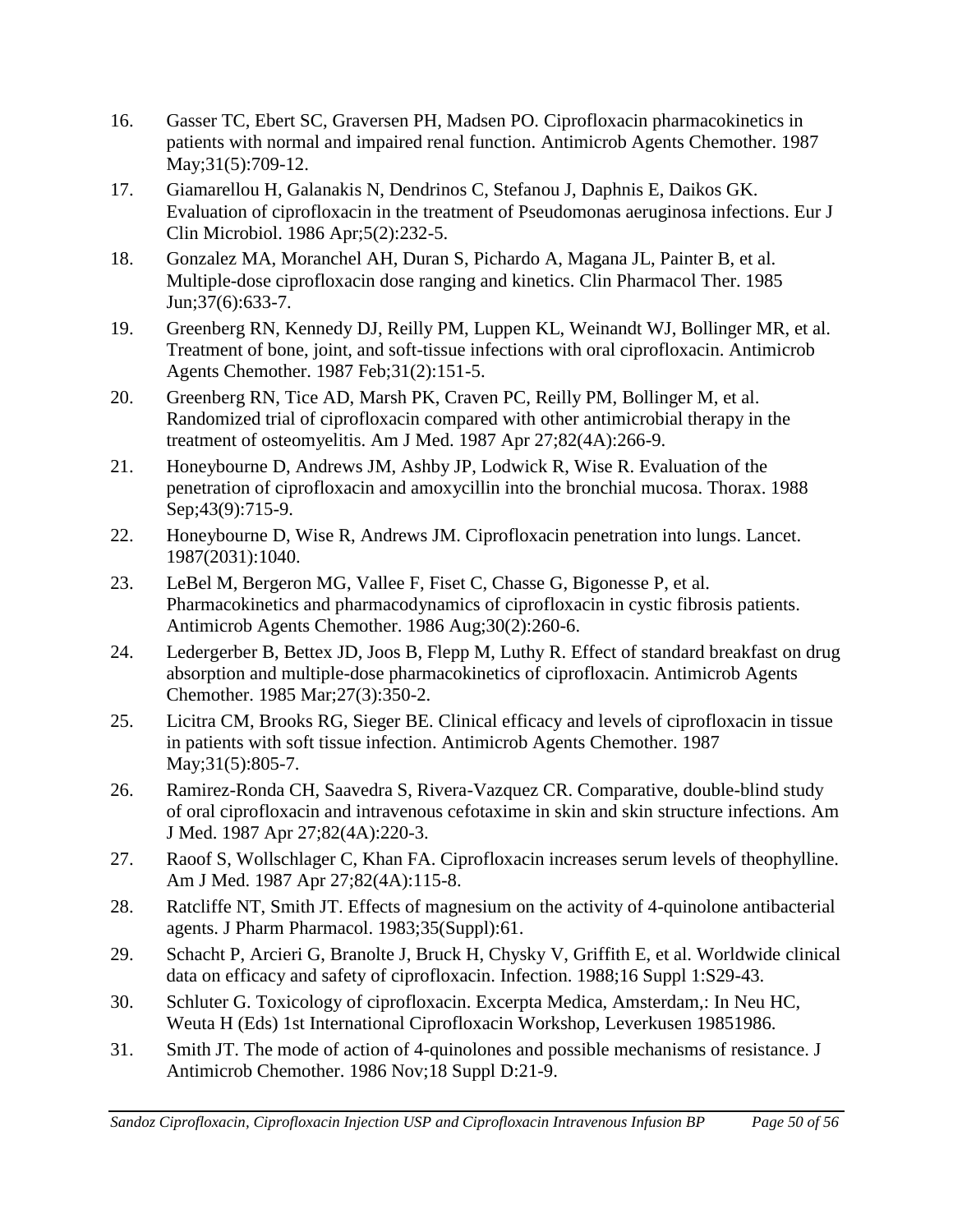- 32. Wolfson JS, Hooper DC. The fluoroquinolones: structures, mechanisms of action and resistance, and spectra of activity in vitro. Antimicrob Agents Chemother. 1985 Oct;28(4):581-6.
- 33. Zeiler HJ. Evaluation of the in vitro bactericidal action of ciprofloxacin on cells of Escherichia coli in the logarithmic and stationary phases of growth. Antimicrob Agents Chemother. 1985 Oct;28(4):524-7.
- 34. Bayer Inc., CIPRO®, CIPRO® ORAL SUSPENSION Product Monograph, Control No.180660, Date of Revision: April 10, 2015.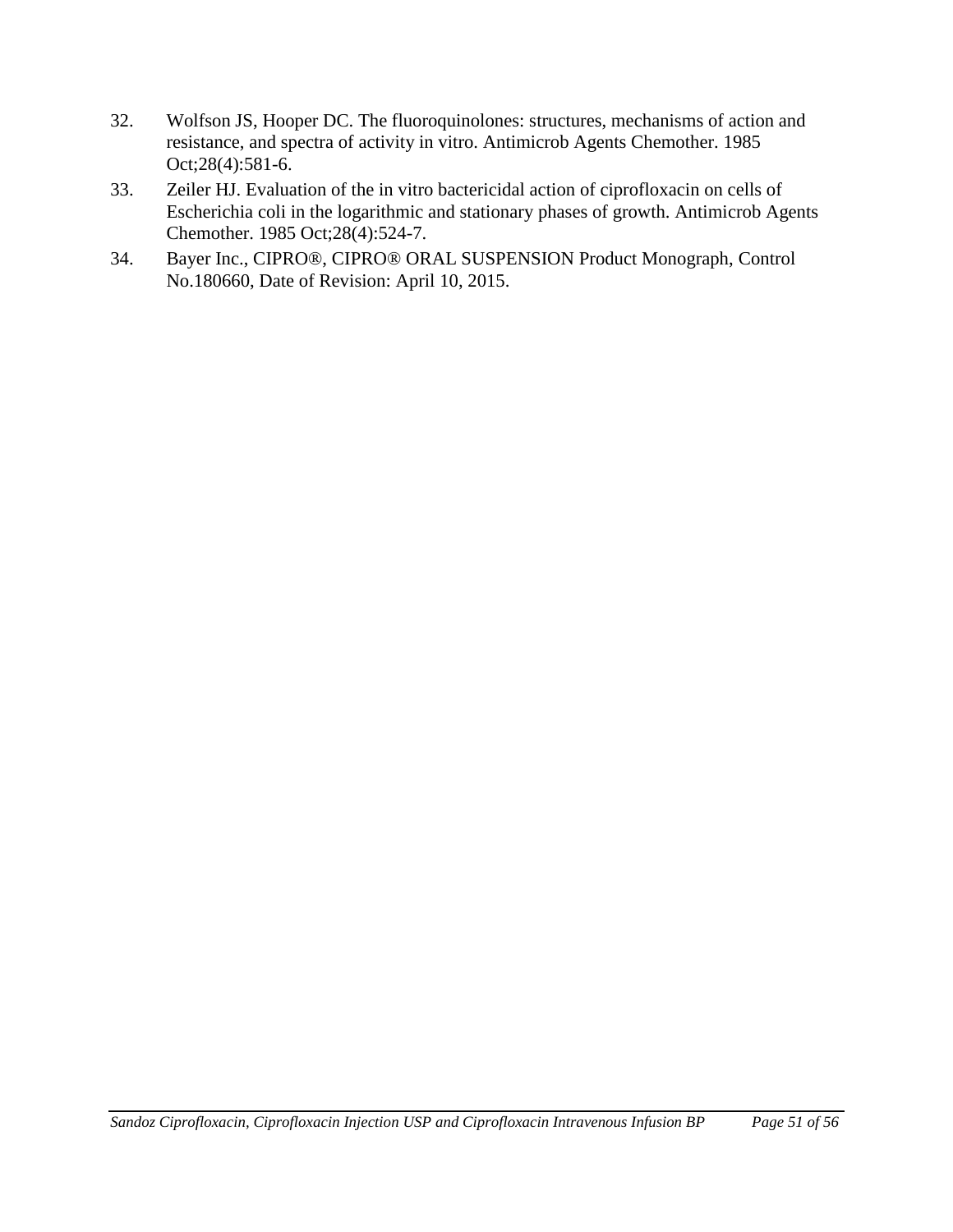#### **PART III: CONSUMER INFORMATION**

**Sandoz Ciprofloxacin ciprofloxacin hydrochloride tablets** 

**Ciprofloxacin Injection USP** 

**Ciprofloxacin Intravenous Infusion BP Ciprofloxacin injection**

**This leaflet is part III of a three-part "Product Monograph" published when Sandoz Ciprofloxacin, Ciprofloxacin Injection USP and Ciprofloxacin Intravenous Infusion BP were approved for sale in Canada and is designed specifically for Consumers. This leaflet is a summary and will not tell you everything about Sandoz Ciprofloxacin, Ciprofloxacin Injection USP and Ciprofloxacin Intravenous Infusion BP. Contact your doctor or pharmacist if you have any questions about the drug.** 

#### **ABOUT THIS MEDICATION**

#### **What the medication is used for:**

Sandoz Ciprofloxacin, Ciprofloxacin Injection USP and Ciprofloxacin Intravenous Infusion BP are used to treat certain types of bacterial infections.

#### **What it does:**

Sandoz Ciprofloxacin, Ciprofloxacin Injection USP and Ciprofloxacin Intravenous Infusion BP are antibiotics that kill the bacteria causing the infection.

#### **When it should not be used:**

Do not use Sandoz Ciprofloxacin, Ciprofloxacin Injection USP or Ciprofloxacin Intravenous Infusion BP if you:

- are allergic to ciprofloxacin, other quinolone antibiotics or to any nonmedicinal ingredients in these products (see What the nonmedicinal ingredients are).
- are currently taking tizanidine for the management of spasticity. Tizanidine concentrations may increase and cause further side effects such as drowsiness, sleepiness and low blood pressure.

#### **What the medicinal ingredient is:**

Sandoz Ciprofloxacin tablets: ciprofloxacin as ciprofloxacin hydrochloride.

Ciprofloxacin Injection USP: ciprofloxacin.

Ciprofloxacin Intravenous Infusion BP: ciprofloxacin.

#### **What the nonmedicinal ingredients are:**

Sandoz Ciprofloxacin tablets: croscarmellose sodium, hypromellose, magnesium stearate, microcrystalline cellulose, polyethyelene glycol, povidone, silica colloidal anhydrous, sodium starch glycolate, stearic acid, talc, titanium oxide.

Ciprofloxacin Injection USP: lactic acid (3.72 mg/mL), sodium hydroxide and/or hydrochloric acid to adjust pH and water for injection.

<span id="page-51-0"></span>Ciprofloxacin Intravenous Infusion BP: Each mL contains 2 mg of ciprofloxacin in ready-to-use minibags of 100 mL and 200 mL.

|                   | 100 mL minibag         | 200 mL minibag         |
|-------------------|------------------------|------------------------|
| Ciprofloxacin, EP | $200$ mg               | $400$ mg               |
| Dextrose          | 5.5 g                  | 11.0 <sub>g</sub>      |
| Monohydrate, EP   |                        |                        |
| Lactic Acid       | $64 \text{ mg}$        | $128 \text{ mg}$       |
| solution, EP      |                        |                        |
| 1 N Hydrochloric  | pH to 3.5-4.6          | pH to 3.5-4.6          |
| Acid              |                        |                        |
| Water for         | qs to $100 \text{ mL}$ | qs to $200 \text{ mL}$ |
| Injection , EP    |                        |                        |

#### **What dosage forms it comes in:**

**Sandoz Ciprofloxacin 250 mg tablet:** White round film-coated tablet with breaking notch on one side. Embossed "cip" on top and "250" on the bottom of the breaking notch. Bottles of 100.

**Sandoz Ciprofloxacin 500 mg tablet:** White oblong film-coated tablet with breaking notch on both sides. Embossed "cip" on one side of breaking notch and "500" on the other side, on one side of the tablet only. Bottles of 100.

**Sandoz Ciprofloxacin 750 mg tablet:** White oblong film-coated tablet with breaking notch on both sides. Embossed "cip" on one side of breaking notch and "750" on the other side, on one side of the tablet only. Bottles of 50.

**Ciprofloxacin Injection USP:** is available in 20 mL and in 40 mL single use vials, each format package in boxes of 10.

#### **Ciprofloxacin Intravenous Infusion BP (min-bag):** the

minibags are made of polyvinylchloride (PVC) and an overpouch to protect from moisture. The 100 mL and 200 mL mini-bags are supplied in boxes of 10.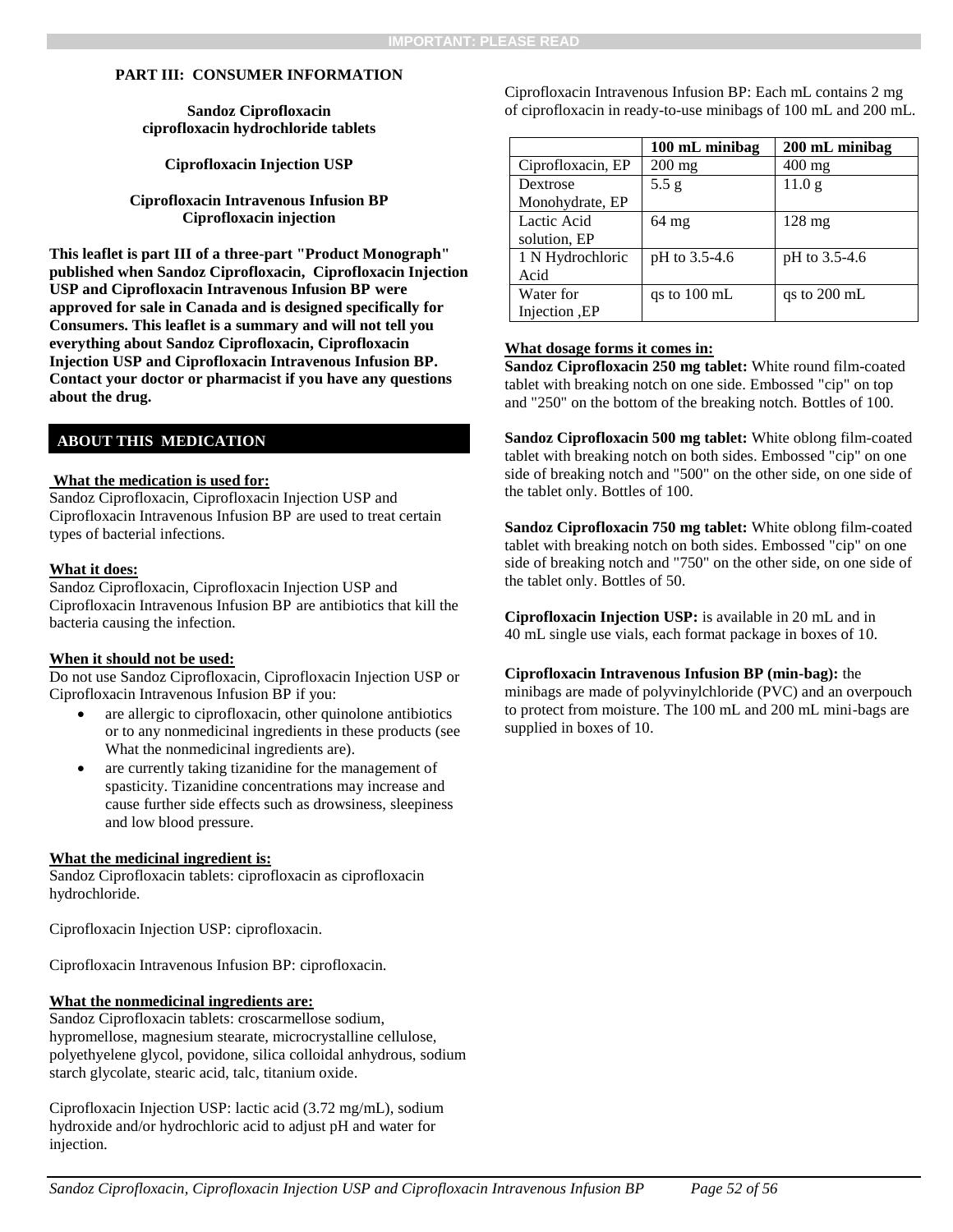#### **WARNINGS AND PRECAUTIONS**

#### **Serious Warnings and Precautions**

- **Ciprofloxacin has been shown to lengthen the heartbeat on an electrocardiogram test (QT interval prolongation).**
- **Serious hypersensitivity (allergic) reactions have been reported in some patients receiving quinolone therapy, including ciprofloxacin.**
- **If you have myasthenia gravis, treatment with Sandoz Ciprofloxacin, Ciprofloxacin Injection USP or Ciprofloxacin Intravenous Infusion BP may make your condition worse. Do not use Sandoz Ciprofloxacin, Ciprofloxacin Injection USP or Ciprofloxacin Intravenous Infusion BP if you have this condition.**
- **Quinolones, including ciprofloxacin, are associated with an increased risk of tendinitis and tendon rupture in all ages. Speak to your doctor to determine if this medication is suitable for you.**
- **Seizures and toxic psychoses may occur with quinolone therapy. Tell your doctor if you have any central nervous system problems (i.e., epilepsy). Your doctor will determine whether you should use this medication.**
- **Sandoz Ciprofloxacin, Ciprofloxacin Injection USP or Ciprofloxacin Intravenous Infusion BP can cause liver injury which may be fatal.**

BEFORE you use Sandoz Ciprofloxacin, Ciprofloxacin Injection USP or Ciprofloxacin Intravenous Infusion BP talk to your doctor or pharmacist if you:

- Have hereditary problems of fructose intolerance, glucose-galactose malabsorption or sucrase-isomaltase deficiency as Ciprofloxacin Intravenous Infusion BP contains dextrose.
- Have a history of seizures
- Have a heart condition known as "QT prolongation"
- Have low levels of potassium in your blood
- Have liver or kidney disease or damage
- Are pregnant, planning to become pregnant, breast feeding or planning to breast feed. Sandoz Ciprofloxacin, Ciprofloxacin Injection USP or Ciprofloxacin Intravenous Infusion BP are not recommended for use during pregnancy or nursing, as the effects on the unborn child or nursing infant are unknown.
- Are less than 18 years of age.
- Have a history of tendon problems associated with the use of a quinolone antibiotic.
- Have a condition known as myasthenia gravis.

You may become sensitive to the sun and ultraviolet light while taking Sandoz Ciprofloxacin, Ciprofloxacin Injection USP or Ciprofloxacin Intravenous Infusion BP. Exposure to sunlight and ultraviolet light, such as that used in tanning salons, should be minimized until you know how you respond.

**Driving and using machines:** Before you perform tasks which may require special attention, wait until you know how you

respond to Sandoz Ciprofloxacin, Ciprofloxacin Injection USP or Ciprofloxacin Intravenous Infusion BP as they can cause dizziness.

#### **INTERACTIONS WITH THIS MEDICATION**

As with most medicines, interactions with other drugs are possible. Tell your doctor, nurse, or pharmacist about all the medicines you take, including drugs prescribed by other doctors, vitamins, minerals, natural supplements, or alternative medicines.

Drugs that may interact with Sandoz Ciprofloxacin, Ciprofloxacin Injection USP or Ciprofloxacin Intravenous Infusion BP include:

- Theophylline or didanosine chewable/buffered tablets or pediatric powder. **Serious and fatal reactions have been reported in patients receiving ciprofloxacin and theophylline.**
- Antacids, multivitamins, and other dietary supplements containing magnesium, calcium, aluminum, iron or zinc, all of which can interfere with the absorption of Sandoz Ciprofloxacin, Ciprofloxacin Injection USP or Ciprofloxacin Intravenous Infusion BP and may prevent them from working. You should take Sandoz Ciprofloxacin, Ciprofloxacin Injection USP or Ciprofloxacin Intravenous Infusion BP either 2 hours before or 6 hours after taking these products.
- Antidiabetic agents (eg, glyburide, glibenclamide, glimepiride, insulin) as the combination of any of these agents with ciprofloxacin may cause lower blood sugar.
- Nonsteroidal Anti-Inflammatory Drugs (NSAIDs)
- Caffeine (e.g. coffee) and other xanthine derivatives (e.g. pentoxifylline). Excessive caffeine intake should be avoided while taking Sandoz Ciprofloxacin, Ciprofloxacin Injection USP or Ciprofloxacin Intravenous Infusion BP.
- Certain heart medications known as antiarrhythmics (eg, quinidine, procainamide, amiodarone, sotalol)
- Other medications including oral anticoagulants (like warfarin and acenocoumarol), phenytoin, duloxetine, tizanidine, methylxanthines, sevelamer, sucralfate, clozapine, ropinirole, lidocaine, sildenafil, probenecid, methotrexate, metoclopramide, cyclosporine, and lanthanum carbonate

#### **PROPER USE OF THIS MEDICATION**

- Sandoz Ciprofloxacin, Ciprofloxacin Injection USP or Ciprofloxacin Intravenous Infusion BP should be taken as prescribed at approximately the same times each day with food or on an empty stomach.
- Sandoz Ciprofloxacin, Ciprofloxacin Injection USP or Ciprofloxacin Intravenous Infusion BP should not be taken with dairy products (like milk or yogurt) or calcium-fortified juices alone; however, Sandoz Ciprofloxacin, Ciprofloxacin Injection USP or Ciprofloxacin Intravenous Infusion BP may be taken with a meal that contains these products (see Interactions With This Medication).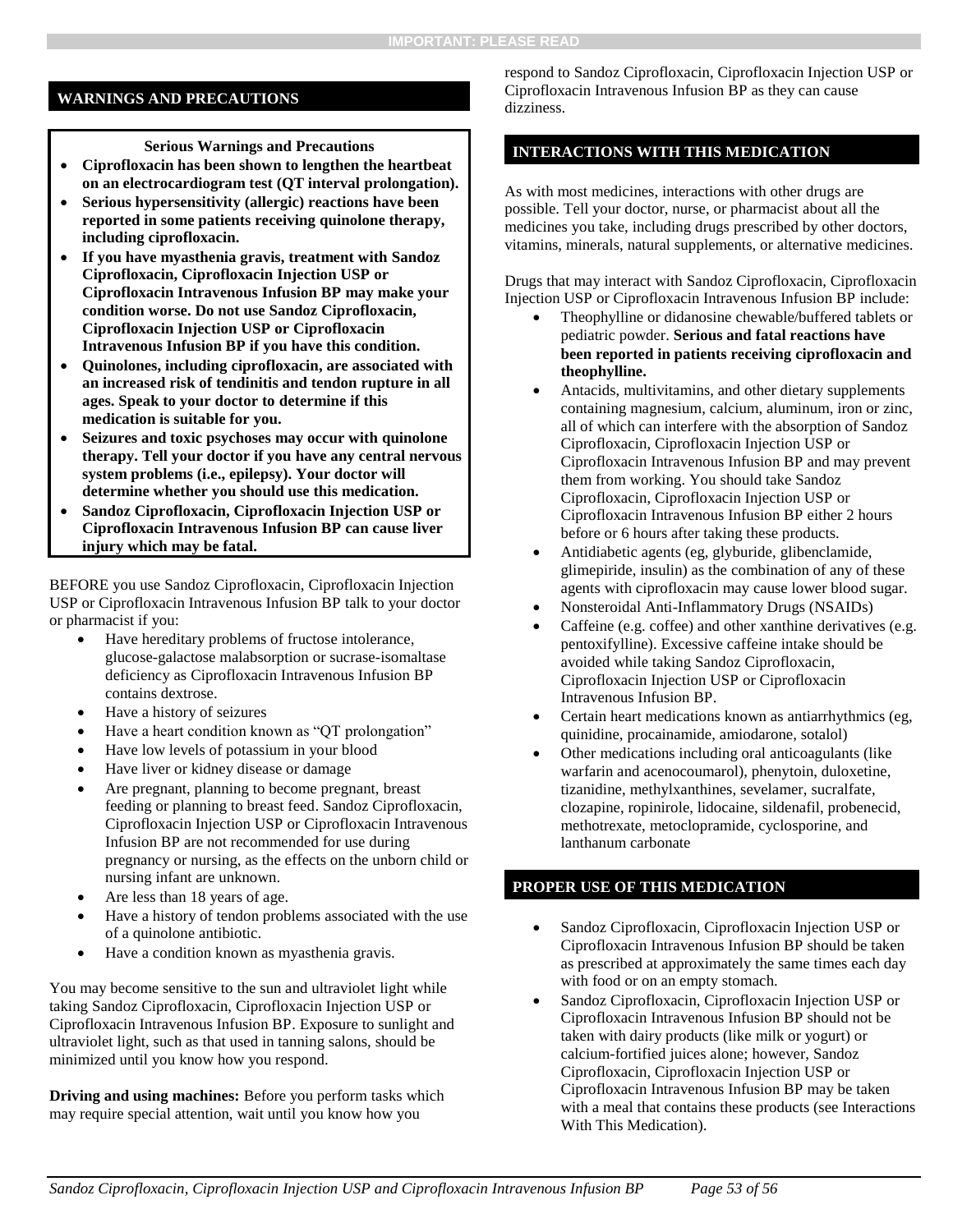- You should avoid excessive caffeine consumption while taking Sandoz Ciprofloxacin, Ciprofloxacin Injection USP or Ciprofloxacin Intravenous Infusion BP.
- You should drink lots of water while taking Sandoz Ciprofloxacin, Ciprofloxacin Injection USP or Ciprofloxacin Intravenous Infusion BP
- Swallow the Sandoz Ciprofloxacin tablets whole, with water if needed. **DO NOT SPLIT, CRUSH, OR CHEW THE TABLET.**

You should take Sandoz Ciprofloxacin, Ciprofloxacin Injection USP or Ciprofloxacin Intravenous Infusion BP for as long as your doctor prescribes it, even after you start to feel better. Stopping an antibiotic too early may result in failure to cure your infection

#### **Remember:**

- Take your dose of Sandoz Ciprofloxacin, Ciprofloxacin Injection USP or Ciprofloxacin Intravenous Infusion BP as prescribed.
- Complete the course of Sandoz Ciprofloxacin, Ciprofloxacin Injection USP or Ciprofloxacin Intravenous Infusion BP even if you are feeling better.
- Do not use Sandoz Ciprofloxacin, Ciprofloxacin Injection USP or Ciprofloxacin Intravenous Infusion BP for another condition or give it to others.

This information does not take the place of discussions with your doctor or health care professional about your medication or treatment.

In case of drug overdose, contact a health care practitioner, hospital emergency department or regional Poison Control Centre immediately, even if there are no symptoms.

#### **Missed Dose:**

Should you forget to take it at the usual time, you may take your dose later in the day. Do not take more than two doses of Sandoz Ciprofloxacin, Ciprofloxacin Injection USP or Ciprofloxacin Intravenous Infusion BP per day, even if you missed a dose.

#### **SIDE EFFECTS AND WHAT TO DO ABOUT THEM**

Side effects may include:

- Nausea and vomiting
- Diarrhea
- Rash, blistering of skin
- Stomach pain/discomfort, gas
- Cramping
- Coordination problems (unsteady walk)
- Dizziness, fainting
- Feeling unwell
- Increased muscle tone, inflammation of joints, muscle pain
- Loss of appetite
- Loss of hearing (tinnitus)
- Migraine
- Sleeping problems
- Problems with smell and taste
- Sweating
- Visual disturbances (eyesight problems)

If your eyesight worsens or changes in any way, consult your doctor and eye specialist immediately.

If you experience symptoms such as severe diarrhea (bloody or watery) with or without fever, abdominal pain, or tenderness, you may have Clostridium difficile colitis (bowel inflammation). If this occurs, stop taking Sandoz Ciprofloxacin, Ciprofloxacin Injection USP or Ciprofloxacin Intravenous Infusion BP and contact your healthcare professional immediately.

#### **If any of these affect you severely, tell your doctor or pharmacist.**

#### **SERIOUS SIDE EFFECTS, HOW OFTEN THEY HAPPEN AND WHAT TO DO ABOUT THEM**

| Symptom / effect |                                                                                                                                                                                                               | Talk with your<br>doctor or<br>pharmacist |                 | <b>Stop taking</b><br>drug and<br>seek<br>immediate |  |
|------------------|---------------------------------------------------------------------------------------------------------------------------------------------------------------------------------------------------------------|-------------------------------------------|-----------------|-----------------------------------------------------|--|
|                  |                                                                                                                                                                                                               | Only if<br>severe                         | In all<br>cases | medical<br>help                                     |  |
| Rare             | Allergic<br>Reaction: rash,<br>hives (skin<br>eruptions),<br>swelling of the<br>face, lips,<br>tongue or<br>throat,<br>difficulty<br>swallowing or<br>breathing,<br>rapid heartbeat                           |                                           |                 |                                                     |  |
|                  | <b>Central</b><br><b>Nervous</b><br><b>System</b><br>Disorders:<br>Seizures/<br>convulsions,<br>confusion,<br>tremors.<br>hallucinations,<br>depression,<br>suicidal<br>thoughts or<br>psychotic<br>reactions |                                           |                 |                                                     |  |
|                  | Photo-<br>sensitivity<br><b>Reaction:</b><br>Sensitivity to<br>light, blistering<br>of skin                                                                                                                   |                                           |                 |                                                     |  |
|                  | Tendon pain,<br>inflammation,<br>or rupture                                                                                                                                                                   |                                           |                 |                                                     |  |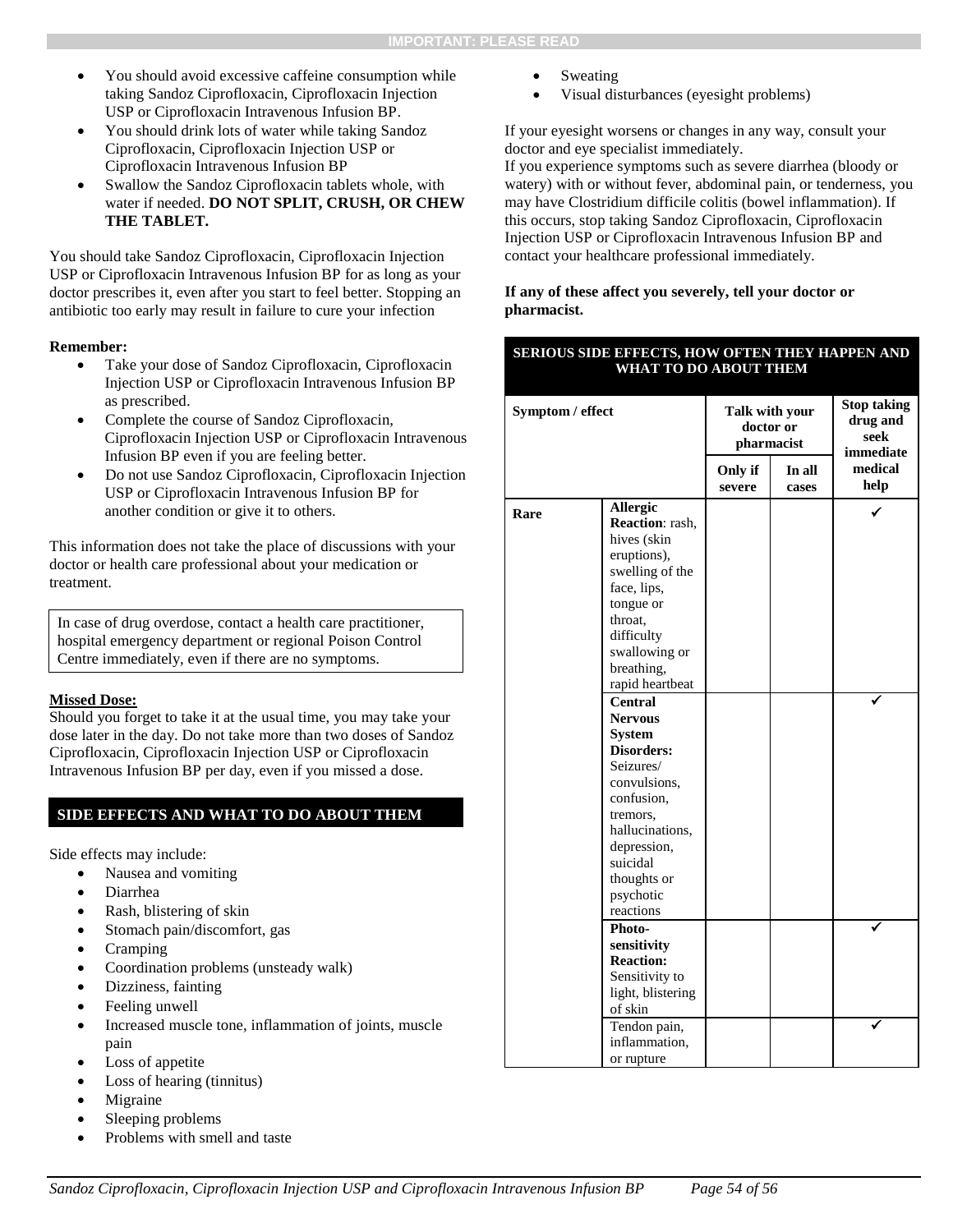#### **SERIOUS SIDE EFFECTS, HOW OFTEN THEY HAPPEN AND WHAT TO DO ABOUT THEM**

| Symptom / effect |                                         | Talk with your<br>doctor or<br>pharmacist |                 | <b>Stop taking</b><br>drug and<br>seek<br>immediate |
|------------------|-----------------------------------------|-------------------------------------------|-----------------|-----------------------------------------------------|
|                  |                                         | Only if<br>severe                         | In all<br>cases | medical<br>help                                     |
|                  | <b>Increased</b><br><b>Blood Sugar:</b> | ✓                                         |                 |                                                     |
|                  | Frequent                                |                                           |                 |                                                     |
|                  | urination,                              |                                           |                 |                                                     |
|                  | thirst, hunger,<br>tiredness,           |                                           |                 |                                                     |
|                  | blurred vision.                         |                                           |                 |                                                     |
|                  | headache,                               |                                           |                 |                                                     |
|                  | trouble                                 |                                           |                 |                                                     |
|                  | concentrating                           |                                           |                 |                                                     |
|                  | <b>Low Blood</b>                        |                                           |                 |                                                     |
|                  | Sugar:<br>dizziness,                    |                                           |                 |                                                     |
|                  | weakness,                               |                                           |                 |                                                     |
|                  | headache,                               |                                           |                 |                                                     |
|                  | sweating,                               |                                           |                 |                                                     |
|                  | hunger                                  |                                           |                 |                                                     |
| <b>Unknown</b>   | <b>Severe Bowel</b><br>Disorder:        |                                           |                 |                                                     |
|                  | Persistent                              |                                           |                 |                                                     |
|                  | diarrhea.                               |                                           |                 |                                                     |
|                  | bloody or                               |                                           |                 |                                                     |
|                  | watery                                  |                                           |                 |                                                     |
|                  | diarrhea.                               |                                           |                 |                                                     |
|                  | abdominal or                            |                                           |                 |                                                     |
|                  | stomach<br>pain/cramping,               |                                           |                 |                                                     |
|                  | blood/mucus in                          |                                           |                 |                                                     |
|                  | stool                                   |                                           |                 |                                                     |
|                  | <b>Nerve</b>                            |                                           | ✓               |                                                     |
|                  | <b>Disorder</b>                         |                                           |                 |                                                     |
|                  | (Neuropathy):                           |                                           |                 |                                                     |
|                  | Pain, burning,<br>tingling,             |                                           |                 |                                                     |
|                  | numbness,                               |                                           |                 |                                                     |
|                  | weakness                                |                                           |                 |                                                     |
|                  | Liver                                   |                                           |                 |                                                     |
|                  | Disorder:                               |                                           |                 |                                                     |
|                  | yellowing of                            |                                           |                 |                                                     |
|                  | the skin or<br>eyes, dark               |                                           |                 |                                                     |
|                  | urine,                                  |                                           |                 |                                                     |
|                  | abdominal                               |                                           |                 |                                                     |
|                  | pain, nausea,                           |                                           |                 |                                                     |
|                  | vomiting, loss                          |                                           |                 |                                                     |
|                  | of appetite,                            |                                           |                 |                                                     |
|                  | pale stools<br><b>Heart</b>             |                                           |                 |                                                     |
|                  | Disorder (QT                            |                                           |                 |                                                     |
|                  | Prolongation):                          |                                           |                 |                                                     |
|                  | Irregular                               |                                           |                 |                                                     |
|                  | heartbeat                               |                                           |                 |                                                     |

*This is not a complete list of side effects. For any unexpected effects while taking Sandoz Ciprofloxacin, Ciprofloxacin Injection USP or Ciprofloxacin Intravenous Infusion BP,* 

#### *contact your doctor or pharmacist.*

#### **HOW TO STORE IT**

**Tablets:** Store between 15 and 30°C.

**Vial:** Store between 15 and 30°C. Protect from light. Protect from freezing. Discard unused portion. Latex-free stoppers - Stoppers contain no dry natural rubber.

**Mini-bags:** Store between 15°C and 25°C (56°F and 77°F). Protect from light, excessive heat and freezing. Use promptly when pouch is opened.

As with all parenteral drug products, injections/intravenous admixtures should be inspected visually for clarity, particulate matter, precipitate, discolouration and leakage prior to administration, whenever solution and container permits. Solutions showing haziness, particulate matter, precipitate or leakage should not be used. Discard unused portion.

**Keep out of reach and sight of children.**

#### **REPORTING SUSPECTED SIDE EFFECTS**

**You can report any suspected adverse reactions associated with the use of health products to the Canada Vigilance Program by one of the following 3 ways:** 

- **--------------------------------------------------------------------------**
- **Report online at www.healthcanada.gc.ca/medeffect**
- **Call toll-free at 1-866-234-2345**
- **Complete a Canada Vigilance Reporting Form and: - Fax toll-free to 1-866-678-6789, or**
	- **- Mail to: Canada Vigilance Program Health Canada Postal Locator 0701E Ottawa, Ontario K1A 0K9**

**Postage paid labels, Canada Vigilance Reporting Form and the adverse reaction reporting guidelines are available on the MedEffect™ Canada Web site at www.healthcanada.gc.ca/medeffect.**

*NOTE: Should you require information related to the management of side effects, contact your health professional. The Canada Vigilance Program does not provide medical advice.*

#### **MORE INFORMATION**

This document plus the full product monograph, prepared for health professionals can be found by contacting the sponsor, Sandoz Canada Inc., at:

1-800-361-3062

or by written request at: 145 Jules-Léger Boucherville QC J4B 7K8